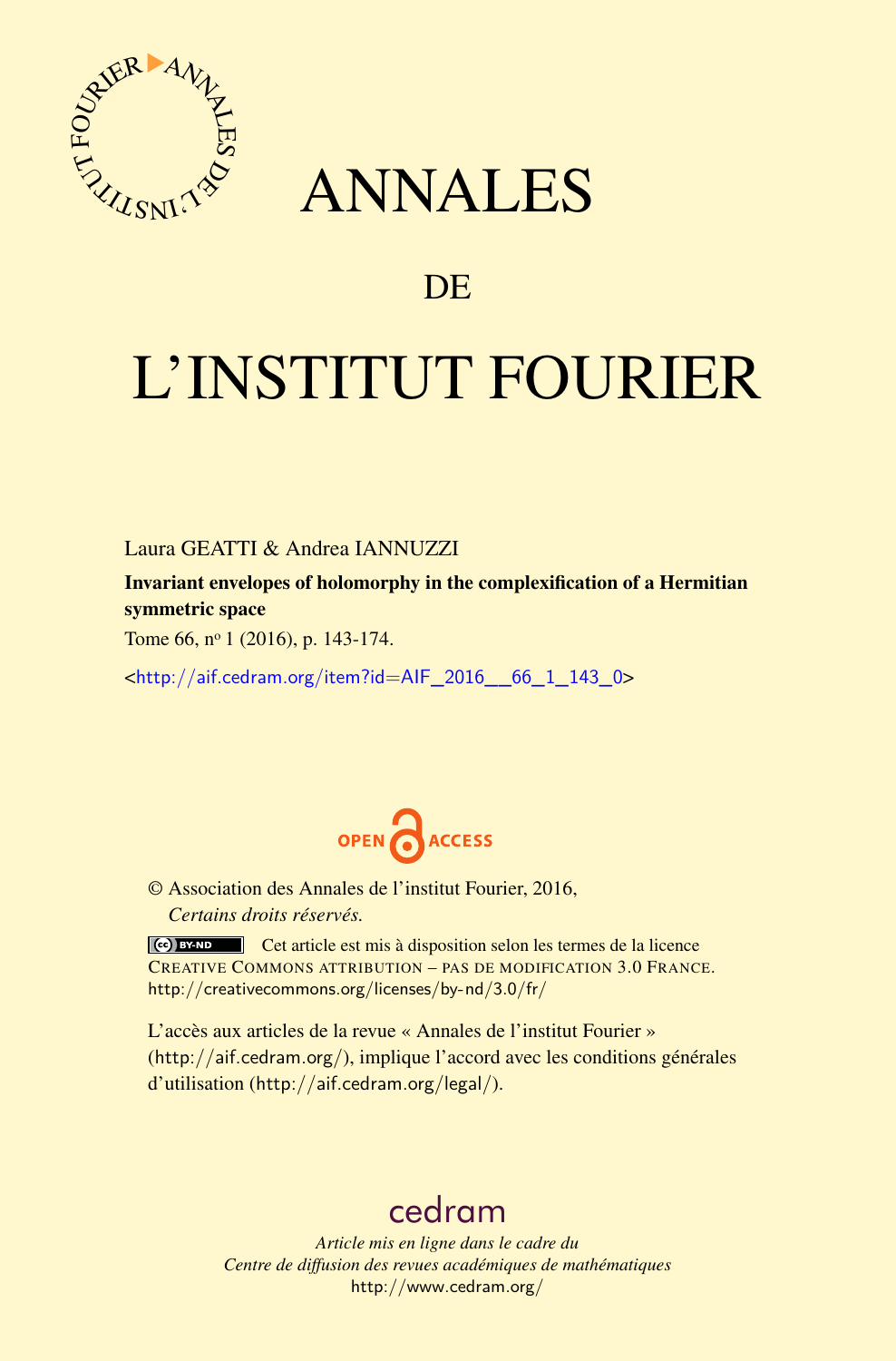# INVARIANT ENVELOPES OF HOLOMORPHY IN THE COMPLEXIFICATION OF A HERMITIAN SYMMETRIC SPACE

### **by Laura GEATTI & Andrea IANNUZZI (\*)**

ABSTRACT. — In this paper we investigate invariant domains in  $\Xi^+$ , a distinguished *G*-invariant, Stein domain in the complexification of an irreducible Hermitian symmetric space  $G/K$ . The domain  $\Xi^+$ , recently introduced by Krötz and Opdam, contains the crown domain  $\Xi$  and it is maximal with respect to properness of the *G*-action. In the tube case, it also contains *S* <sup>+</sup>, an invariant Stein domain arising from the compactly causal structure of a symmetric orbit in the boundary of  $\Xi$ . We prove that the envelope of holomorphy of an invariant domain in  $\Xi^+$ , which is contained neither in  $\Xi$  nor in  $S^+$ , is univalent and coincides with  $\Xi^+$ . This fact, together with known results concerning  $\Xi$  and  $S^+$ , proves the univalence of the envelope of holomorphy of an arbitrary invariant domain in  $\Xi^+$  and completes the classification of invariant Stein domains therein.

Résumé. — Cet article est consacré à l'étude des domaines invariants dans Ξ+, un domaine de Stein particulier dans la complexification d'un espace symétrique Hermitien irréductible  $G/K$ . Le domaine  $\Xi^+$ , introduit récemment par Krötz et Opdam, contient la couronne Ξ et il est maximal en ce qui concerne la propreté de l'action de *G*. Dans le cas tubulaire,  $\Xi^+$  contient aussi  $S^+$ , un domaine de Stein invariant lié à la structure causale d'une orbite symétrique dans le bord de Ξ.

On demontre que l'enveloppe d'holomorphie d'un domaine invariant dans Ξ+, non contenu ni dans Ξ ni dans *S* <sup>+</sup>, est univalent et coincide avec Ξ+. Ce fait, en combination avec des résultats connus pour Ξ et *S* <sup>+</sup>, démontre l'univalence de l'enveloppe d'holomorphie d'un domaine arbitraire dans Ξ<sup>+</sup> et complète la classification des domains de Stein invariants dans Ξ+*.*

## **1. Introduction**

Let  $G/K$  be a non-compact, irreducible, Riemannian symmetric space. Its Lie group complexification  $G^{\mathbb{C}}/K^{\mathbb{C}}$  is a Stein manifold and left translations by elements of *G* are holomorphic transformations of  $G^{\mathbb{C}}/K^{\mathbb{C}}$ . In

Keywords: Hermitian symmetric space, Lie group complexification, envelope of holomorphy, invariant Stein domain.

Math. classification: 32D10, 32M15, 32Q28.

<sup>(\*)</sup> Research partially supported by G.N.S.A.G.A.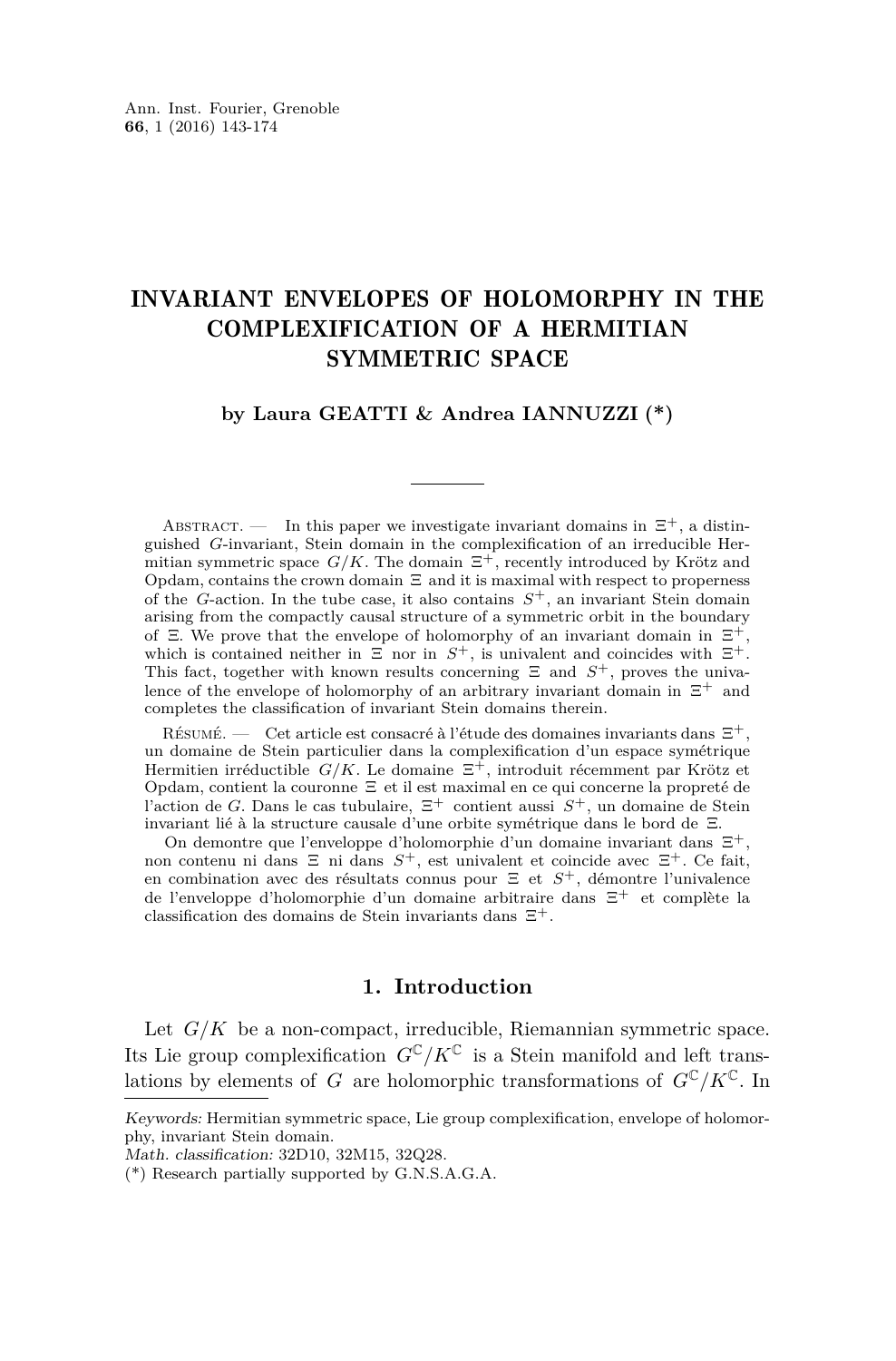this situation, *G*-invariant domains in  $G^{\mathbb{C}}/K^{\mathbb{C}}$  and their envelopes of holomorphy are natural objects to study.

A first example is given by the crown Ξ, introduced by D. N. Akhiezer and S. G. Gindikin in [\[1\]](#page-31-0). This Stein invariant domain carries an invariant Kähler structure intrinsically associated with the Riemannian structure of the symmetric space  $G/K$  and, in many respects, can be regarded as its canonical complexification. In recent years, it has been extensively studied in connection with harmonic analysis on  $G/K$  (see, e.g [\[13\]](#page-31-1), [\[14\]](#page-31-2)).

If *G/K* is a Hermitian symmetric space of tube type, two additional distinguished invariant Stein domains *S* <sup>±</sup> arise from the compactly casual structure of a pseudo-Riemannian symmetric space *G/H* lying on the boundary of Ξ. The complex geometry of *S* <sup>±</sup> was studied by K. H. Neeb in [\[16\]](#page-31-3). Inside the crown Ξ, as well as inside *S* <sup>±</sup> *,* an invariant domain can be described via a semisimple abelian slice, its envelope of holomorphy is univalent and Steiness is characterized by logarithmic convexity of such a slice.

One may ask how far the above results are from a complete description of envelopes of holomorphy of invariant domains in  $G^{\mathbb{C}}/K^{\mathbb{C}}$  and a classification of invariant Stein domains therein. In [\[6\]](#page-31-4), a univalence result for *G*-equivariant Riemann domains over  $G^{\mathbb{C}}/K^{\mathbb{C}}$ , and in particular for envelopes of holomorphy, was proven in the rank-one case. In addition, the complete classification of invariant Stein domains was obtained. From the latter result one sees that, up to finitely many exceptions, all invariant Stein domains are contained either in a copy of Ξ or, in the Hermitian case of tube type, in  $S^{\pm}$ . The study of the CR-structure of principal *G*-orbits in  $G^{\mathbb{C}}/K^{\mathbb{C}}$  (i.e. closed orbits of maximal dimension) carried out in [\[5\]](#page-31-5), suggests that this fact holds true also in the higher rank case, the exceptions being finitely many invariant domains whose boundary entirely consists of non-principal *G*-orbits.

In this paper we focus on  $G/K$  irreducible non-compact of Hermitian type. In this case, B. Krötz and E. Opdam recently singled out two Stein invariant domains  $\Xi^+$  and  $\Xi^-$  in  $G^{\mathbb{C}}/K^{\mathbb{C}}$ , which satisfy  $\Xi^+\cap\Xi^- = \Xi$  and are maximal with respect to properness of the *G*-action. The relevance of the crown  $\Xi$  and of the domains  $\Xi^+$  and  $\Xi^-$  for the representation theory of *G* was underlined in Theorem 1.1 in [\[11\]](#page-31-6). Since  $\Xi^+$  and  $\Xi^-$  are *G*equivariantly anti-biholomorphic, in the sequel we simply refer to  $\Xi^+$ . If  $G/K$  is Hermitian of tube type, then  $\Xi^+$  contains both the crown  $\Xi$  and the domain  $S^+$  ([\[4\]](#page-31-7), Prop. 7.5). Moreover, for  $r := \text{rank}(G/K) > 1$ , the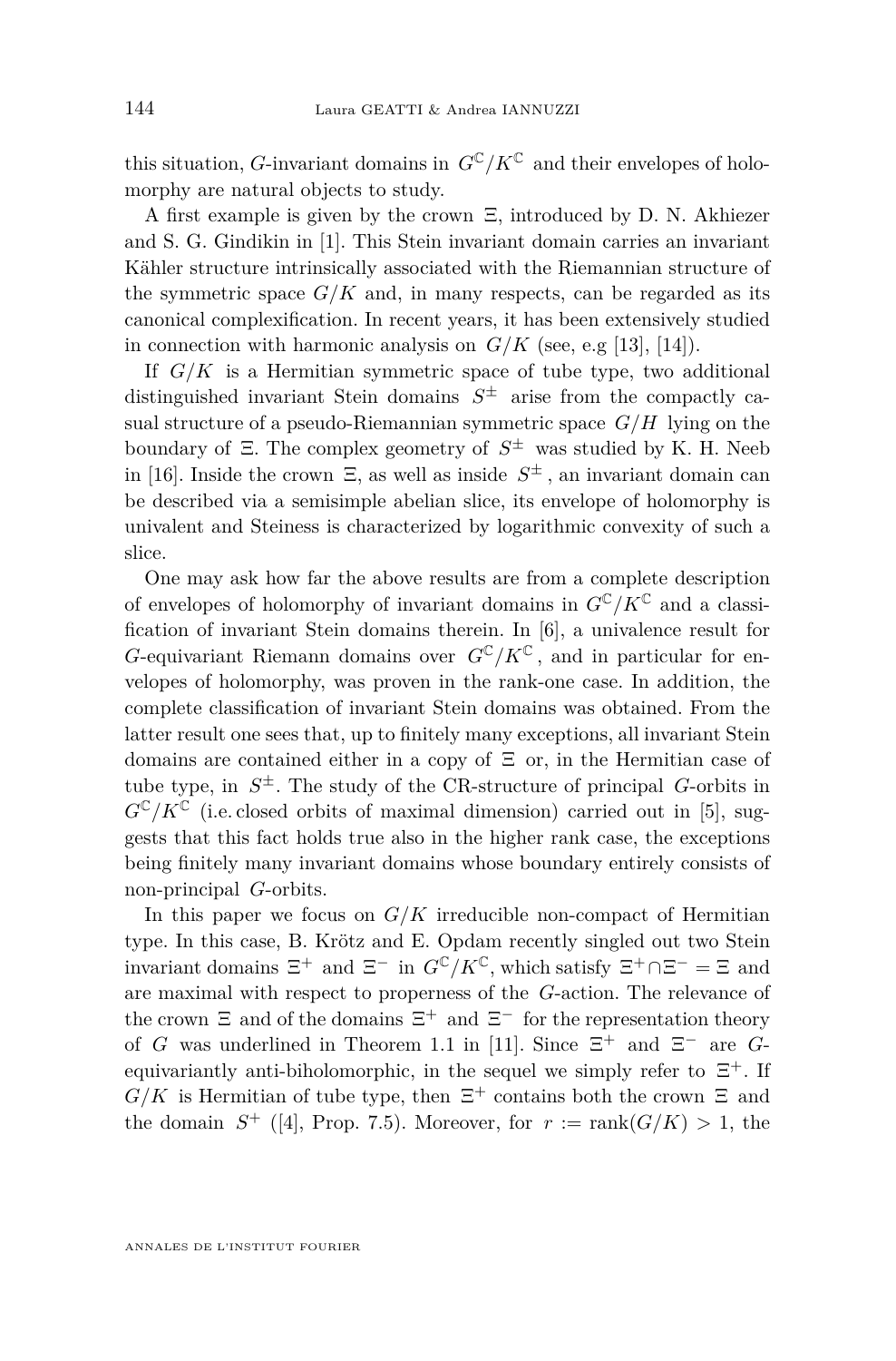complement of  $\Xi \cup S^+$  in  $\Xi^+$  has non-empty interior. Our main result is as follows.

THEOREM. — Let  $G/K$  be an irreducible non-compact Hermitian symmetric space. Given a *G*-invariant domain *D* in  $\Xi^+$ , denote by *D* its envelope of holomorphy.

- (i) Assume  $G/K$  is of tube type. If *D* is not contained in  $\Xi$  nor in  $S^+$ , then  $\hat{D}$  is univalent and coincides with  $\Xi^+$ .
- (ii) Assume  $G/K$  is not of tube type. If *D* is not contained in  $\Xi$ , then  $\hat{D}$  is univalent and coincides with  $\Xi^+$ .

The envelopes of holomorphy of invariant domains in  $\Xi$  or in  $S^+$  are known to be univalent and their Steiness is characterized in terms of the aformentioned semisimple abelian slices. Hence, the above theorem implies the univalence of the envelope of holomorphy of an arbitrary invariant domain in  $\Xi^+$  and implies the following classification.

COROLLARY. — Let  $G/K$  be an irreducible non-compact Hermitian symmetric space and let *D* be a Stein *G*-invariant proper subdomain of  $\Xi^+$ .

- (i) If  $G/K$  is of tube type, then either  $D \subseteq \Xi$  or  $D \subseteq S^+$ .
- (ii) If  $G/K$  is not of tube type, then  $D \subseteq \Xi$ .

The theorem is proved by showing that the natural *G*-equivariant holomorphic embedding  $f: D \to \widehat{D}$  admits a *G*-equivariant holomorphic extension  $\hat{f} : \Xi^+ \to \widehat{D}$  to the whole  $\Xi^+$ . For this purpose, we use the unipotent, abelian slice of  $\Xi^+$  introduced by B. Krötz and E. Opdam in [\[12\]](#page-31-8). Namely, one has

$$
\Xi^+ = G \cdot \Sigma \,,
$$

where  $\Sigma := \exp i\Lambda_r^{\mathbb{L}} \cdot x_0$  and  $\Lambda_r^{\mathbb{L}}$  is a closed hyperoctant in an *r*-dimensional, nilpotent, abelian subalgebra of g, the Lie algebra of *G*. This sets a one-toone correspondence

$$
D \to \Sigma_D := D \cap \Sigma
$$

between *G*-invariant domains in  $\Xi^+$  and domains in  $\Sigma$  which are invariant under the action of an appropriate Weyl group (see Sect. 3).

Then a key ingredient is Lemma 4.7, which implies that a continuous extension of  $f|_{\Sigma_D}$  to a domain  $\Sigma$  in  $\Sigma$  induces a *G*-equivariant, holomorphic extension of *f* to  $G \cdot \widetilde{\Sigma}$ , provided that certain compatibility conditions are satisfied. In order to obtain  $\hat{f}$ , we therefore construct a continuous extension of  $f|_{\Sigma_D}$  to  $\Sigma$  satisfying such compatibility conditions.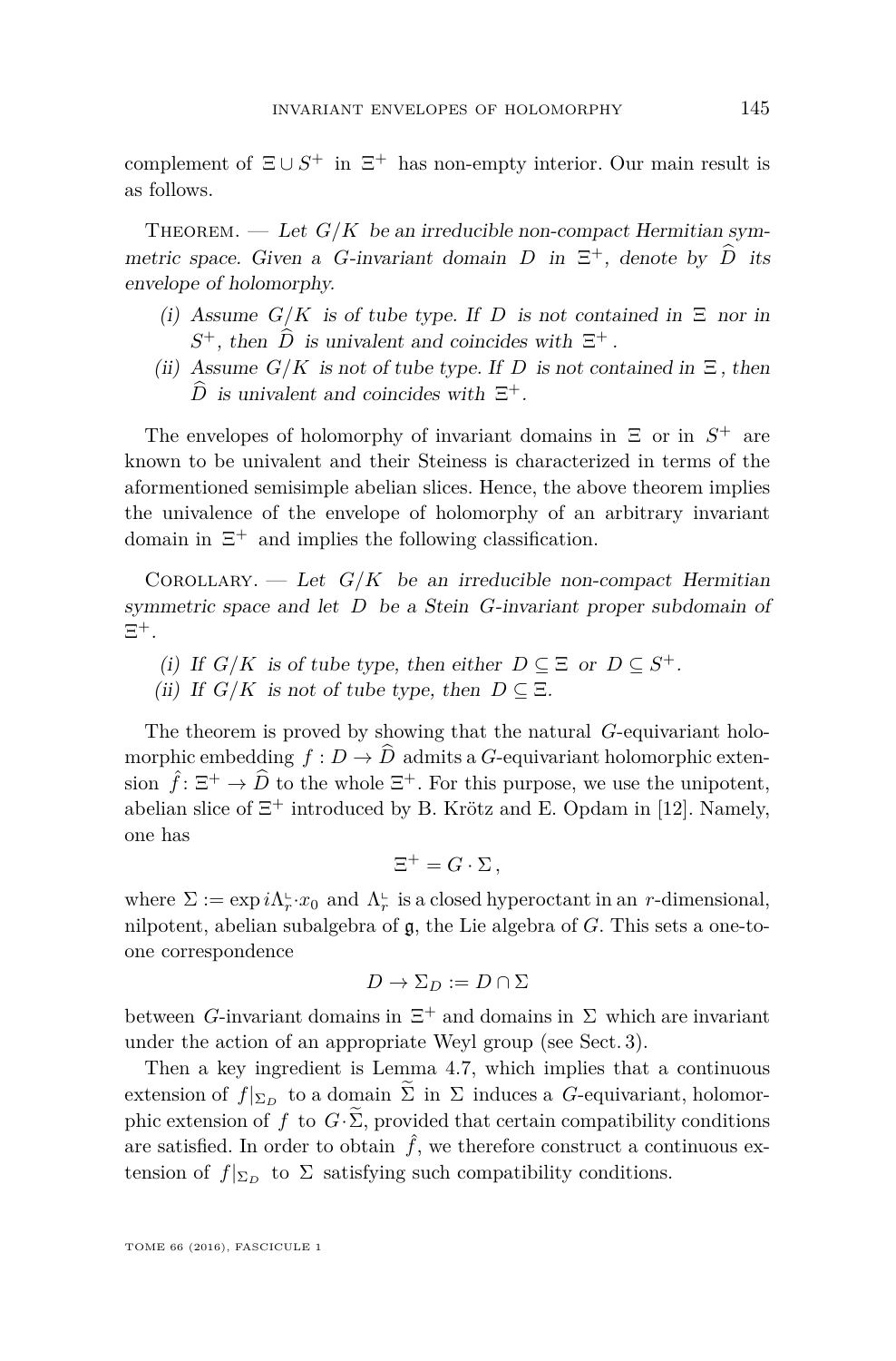This is done in stages, where  $f|_{\Sigma_D}$  is extended to larger domains  $\widetilde{\Sigma} \subset \Sigma$ properly containing  $\Sigma_D$ . Such extensions are obtained by equivariantly embedding into  $G^{\mathbb{C}}/K^{\mathbb{C}}$  various lower dimensional complex homogenous manifolds  $L^{\mathbb{C}}/H^{\mathbb{C}}$ , all of whose *L*-invariant domains have univalent and well understood envelope of holomorphy. The embedding of each space  $L^{\mathbb{C}}/H^{\mathbb{C}}$  is carefully chosen, so that it intersects *D* in some *L*-invariant domain  $T \subset L^{\mathbb{C}}/H^{\mathbb{C}}$ . By the universality property of the envelope of holomorphy, the map  $f|_T: T \to \widehat{D}$  extends *L*-equivariantly to a holomorphic map  $\hat{T} \to \hat{D}$  producing, in particular, a real-analytic extension of  $f|_{\Sigma_D}$ along the submanifold  $\widehat{T} \cap \Sigma$ . Generally, the intersection  $\widehat{T} \cap \Sigma$  is not open in Σ. In that case, an extension of  $f|_{\Sigma_D}$  to an open set  $\widetilde{\Sigma} \subset \Sigma$  is obtained by embedding a continuous family of copies of *T* into *D*.

The real homogenous manifolds  $L/H$  which play a role in our situation are: real *r*-dimensional vector spaces acted on by  $(\mathbb{R}^r, +)$ , the Euclidean plane acted on by its isometry group, and irreducible rank-one Hermitian symmetric spaces, both of tube-type and non-tube type. In the latter case, the univalence results on equivariant Riemann domains obtained in [\[6\]](#page-31-4) are crucial. The above strategy was inspired by the work of K. H. Neeb on bi-invariant domains in the complexification of a Hermitian semisimple Lie group  $([15])$  $([15])$  $([15])$ .

The paper is organized as follows. In section 2, we set up the notation and recall some preliminary facts which are needed in the paper. In section 3, we recall the unipotent paramentrization of Ξ <sup>+</sup> and of its *G*-invariant subdomains. In section 4, we recall some basic facts about envelopes of holomorphy and develope the tools used in the proof of the main theorem. In section 5 we prove the main theorem.

# **2. Preliminaries**

Let  $G/K$  be an irreducible Hermitian symmetric space of the non-compact type. We may assume *G* to be a connected, non-compact, real simple Lie group contained in its simple, simply connected universal complexification  $G^{\mathbb{C}}$ , and K to be a maximal compact subgroup of G. Denote by g and k the Lie algebras of *G* and *K*, respectively. Denote by *θ* both the Cartan involution of *G* with respect to *K* and the associated involution of g. Let  $\mathfrak{g} = \mathfrak{k} \oplus \mathfrak{p}$  be the corresponding Cartan decomposition. Let  $\mathfrak{a}$  be a maximal abelian subspace in  $\mathfrak{p}$ . The *rank* of  $G/K$  is by definition  $r = \dim \mathfrak{a}$ . The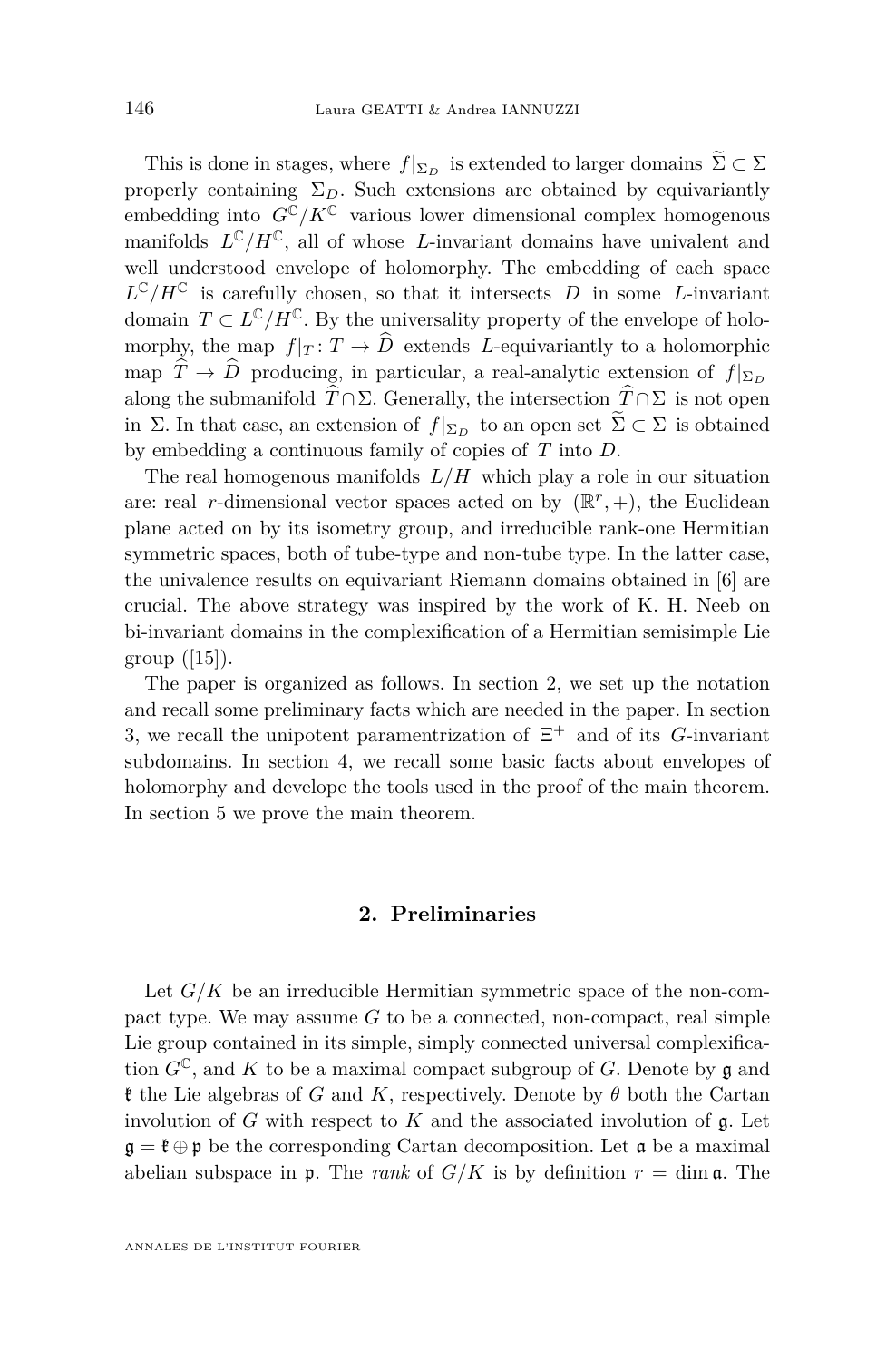adjoint action of a decomposes g as

$$
\mathfrak{g}=\mathfrak{a}\oplus Z_{\mathfrak{k}}(\mathfrak{a})\oplus\bigoplus_{\alpha\in\Delta(\mathfrak{g},\mathfrak{a})}\mathfrak{g}^{\alpha},
$$

where  $Z_{\mathfrak{k}}(\mathfrak{a})$  is the centralizer of  $\mathfrak{a}$  in  $\mathfrak{k}$ , the joint eigenspace  $\mathfrak{g}^{\alpha} = \{X \in$  $\mathfrak{g} \mid [H, X] = \alpha(H)X$ , for every  $H \in \mathfrak{a}$  is the *α*-restricted root space and  $\Delta(\mathfrak{g}, \mathfrak{a})$  consists of those  $\alpha \in \mathfrak{a}^*$  for which  $\mathfrak{g}^{\alpha} \neq \{0\}$ . A set of simple roots Π<sup>a</sup> in ∆(g*,* a) uniquely determines a set of positive restricted roots ∆<sup>+</sup>(g*,* a) and an Iwasawa decomposition of g

$$
\mathfrak{g} = \mathfrak{k} \oplus \mathfrak{a} \oplus \mathfrak{n}, \qquad \text{where} \quad \mathfrak{n} = \bigoplus_{\alpha \in \Delta^+(\mathfrak{g}, \mathfrak{a})} \mathfrak{g}^{\alpha}.
$$

The restricted root system of a Lie algebra g of Hermitian type is either of type  $C_r$  (if  $G/K$  is of tube type) or of type  $BC_r$  (if  $G/K$  is not of tube type), i.e. there exists a basis  $\{e_1, \ldots, e_r\}$  of  $\mathfrak{a}^*$  for which

$$
\Delta(\mathfrak{g},\mathfrak{a})=\{\pm 2e_j,\ 1\leqslant j\leqslant r,\ \pm e_j\pm e_k,\ 1\leqslant j\neq k\leqslant r\},\quad \text{ for type }C_r,
$$

 $\Delta(\mathfrak{g}, \mathfrak{a}) = \{\pm e_i, \pm 2e_i, 1 \leq j \leq r, \pm e_i \pm e_k, 1 \leq j \neq k \leq r\}$ , for type  $BC_r$ . Since g admits a compact Cartan subalgebra  $\mathfrak{t} \subset \mathfrak{k} \subset \mathfrak{g}$ , there exists a set of *r* positive long strongly orthogonal restricted roots  $\{\lambda_1, \ldots, \lambda_r\}$  (i.e. such that  $\lambda_j \pm \lambda_k \notin \Delta(\mathfrak{g}, \mathfrak{a})$ , for  $j \neq k$ ), which are restrictions of *real* roots with respect to a maximally split  $\theta$ -stable Cartan subalgebra ł of g extending  $\alpha$ .

Taking as simple roots  $\Pi_{\mathfrak{a}} = \{e_1 - e_2, \ldots, e_{r-1} - e_r, 2e_r\}$ , for type  $C_r$ , and  $\Pi_a = \{e_1 - e_2, \ldots, e_{r-1} - e_r, e_r\}$ , for type  $BC_r$ , one has

<span id="page-5-0"></span>
$$
\lambda_1=2e_1,\ldots,\lambda_r=2e_r\,,
$$

and dim  $\mathfrak{g}^{\lambda_j} = 1$ , for  $j = 1, \ldots, r$ . Let  $Z_0$  be the element in  $Z(\mathfrak{k})$  defining the complex structure  $J_0 = \text{ad}_{Z_0}$  on  $G/K$ . For  $j = 1, \ldots, r$ , choose  $E_j \in \mathfrak{g}^{\lambda_j}$ such that the  $\mathfrak{sl}(2)$ -triple

(2.1) 
$$
\{E_j, \ \theta E_j, \ A_j := [\theta E_j, E_j]\}
$$

is normalized as follows

<span id="page-5-1"></span>(2.2) 
$$
[A_j, E_j] = 2E_j
$$
,  $[Z_0, E_j - \theta E_j] = A_j$ ,  $[Z_0, A_j] = -(E_j - \theta E_j)$ .

Then the vectors  $\{A_1, \ldots, A_r\}$  form an orthogonal basis of a (with respect to the restriction of the Killing form) and

<span id="page-5-2"></span>(2.3) 
$$
[E_j, E_k] = [E_j, \theta E_k] = 0, \quad [A_j, E_k] = \lambda_k (A_j) E_k = 0, \quad \text{for } j \neq k.
$$

That is, the above  $\mathfrak{sl}(2)$ -triples commute with each other. Moreover, under the above choices, the element  $Z_0$  is given by

<span id="page-5-3"></span>(2.4) 
$$
Z_0 = S + \frac{1}{2} \sum T_j,
$$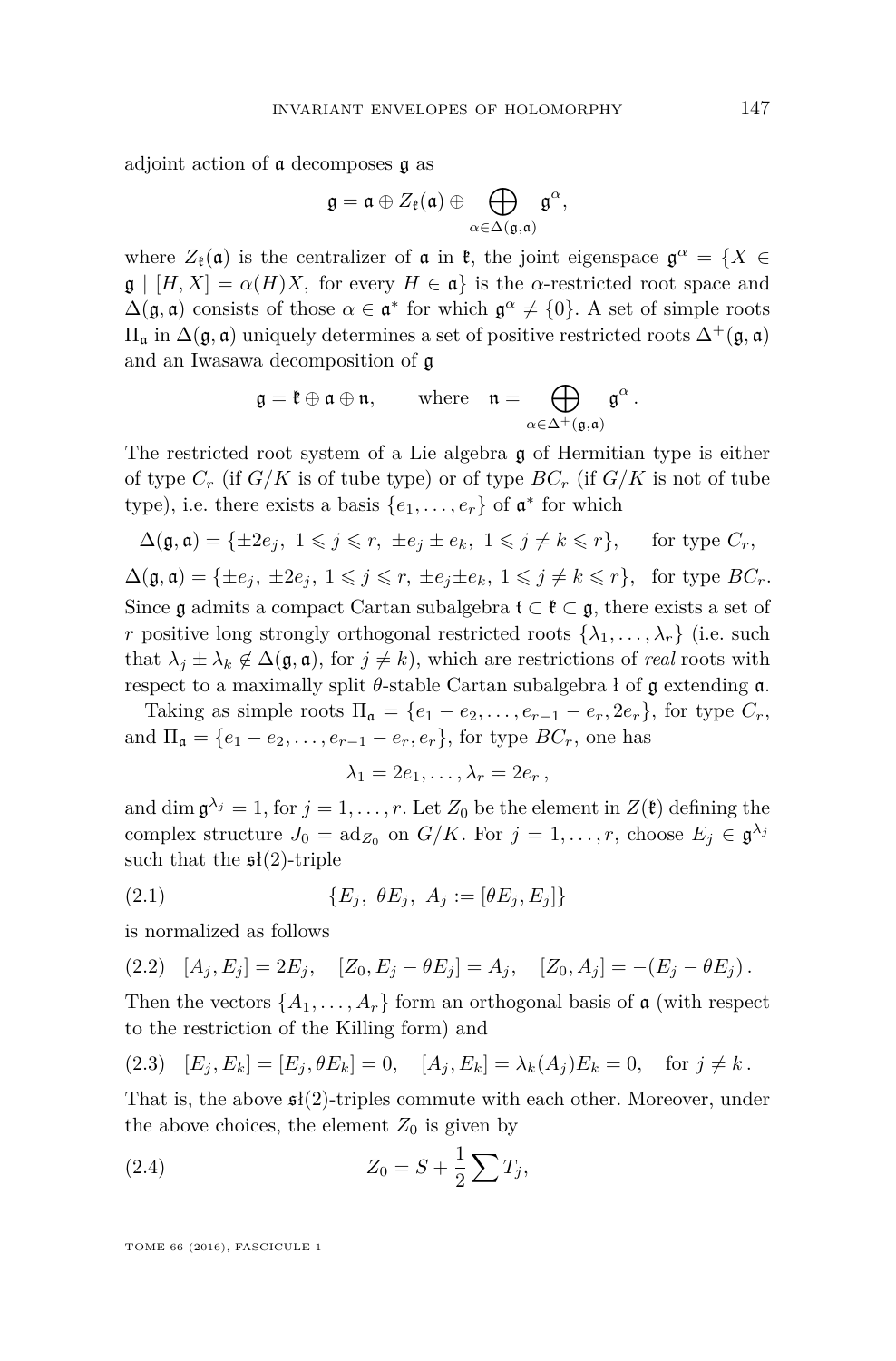where  $T_j = E_j + \theta E_j$  and  $S \in Z_{\mathfrak{k}}(\mathfrak{a})$  (see Lemma 2.4 in [\[4\]](#page-31-7)). If  $G/K$  is of tube type one has  $S = 0$ .

In the sequel, we denote by  $\mathfrak{g}_i$  the  $\mathfrak{sl}(2)$ -triple satisfying [\(2.1\)](#page-5-0) and [\(2.2\)](#page-5-1), and by  $G_i$  the corresponding connected  $\theta$ -stable subgroup of *G*. In the nontube case, to each  $\lambda_j$  one can also associate a connected, simple, Hermitian subgroup  $G_j^{\bullet}$  of *G* of real rank one. The group  $G_j^{\bullet}$  is by definition the connected,  $\theta$ -stable subgroup of  $G$  with Lie algebra

<span id="page-6-2"></span>(2.5) 
$$
\mathfrak{g}_j^{\bullet} = \mathbb{R} A_j \oplus \mathfrak{g}^{\pm \lambda_j/2} \oplus \mathfrak{g}^{\pm \lambda_j}
$$

isomorphic to  $\mathfrak{su}(m,1)$ , for some  $m > 1$ .

<span id="page-6-3"></span>LEMMA 2.1.  $\qquad$  Let  $G/K$  be an irreducible Hermitian symmetric space, which is not of tube type. Let  $G_j^{\bullet}$  be the simple Hermitian subgroup of real rank one, associated to the root  $\lambda_j$ , for some  $j \in \{1, ..., r\}$ . Then  $G_j^{\bullet}$ commmutes with the subgroups  $G_k$ , for every  $k \neq j$ .

Proof. — By relations [\(2.3\)](#page-5-2), one has  $[\mathfrak{g}_i, \mathfrak{g}_k] \equiv 0$ , for  $k \neq j$ . Futhermore, since  $\pm e_j \pm 2e_k$ , for  $k \neq j$ , are not roots in  $\Delta(\mathfrak{g}, \mathfrak{a})$  and  $e_j(A_k) = \delta_{jk}$ , one also has  $[\mathfrak{g}^{\pm \lambda_j/2}, \mathfrak{g}_k] \equiv 0$ . Summarizing, there is commutativity on the Lie algebra level and likewise on the group level, by connectedness.

# **3. Invariant subdomains of** Ξ +

<span id="page-6-0"></span>A description of the domain  $\Xi^+$  was given in [\[11\]](#page-31-6), p.286, and [\[12\]](#page-31-8), Sect.8, via its unipotent parametrization. Fix vectors  $E_j \in \mathfrak{g}^{\lambda_j}$  normalized as in [\(2.2\)](#page-5-1). Then

$$
\Xi^+ = G \exp i \bigoplus_{j=1}^r (-1, \infty) E_j \cdot x_0.
$$

Define the nilpotent abelian subalgebras

$$
\Lambda_r := \mathrm{span}_{\mathbb{R}}\{E_1,\ldots,E_r\} \quad \text{and} \quad \Lambda_r^{\mathbb{C}} := \mathrm{span}_{\mathbb{C}}\{E_1,\ldots,E_r\}
$$

of **n** and  $\mathfrak{n}^{\mathbb{C}}$ , respectively. The exponential map of  $G^{\mathbb{C}}$  defines a biholomorphism between  $\Lambda_r^{\mathbb C}$  and the unipotent abelian complex subgroup  $L^{\mathbb C} :=$  $\exp \Lambda_r^{\mathbb{C}}$ . In particular, it restricts to a diffeomorphism between  $\Lambda_r$  and the real unipotent subgroup  $L := \exp \Lambda_r$ . Since the map

<span id="page-6-1"></span>(3.1) 
$$
\iota: \mathfrak{n}^{\mathbb{C}} \to N^{\mathbb{C}} \cdot x_0, \qquad Z \to \exp Z \cdot x_0,
$$

is a biholomorphism onto its image (cf. Prop. 1.3 in [\[13\]](#page-31-1)), so is its restriction  $\iota : \Lambda_r^{\mathbb{C}} \to L^{\mathbb{C}} \cdot x_0.$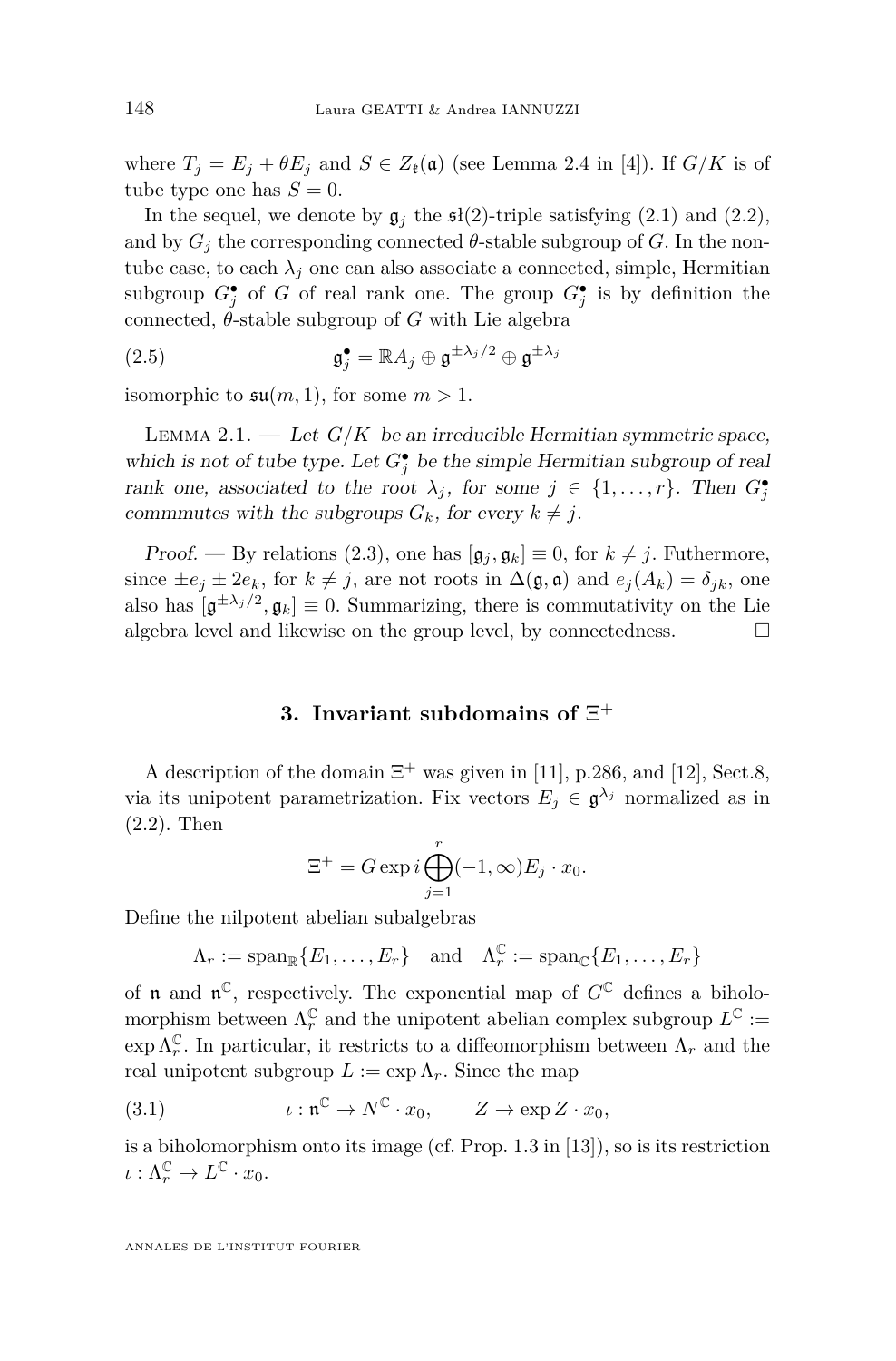<span id="page-7-2"></span>LEMMA 3.1. — The intersection  $\Xi^+ \cap L^{\mathbb{C}} \cdot x_0$  is a closed, *r*-dimensional, complex submanifold of  $\Xi^+$ , which is biholomorphic, via the map *ι*, to the Stein tube domain  $\Lambda_r \times i \bigoplus_{j=1}^r (-1, \infty) E_j$  of  $\Lambda_r^{\mathbb{C}}$ .

 $Proof.$  — By a result of Rosenlicht ([\[17\]](#page-31-10), Thm. 2), the orbits of the unipotent subgroup  $L^{\mathbb{C}}$  in the affine space  $G^{\mathbb{C}}/K^{\mathbb{C}}$  are closed. In particular  $L^{\mathbb{C}} \cdot x_0 \cap \Xi^+$  is closed in  $\Xi^+$ . Now the statement follows from the injectivity of map *ι* and the fact that the set  $\{ X \in \Lambda_r : \exp iX \cdot x_0 \in \Xi^+ \}$ coincides with  $\bigoplus_{j=1}^{r}(-1,\infty)E_j$  (see [\[11\]](#page-31-6), p. 286). □

By Lemma 3.1 in [\[4\]](#page-31-7), the group  $W_K(\Lambda_r) := N_K(\Lambda_r)/Z_K(\Lambda_r)$  is a proper subgroup of the Weyl group  $N_K(\mathfrak{a})/Z_K(\mathfrak{a})$  and acts on  $\Lambda_r$  by permutations of the basis elements  $\{E_1, \ldots, E_r\}.$ 

As it was observed in [\[4\]](#page-31-7), Remark 6.6, the intersection of a *G*-orbit in  $\Xi^+$ with the closed slice  $\exp(i\bigoplus_{j=1}^{r}(-1, +\infty)E_j)\cdot x_0$  is not just a  $W_K(\Lambda_r)$ orbit. So, we consider the smaller slice given by the nilpotent cone in g

$$
\mathcal{N}^+ := \mathrm{Ad}_K(\Lambda_r^\sqcup),
$$

where  $\Lambda_r^{\mathbb{L}}$  is the  $W_K(\Lambda_r)$ -invariant, closed hyperoctant in  $\Lambda_r$  defined by  $\Lambda_r^{\mathbb{L}} := \text{span}_{\mathbb{R}^{\geqslant 0}} \{E_1, \ldots, E_r\}.$  The following fact holds true.

<span id="page-7-0"></span>PROPOSITION 3.2. — ([\[4\]](#page-31-7), Prop. 4.7) The *G*-equivariant map

$$
\psi \colon G \times_K \mathcal{N}^+ \to \Xi^+, \qquad [g, X] \to g \exp iX \cdot x_0
$$

is a homeomorphism.

Given a *G*-invariant domain  $D \subset \Xi^+$ , define the corresponding open subset of  $\bigoplus_{j=1}^{r}(-1,\infty)E_j$  by  $\mathcal{D} := \{ X \in \Lambda_r : \exp iX \cdot x_0 \in D \}$ *.* By the definition of  $D$  and Proposition [3.2,](#page-7-0) the domain  $D$  can be written as

$$
D = G \exp i\mathcal{D} \cdot x_0 = G \exp i\mathcal{D}^{\mathsf{L}} \cdot x_0,
$$

where  $\mathcal{D}^{\mathbb{L}} := \mathcal{D} \cap \Lambda_r^{\mathbb{L}}$  is a  $W_K(\Lambda_r)$ -invariant open subset of  $\Lambda_r^{\mathbb{L}}$ .

<span id="page-7-1"></span>LEMMA 3.3. — ([\[4\]](#page-31-7), Prop. 6.4) Let *X* be an element in  $\Lambda_r^{\mathsf{L}}$ . Then the  $\mathrm{Ad}_K$ -orbit of *X* intersects  $\Lambda_r$  in the  $W_K(\Lambda_r)$ -orbit of *X* in  $\Lambda_r^{\mathbb{L}}$ .

Note that the above result together with Proposition [3.2](#page-7-0) implies that given *X* in  $\Lambda_r^{\mathbb{L}}$ , one has

$$
G \exp iX \cdot x_0 \bigcap \exp i\Lambda_r^{\mathbf{L}} \cdot x_0 = \exp i(W_K(\Lambda_r) \cdot X) \cdot x_0,
$$

i.e. every *G*-orbit (not just a *K*-orbit) in  $\Xi^+$  intersects the closed slice  $\exp i\Lambda_r^{\mathbb{L}} \cdot x_0$  exactly in a  $W_K(\Lambda_r)$ -orbit.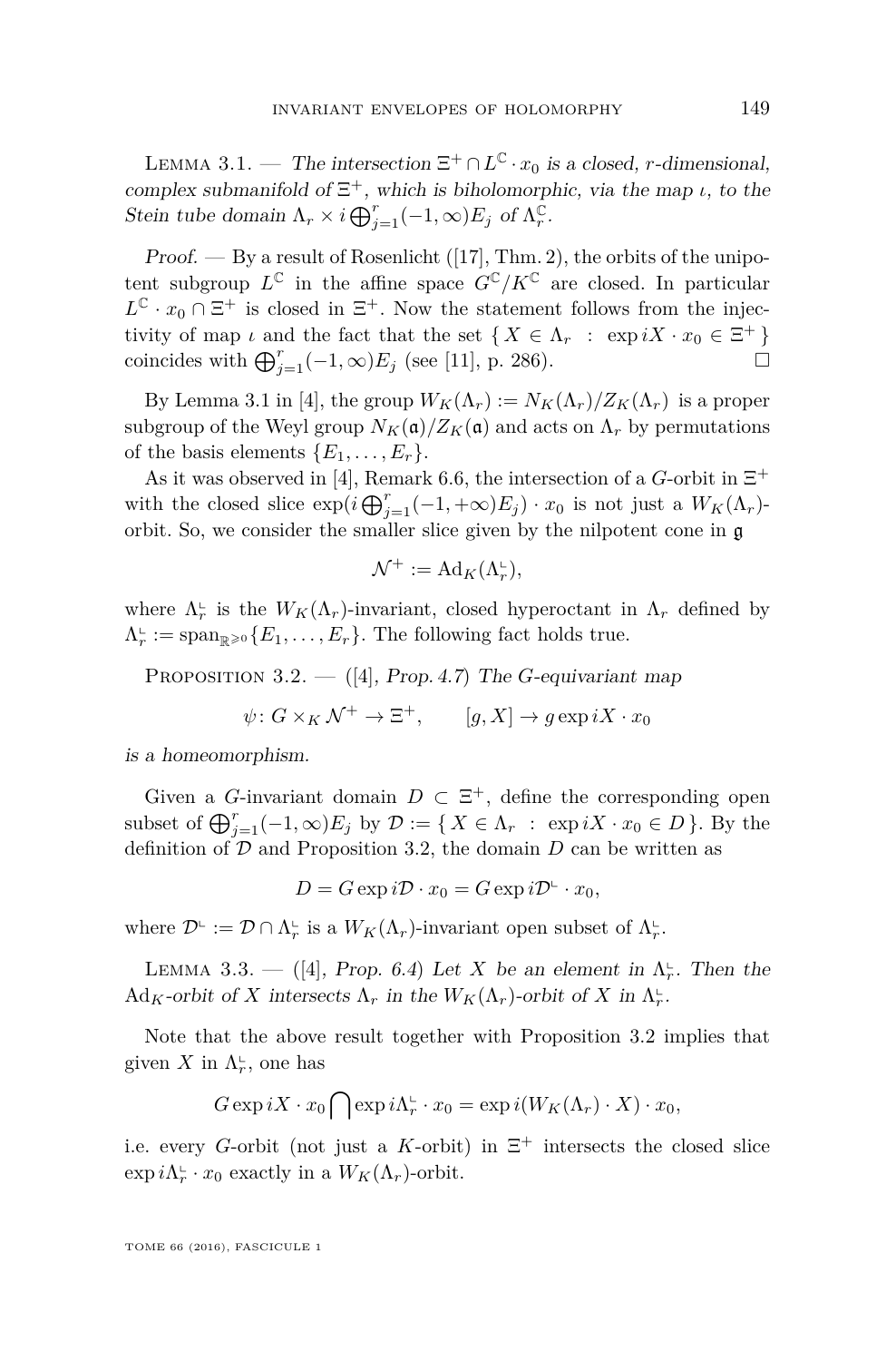Consider the open Weyl chamber  $(\Lambda_r^{\perp})^+ := \left\{ \sum_{j=1}^r x_j E_j : x_1 > \cdots \right\}$  $x_r > 0$ . Since  $W_K(\Lambda_r)$  acts on  $\Lambda_r$  by permutations of the basis elements  ${E_1, \ldots, E_r}$ , its topological closure

$$
\overline{(\Lambda_r^{\mathbf{L}})^+} = \Big\{ \sum_{j=1}^r x_j E_j, \; : \; x_1 \geqslant \cdots \geqslant x_r \geqslant 0 \Big\}
$$

is a perfect slice for the  $W_K(\Lambda_r)$ -action on  $\Lambda_r^{\text{L}}$ , implying that  $\exp i(\overline{(\Lambda_r^{\text{L}})^+} \cdot x_0$ is a perfect slice for the *G*-action on  $\Xi^+$ . It follows that for a *G*-invariant domain  $D$  of  $\Xi^+$  one also has

<span id="page-8-1"></span>(3.2) 
$$
D = G \exp i(\mathcal{D}^{\mathbb{L}})^{+} \cdot x_0, \text{ where } (\mathcal{D}^{\mathbb{L}})^{+} := \mathcal{D}^{\mathbb{L}} \cap \overline{(\Lambda^{\mathbb{L}}_{r})^{+}}
$$

is an open subset of  $\overline{(\Lambda_r^{\iota})^+}$ . In particular,  $(\mathcal{D}^{\iota})^+$  is connected if and only if D is connected. In the sequel we also need the following fact.

<span id="page-8-0"></span>LEMMA 3.4. — Let *X* be an element in  $\Lambda_r^{\mathbb{L}}$ . Then every connected component of  $Z_K(X)$  meets  $Z_K(\Lambda_r)$ .

Proof. — Let X be an arbitrary element in  $\Lambda_r^{\mathbb{L}}$ . By Lemma 3.1 (i) and Lemma 4.6 in [\[4\]](#page-31-7), one has

$$
Z_K(\Lambda_r) \cong Z_K(\mathfrak{a})
$$
 and  $Z_K(X) \cong Z_K(\Psi(X)),$ 

where  $\Psi(X) = [Z_0, X - \theta X] \in \mathfrak{a}$ . Thus in order to prove the lemma, it is sufficient to show that for an arbitrary element  $H \in \mathfrak{a}$ , every connected component of  $Z_K(H)$  meets  $Z_K(\mathfrak{a})$ .

The centralizer  $Z_G(H)$  is a  $\theta$ -stable reductive subgroup of *G* (see [\[10\]](#page-31-11), Prop. 7.25, p. 452) of the same rank and real rank as *G*, with maximal compact subgroup  $Z_K(H)$ . A maximal abelian subspace of  $Z_p(H)$  is a and, as  $Z_K(\mathfrak{a})$  is contained in  $Z_K(H)$ , one has that  $Z_{Z_K(H)}(\mathfrak{a}) = Z_K(\mathfrak{a})$ . Now Proposition 7.33 in [\[10\]](#page-31-11), p. 457, applied to the reductive group  $Z_G(H)$ , states that  $Z_K(\mathfrak{a})$  meets every connected component of  $Z_K(H)$ , as desired.  $\Box$ 

In [\[4\]](#page-31-7) it was shown that if  $G/K$  is of tube type, then  $\Xi^+$  contains another distinguished Stein invariant domain, besides the crown Ξ. Such domain *S* <sup>+</sup> arises from the compactly causal structure of a pseudo-Riemannian symmetric *G*-orbit in the boundary of Ξ. The domain *S* <sup>+</sup> and its invariant subdomains were investigated in [\[16\]](#page-31-3). In the unipotent parametrization of  $\Xi^+$ , the domain  $\Xi$  is given as follows (see [\[12\]](#page-31-8), Sect. 8, [\[4\]](#page-31-7), Prop. 7.5):

<span id="page-8-2"></span>(3.3) 
$$
\Xi = G \exp i \bigoplus_{j=1}^{r} [0,1) E_j \cdot x_0.
$$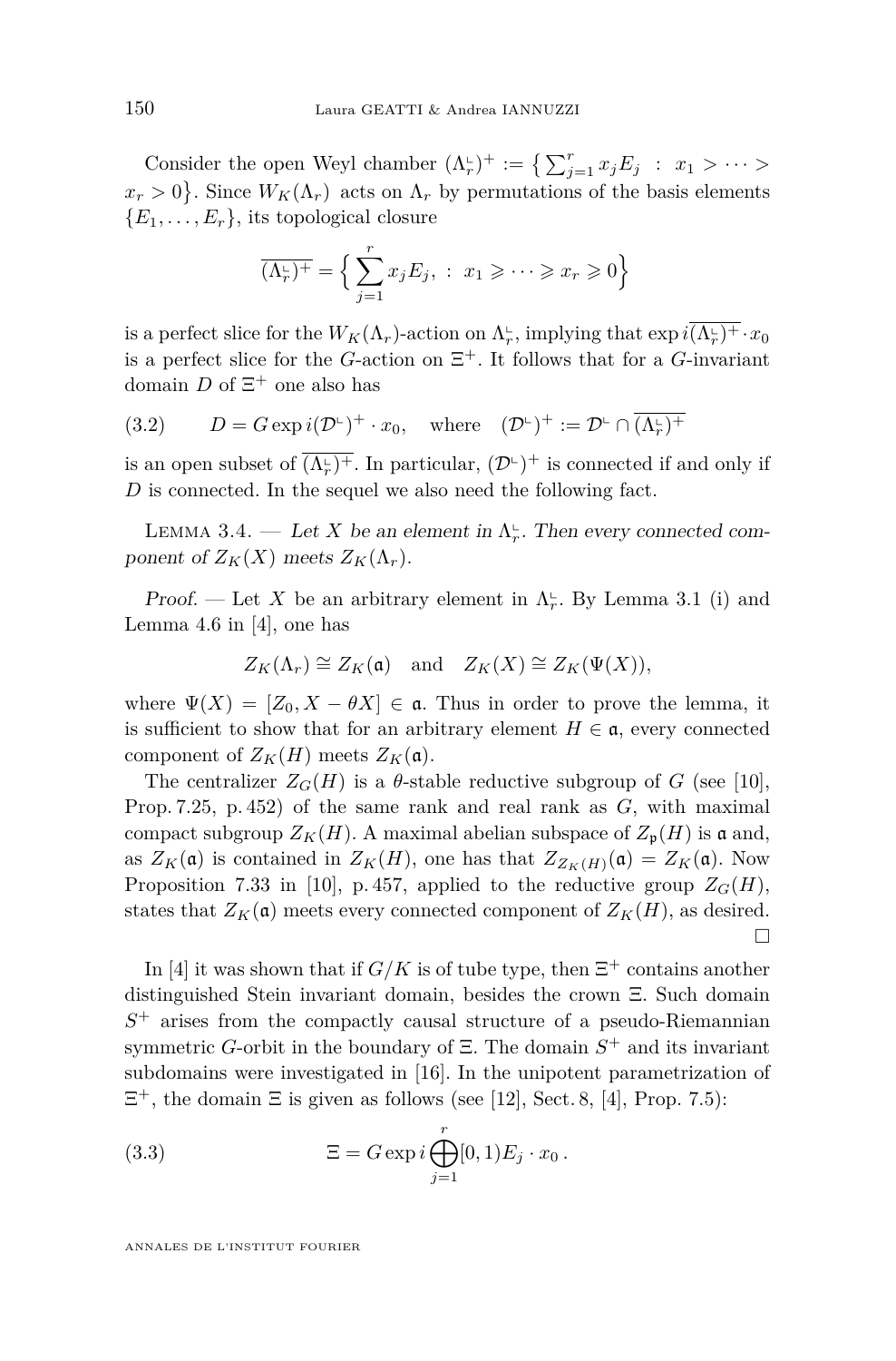If *G/K* is of tube type, then one has

<span id="page-9-2"></span>(3.4) 
$$
S^{+} = G \exp i \bigoplus_{j=1}^{r} (1, \infty) E_j \cdot x_0.
$$

# **4. Envelopes of holomorphy of invariant domains in** Ξ +

In this section we prove some preliminary results supporting the three basic ingredients of the proof of the main theorem. A key result is Lemma 4.7, used to produce *G*-equivariant, holomorphic extensions of the embedding  $f: D \to \widehat{D}$  to invariant domains properly containing *D*.

We begin by recalling some general facts about envelopes of holomorphy. Let *X* be a Stein manifold and let *D* be a domain in *X*. By Rossi's results [\[18\]](#page-32-0), *D* admits an envelope of holomorphy  $\widehat{D}$ . This means that there exist an open holomorphic embedding  $f: D \to \widehat{D}$  into a Stein manifold  $\widehat{D}$  to which all holomorphic functions on *D* simultaneously extend. As a consequence, there is a local biholomorphism  $q: \hat{D} \to X$  such that  $q \circ f = Id_D$  and the following holds true.

<span id="page-9-1"></span>PROPOSITION 4.1. — Let  $D_1$  and  $D_2$  be complex manifolds, with envelopes of holomorphy  $f_1: D_1 \to \widehat{D}_1$  and  $f_2: D_2 \to \widehat{D}_2$ , respectively. Let  $F: D_1 \to D_2$  be a holomorphic map. Then there exists a unique holomorphic map  $\widehat{F}: \widehat{D}_1 \to \widehat{D}_2$  such that  $q \circ f = Id_D$ .

<span id="page-9-0"></span>PROPOSITION 4.2. — Let *X* be a Stein manifold and let  $D \subset X$  be a domain with envelope of holomorphy  $f: D \to \widehat{D}$  and projection  $q: \widehat{D} \to X$ .

- (i) Let  $\Omega$  be the smallest Stein domain in X containing *D*. Then  $q(\widehat{D})$ is contained in  $\Omega$  and coincides with  $\Omega$  provided that *q* is univalent.
- (ii) Let  $\Omega$  be a domain in *X* containing *D*. Assume there exists a holomorphic map  $\hat{f}: \Omega \to \widehat{D}$  extending *f*. Then  $\widehat{\Omega} = \widehat{D}$ .

Proof. — Let's start with Statement (i). By Proposition 4.1, an arbitrary Stein domain containing *D* necessarily contains  $q(D)$ . Define

$$
\Omega := \mathrm{int} \left( \cap_{C \in \mathcal{F}} C \right),
$$

where  $F$  denotes the family of all Stein domains in  $X$  containing  $D$  and int( $\cdot$ ) denotes the interior of a set. By definition,  $\Omega$  contains  $D$  and it is open. It remains to show that it is Stein and connected. When  $X = \mathbb{C}^n$ , the Steinness of  $\Omega$  follows from Corollary 2.5.7 in [\[9\]](#page-31-12). When *X* is an arbitrary Stein manifold, let *B* an open domain in *X* biholomorphic to the unit ball of  $\mathbb{C}^n$ . From the identity  $B \cap \Omega = \text{Int}(\bigcap_{C \in \mathcal{F}} (B \cap C))$  and Corollary 2.5.7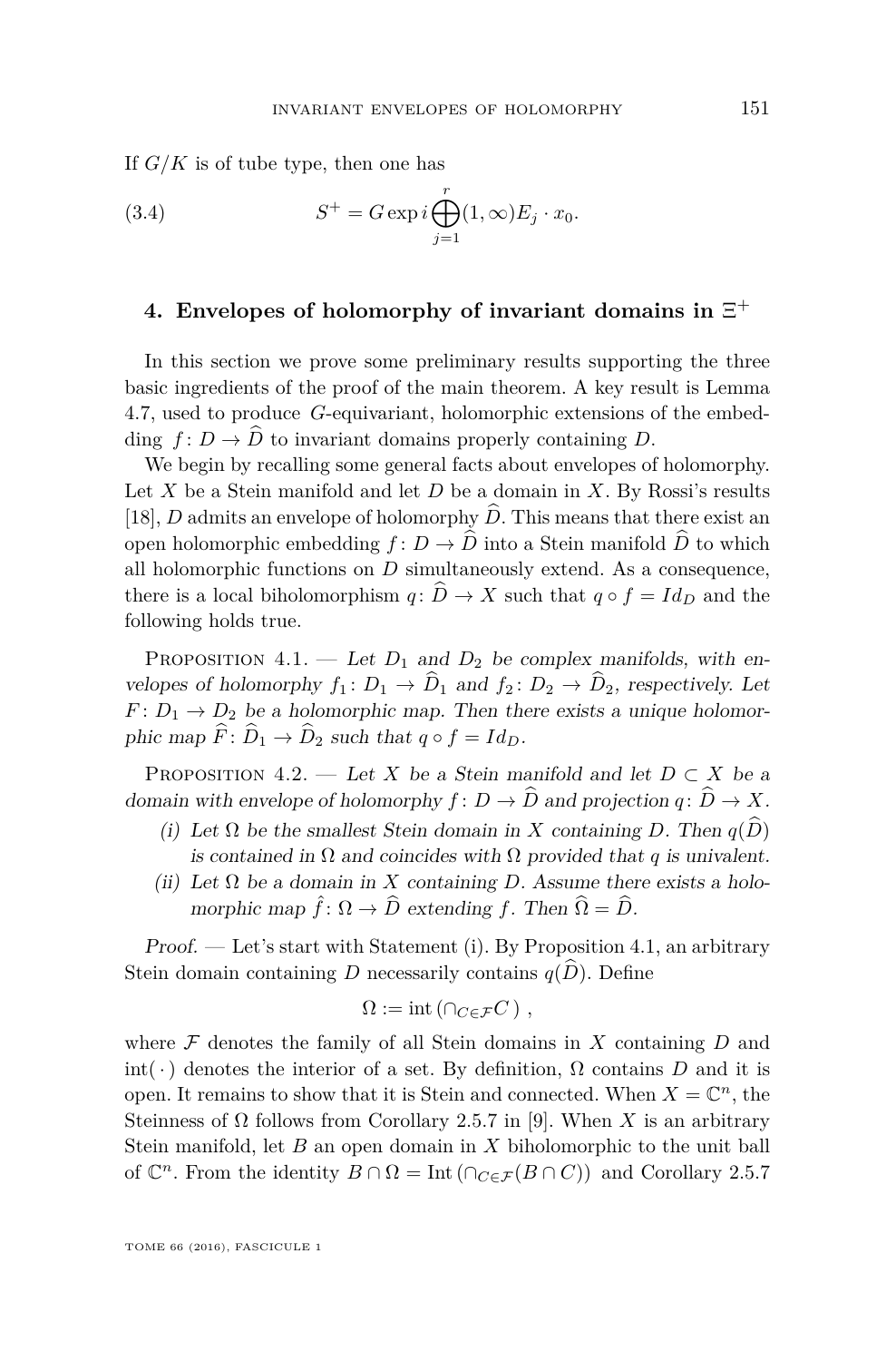in [\[9\]](#page-31-12), it follows that  $B \cap \Omega$  is Stein, implying that  $\Omega$  is locally Stein in *X*. Now a classical result of Docquier-Grauert ([\[3\]](#page-31-13), Satz 11, p.113) applies, showing that  $\Omega$  is Stein. Finally,  $\Omega$  is connected, since so is *D*.

Statement (ii) is a straightforward consequence of Proposition 4.1.  $\Box$ 

Coming back to our situation, let  $D = G \exp i\mathcal{D} \cdot x_0 = G \exp i\mathcal{D} \cdot x_0$ be a *G*-invariant domain in  $\Xi^+$ . Since  $\Xi^+$  is Stein, there is a commutative diagram

<span id="page-10-0"></span>
$$
(4.1)
$$
\n
$$
D \xrightarrow{f} \begin{bmatrix} D \\ q \\ p \end{bmatrix} q
$$
\n
$$
D \xrightarrow{Id} \begin{bmatrix} 1 & 0 \\ 0 & 1 \end{bmatrix}
$$

Moreover the *G*-action on *D* lifts to an action on  $\hat{D}$  and all the maps in diagram [\(4.1\)](#page-10-0) are *G*-equivariant. We prove that under the assumption that *D* is not entirely contained in  $\Xi$  nor in  $S^+$  (in the tube case), the map  $f: D \to D$  can be *G*-equivariantly extended to the whole  $\Xi^+$ . Then by Proposition [4.2\(](#page-9-0)ii), one concludes  $\hat{D} = \Xi^+$ .

The strategy is to gradually enlarge the domain of definition of *f* by iterating the following arguments. By reduction 1, we show that *f* can be *G*-equivariantly extended to a domain  $G \exp i\widetilde{\mathcal{D}}^{\perp} \cdot x_0$  with all the connected components of  $\widetilde{\mathcal{D}}^{\mathsf{L}}$  convex (Prop. [4.10\)](#page-18-0). By reduction 2, we show that *f* can be *G*-equivariantly extended to a domain with  $\widetilde{\mathcal{D}}^{\text{L}}$  connected (Prop. [4.13\)](#page-21-0). The third key ingredient is the rank-one reduction. It is based on the univalence and the precise description of the envelope of holomorphy of an arbitrary *G*-invariant domain in the complexification of a rank-one Hermitian symmetric space (cf. [\[6\]](#page-31-4), Thm.6.1, Thm.7.6). The approach is similar to the one used by Neeb in [\[15\]](#page-31-9).

#### **4.1. The rank-one case**

For the reader's convenience we outline a proof of the relevant facts in the rank-one case, in the formulation which is needed in this paper. For  $n \geq 1$ , let  $G = SU(n,1)$  be the subgroup of  $SL(n + 1, \mathbb{C})$  leaving invariant the hermitian form  $I_{n,1}$  in  $\mathbb{C}^{n+1}$  and let  $\sigma$  be the conjugation of  $G^{\mathbb{C}} = SL(n+1,\mathbb{C})$  relative to *G*, namely  $\sigma(g) = I_{n,1} {}^t\overline{g}^{-1}I_{n,1}$ . Denote by  $\bar{\mathfrak{p}}^n$  the complex projective space endowed with the opposite complex structure. The group  $G^{\mathbb{C}}$  acts holomorphically on  $\mathfrak{p}^n \times \overline{\mathfrak{p}}^n$  by  $g \cdot ([p], [q]) :=$  $([g \cdot p], [\sigma(g) \cdot q])$ , and  $G^{\mathbb{C}}/K^{\mathbb{C}}$  can be identified with the open orbit  $G^{\mathbb{C}} \cdot x_0$ ,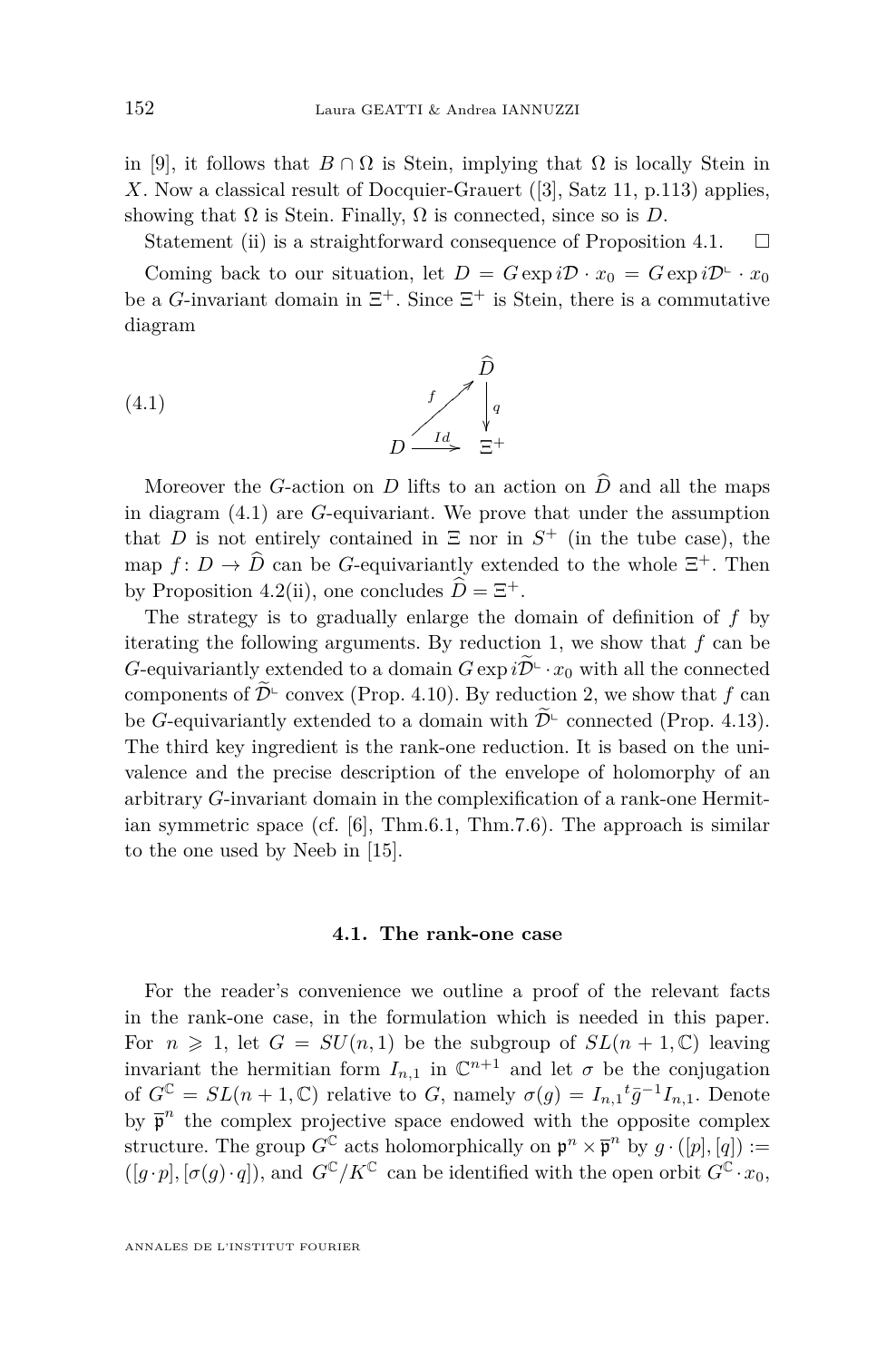where  $x_0 = ([0 : \ldots : 0 : 1], [0 : \ldots : 0 : 1])$ . Fix the element

$$
E = \frac{1}{2} \begin{pmatrix} O & O \\ O & \mathbf{e} \end{pmatrix}, \text{ with } \mathbf{e} = \begin{pmatrix} i & -i \\ i & -i \end{pmatrix},
$$

in g so that the triple  $\{E, \theta E, A = [\theta E, E]\}$  is normalized as in [\(2.2\)](#page-5-1). The nilpotent slice  $\ell : [0, +\infty) \to \Xi^+$  is given by

$$
\ell(t) = \exp itE \cdot x_0 = \left( [0: \ldots: 0: \frac{t}{2}: \frac{t+2}{2}], [0: \ldots: 0: \frac{t}{2}: \frac{t-2}{2}] \right).
$$

As we are in the rank-one case, an invariant domain in  $\Xi^+$  can be written as  $D = G \exp iI E \cdot x_0$ , where *I* is an open interval in  $[0, \infty)$ .

<span id="page-11-0"></span>LEMMA 4.3. — Let  $G = SU(n,1)$ , for  $n \ge 1$ , and let *D* be a proper Stein *G*-invariant subdomain of  $\Xi^+$ .

- (i) If  $n > 1$ , then  $D = G \exp i[0, b]E \cdot x_0$ , for some  $b \leq 1$ .
- (ii) If  $n = 1$ , then either  $D = G \exp i[0, b)E \cdot x_0$ , for some  $b \leq 1$ , or  $D = G \exp i(a, \infty) E \cdot x_0$ , for some  $1 \leq a < \infty$ .

Proof. — We obtain the above classification by computing the Levi form of hypersurface *G*-orbits in Ξ <sup>+</sup>. We do this by exploiting a smooth *G*invariant function  $f: \Xi^+ \to \mathbb{R}$ , all of whose level sets, but  $\{f = -1\} = G \cdot x_0$ , consist of a single hypersurface orbit in  $\Xi^+$  (cf. [\[6\]](#page-31-4), Ex.6.3). For every  $t > 0$ , the element  $\ell(t)$  belongs to the chart  $\Psi: \mathbb{C}^n \times \mathbb{C}^n \setminus Z \to G^{\mathbb{C}}/K^{\mathbb{C}}$  defined by

$$
((z_1,..., z_n), (w_1,..., w_n))
$$
  
 $\rightarrow ([z_1:...: z_{n-1}: 1: z_n], [\bar{w}_1:...: \bar{w}_{n-1}: 1: \bar{w}_n]),$ 

where  $Z := \{(z, w) \in \mathbb{C}^n \times \mathbb{C}^n : \langle z, \bar{w} \rangle_{n-1,1} + 1 = 0 \}$ , and corresponds to the point  $((0, \ldots, 0, \frac{t+2}{t}), (0, \ldots, 0, \frac{t-2}{t}))$  therein. On the above holomorphic chart the function *f* reads as

$$
f(z,w) = -\frac{(\langle z,z \rangle_{n-1,1} + 1)(\langle w,w \rangle_{n-1,1} + 1)}{|\langle z,\bar{w} \rangle_{n-1,1} + 1|^2}.
$$

The complex tangent space  $T_{\ell(t)}^{CR}(G \cdot \ell(t)) := T_{\ell(t)}(G \cdot \ell(t)) \cap J_{\ell(t)} T_{\ell(t)}(G \cdot \ell(t))$ to the orbit  $G \cdot \ell(t)$  at  $\ell(t)$ , which is the kernel of the complex gradient of *f* at  $\ell(t)$ , is given by

$$
T_{\ell(t)}^{CR}(G\cdot \ell(t))=\left\{\left((\boldsymbol{\zeta},(1+t)\eta),(\boldsymbol{\omega},(1-t)\eta)\right)\in\mathbb{C}^n\times\mathbb{C}^n\right\},\,
$$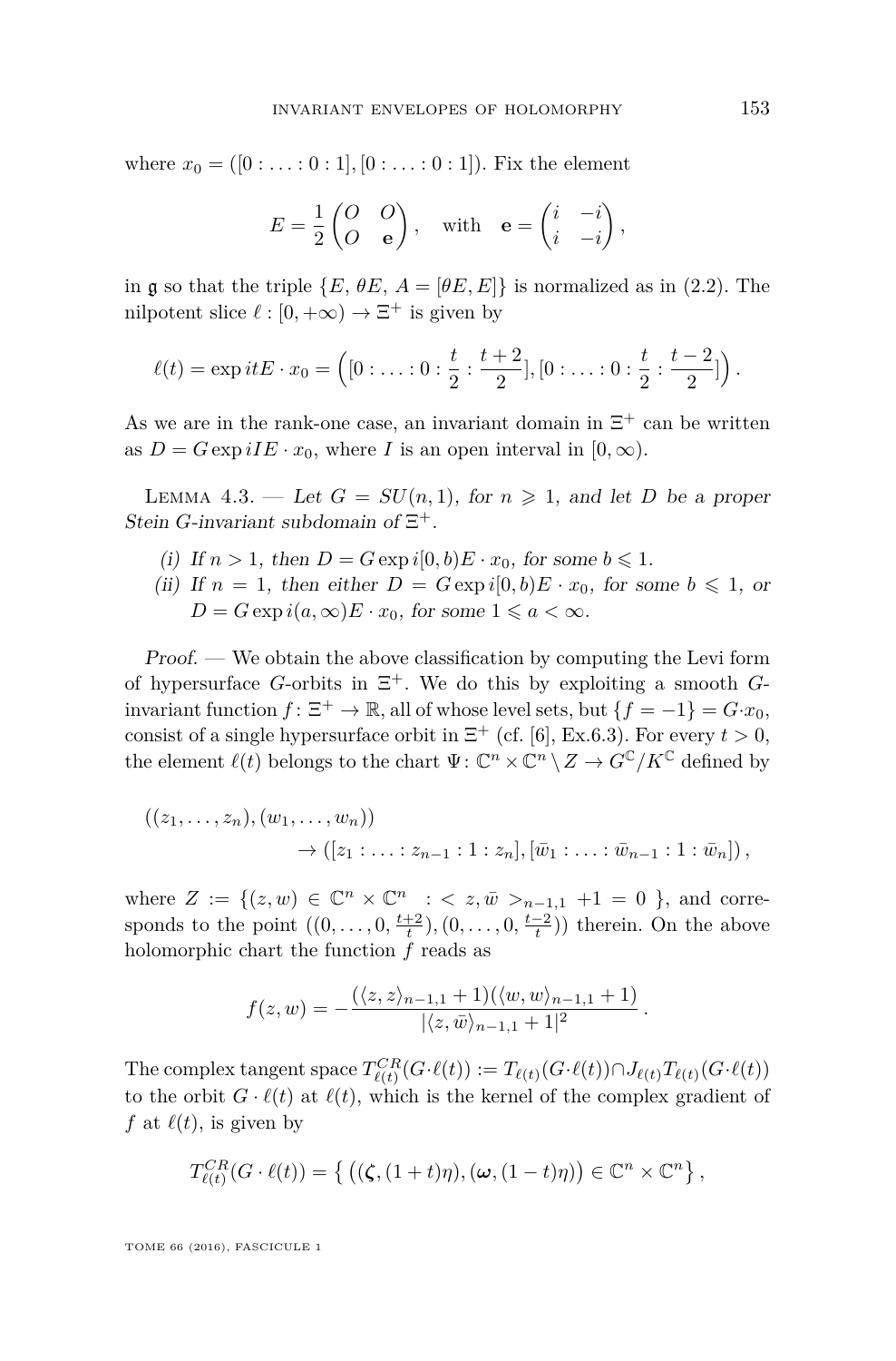where  $\boldsymbol{\zeta} = (\zeta_1, \ldots, \zeta_{n-1}), \boldsymbol{\omega} = (\omega_1, \ldots, \omega_{n-1}) \in \mathbb{C}^{n-1}$  and  $\eta \in \mathbb{C}$ . The quadratic Levi form of  $f$  at  $\ell(t)$  is given by

$$
\mathcal{L}_{\ell(t)} f\big((\zeta, (1+t)\eta), (\omega, (1-t)\eta)\big) \\ = \frac{t^2}{4} \Big((1+t) \|\zeta\|^2 + (1-t) \|\omega\|^2 + \frac{t^2(1-t^2)}{2} |\eta|^2\Big).
$$

Assume first  $n > 1$ . The above formula shows that, for all  $t > 1$ , the hypersurfaces  $G \cdot \ell(t)$  have indefinite Levi form. By [\[8\]](#page-31-14), Thm.4, p.194, only hypersurface orbits with semidefinite Levi form can lie on the boundary of a Stein domain. It follows that *D* Stein is necessarily of the form *G* exp *iIE*·  $x_0$ , for some open interval *I* in [0, 1]. We claim that  $I = [0, b)$ , for some  $b \leqslant 1$ .

Assume by contraddiction that  $I = (a, b)$ , for some  $a > 0$ . Since f is strictly increasing on the slice  $\ell$  and the Levi form  $\mathcal{L}_{\ell(a)}f$  is positive definite for  $0 < a < 1$ , the domain  $\{x \in \Xi^+ : f(\ell(a)) < f(x)\}$  is not Stein ([\[8\]](#page-31-14), Thm.4, p.194). Therefore  $a = 0$ . Further, since the orbit  $G \cdot x_0$  is totally real in  $G^{\mathbb{C}}/K^{\mathbb{C}}$ , every holomorphic function defined on  $G \exp i(0, b)E \cdot x_0$ extends to  $G \exp i[0, b]E \cdot x_0$ . Consequently,  $I = [0, b)$ , for  $b \le 1$ . It remains to prove that  $G \exp i[0, b]E \cdot x_0$  is indeed Stein. Since  $\mathcal{L}_{\ell(b)}f$  is positive semidefinite, and the signature of the Levi form is a biholomorphic invariant, the intersection  $G \exp i[0, b)E \cdot x_0 \cap \Psi(\mathbb{C}^n \times \mathbb{C}^n \setminus Z)$  is Levipseudoconvex. Hence it is Stein, by [\[8\]](#page-31-14), Thm.4, p.194. By *G*-invariance,  $G \exp i[0, b]E \cdot x_0 \cap g \cdot \Psi(\mathbb{C}^n \times \mathbb{C}^n \setminus Z)$  is Stein as well, for every  $g \in G$ , implying that the domain  $G \exp i[0, b]E \cdot x_0$  is locally Stein in  $\Xi^+$ . Then it is Stein by [\[3\]](#page-31-13), Satz 11, p.113.

If  $n = 1$ , the Levi form of the orbits  $G \cdot \ell(t)$  is positive definite for  $0 < t < 1$ , negative definite for  $t > 1$ , and zero for  $t = 1$ . Consequently a proper Stein subdomain is either contained in  $G \exp i[0,1)E \cdot x_0$  or in  $G \exp i(1, \infty) E \cdot x_0$ . To exclude Stein domains other than those indicated in statement (ii), one argues as in the previous case.  $\Box$ 

<span id="page-12-0"></span>PROPOSITION 4.4. — Let  $G = SU(n,1)$  and let *D* be a *G*-invariant domain in  $\Xi^+$ . Then the envelope of holomorphy  $\widehat{D}$  of *D* is univalent and given as follows.

(i) If 
$$
D = G \exp i(a, b) E \cdot x_0
$$
 or  $D = G \exp i[0, b) E \cdot x_0$ , with  $b \leq 1$ , then

$$
\hat{D}=G\exp i[0,b)E\cdot x_0;
$$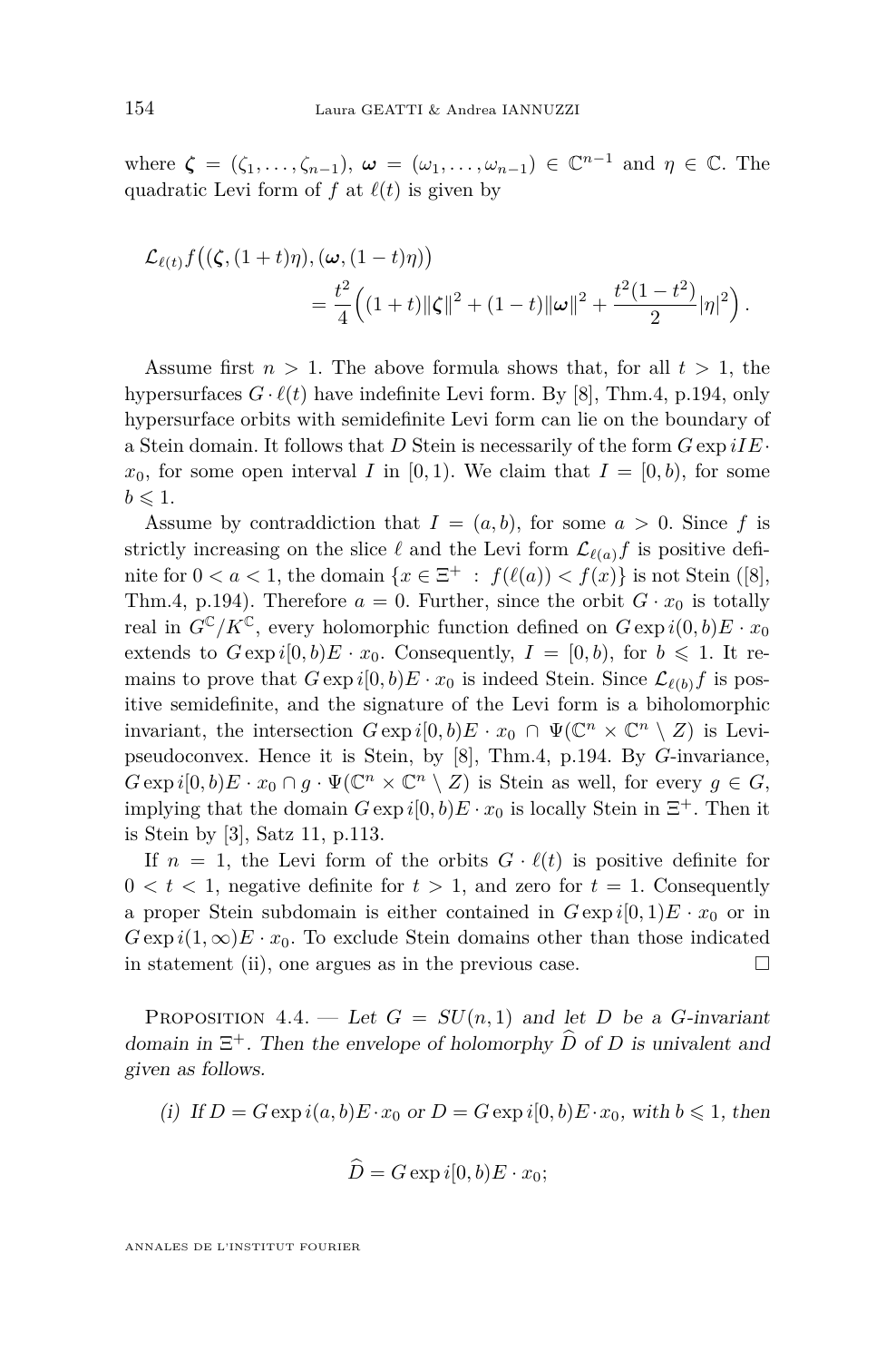(ii) If  $D = G \exp i(a, b)E \cdot x_0$  or  $D = G \exp i(a, \infty)E \cdot x_0$ , with  $a \geq 1$ , then  $\hat{D} = G \exp(i(a, \infty) E \cdot x_0$  if  $n = 1$ 

$$
\widehat{D} = \Xi^+ \qquad \text{if } n > 1.
$$

(iii) If *D* contains the orbit  $G \cdot \ell(1)$ , then  $\widehat{D} = \Xi^+$ .

Proof. — The projection  $q : \hat{D} \to \Xi^+$  is *G*-equivariant. Note that for all *n* ≥ 1 the center *Z* of *SU*(*n*, 1) acts trivially on *D* ⊂  $G^{\mathbb{C}}/K^{\mathbb{C}}$  and, by the analytic continuation principle, on  $\hat{D}$ . In particular, for  $n = 1$  the projection  $q: \widehat{D} \to \Xi^+$  is, in fact,  $SU(1,1)/Z \cong PSL(2,\mathbb{R})$ -equivariant and Theorem 7.6 in [\[6\]](#page-31-4) applies for every  $n \geq 1$ . Hence q is injective and consequently the envelope of holomorphy  $\widehat{D}$  coincides with the smallest Stein *G*-invariant domain in Ξ <sup>+</sup> containing *D* (cf. Prop. [4.2\)](#page-9-0). The classification of all Stein *G*-invariant domains in  $\Xi$ <sup>+</sup> contained in Lemma [4.3](#page-11-0) completes the proof of the proposition.

#### **4.2. The extension lemma**

Let  $\mathcal C$  be an open subset of the hyperoctant  $\Lambda_r^{\mathsf L}$ . The goal of this subsection is to prove the "extension lemma", which provides sufficient conditions for a continuous lift  $f: \exp i\mathcal{C} \cdot x_0 \to \widehat{D}$  to extend to a *G*-equivariant holomorphic map

$$
\hat{f} \colon G \exp i\mathcal{C} \cdot x_0 \to \widehat{D} \, .
$$

One of the conditions involves the isotropy subgroups of points  $z \in D$  and  $f(z) \in \overline{D}$  in *G*.

Since the projection  $q: \overline{D} \to \Xi^+$  is a *G*-equivariant local biholomorphism, the isotropy subgroup  $G_z$  of  $z \in \widehat{D}$  consists of connected components of the isotropy subgroup  $G_{q(z)}$  of  $q(z) \in \Xi^+$ . On the other hand, since  $f: D \to \widehat{D}$ is a *G*-equivariant biholomorphism onto its image and  $q|_{f(D)} \circ f = Id_D$ , one has  $G_z = G_{q(z)}$ , for all  $z \in f(D)$ . In the sequel it will be crucial to have such an identity of isotropy subgroups for points lying in suitable submanifolds, to which the map *f* extends holomorphically.

<span id="page-13-0"></span>LEMMA 4.5. — Let C be an open subset of  $\Lambda_r^{\text{L}}$  and let  $f : \exp i\mathcal{C} \cdot x_0 \to \widehat{D}$ be a continuous map such that  $q \circ f = Id$ . Assume that there exists an open subset  $\mathcal F$  of  $\mathcal C$  such that

(i) 
$$
G_{f(\exp iX'\cdot x_0)} = G_{\exp iX'\cdot x_0}
$$
 for all X' in  $\mathcal{F}$ ,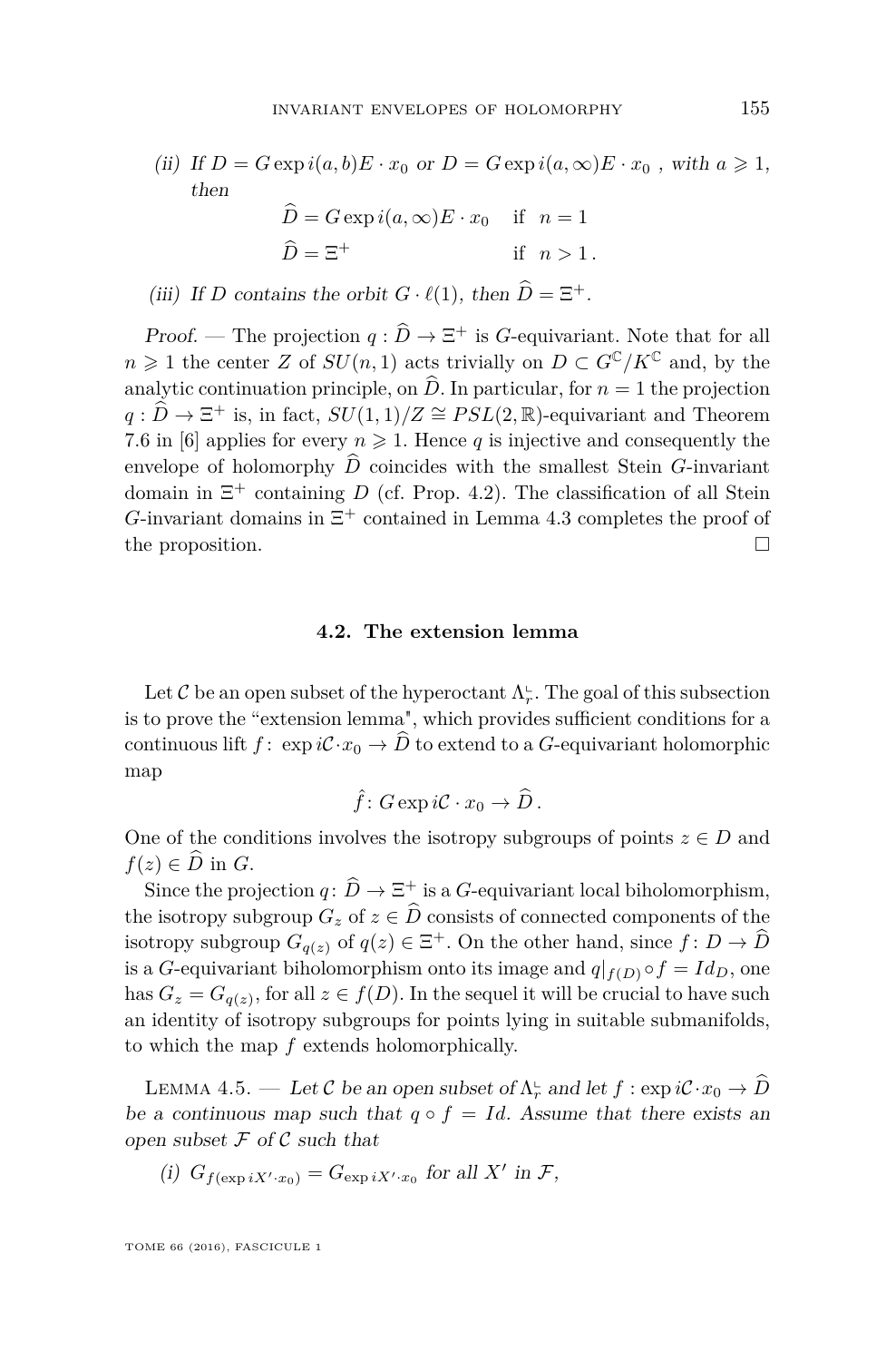(ii) for every  $X \in \mathcal{C}$ , there exist an element  $X' \in \mathcal{F}$ , such that the segment  $\{X' + t(X - X') : t \in [0,1]\}$  is contained in C, and a holomorphic extension of *f* to the submanifold  $S = \{ \exp(i(X^{\prime} +$  $\lambda(X - X'))$ ) ·  $x_0$  : Re $\lambda \in [0, 1]$  }.

Then 
$$
G_{f(\exp iX \cdot x_0)} = G_{\exp iX \cdot x_0}
$$
, for every X in C.

Proof. — Since *q* is *G*-equivariant and  $q \circ f = Id$  on  $\exp iC \cdot x_0$ , it is clear that  $G_{f(\exp iX \cdot x_0)} \subset G_{\exp iX \cdot x_0}$  for all  $X \in \mathcal{C}$ . In order to prove the opposite inclusion, we consider first generic elements in  $\mathcal{C}$ .

By definition, generic elements  $X \in \Lambda_r^{\mathbb{L}}$  are those for which  $Z_K(X)$  =  $Z_K(\Lambda_r)$ , and by Lemma 6.3 in [\[4\]](#page-31-7), they are dense in  $\Lambda_r^{\mathsf{L}}$ . Let *X* be a generic element in C and let g be an element in  $G_{\exp iX \cdot x_0} = Z_K(\Lambda_r)$  (see Section [3\)](#page-6-0). The fixed point set of  $q$  in  $\widehat{D}$ 

$$
Fix(g,\widehat{D}):=\{z\in\widehat{D}\mid g\cdot z=z\}
$$

is a complex analytic subset of  $\widehat{D}$ . Let  $X' \in \mathcal{F}$  be an element satisfying condition (ii) of the lemma. Since both  $\mathcal C$  and  $\mathcal F$  are open,  $X'$  can be chosen generic as well. Consider the strip  $S := {\lambda \in \mathbb{C} : \text{Re}\lambda \in [0,1]}$  and define the function

$$
\phi \colon S \to \widehat{D}, \qquad \phi(\lambda) := f(\exp i(X' + \lambda(X - X') \cdot x_0)).
$$

We are going to show that the set

$$
A := \{ \lambda \in S \; : \; g \cdot \phi(\lambda) = \phi(\lambda) \}
$$

contains the element 1: this implies that  $f(\exp iX \cdot x_0) \in Fix(g, \widehat{D})$  and proves the statement for *X* generic.

Since both *X* and *X*<sup>*'*</sup> are generic in  $\Lambda_r^{\text{L}}$ , one has that  $G_{\exp iX' \cdot x_0}$  =  $G_{\exp iX \cdot x_0} = Z_K(\Lambda_r)$ . Therefore  $g \in G_{\exp iX' \cdot x_0}$  and, by condition (i), it follows that  $f(\exp iX' \cdot x_0) \in Fix(g, \hat{D})$ . Consequently  $0 \in A$ . Since  $\mathcal{F}$ is open, there exists  $\varepsilon > 0$  such that  $[0, \varepsilon) \subset A$ . Let  $[0, b)$  be the maximal open interval in *A*∩R containing 0 and assume by contradiction that *b <* 1. Since *A* is closed, it follows that  $b \in A$  and, by the definition of *A*, that  $\phi(b) \in Fix(g, \hat{D})$ . Locally, in a neighbourhood *U* of  $\phi(b)$  in *D*, the analytic set  $Fix(q,\widehat{D})$  is given as

$$
Fix(g, D) \cap U = \{ z \in U \mid \psi_1(z) = \ldots = \psi_k(z) = 0 \},\
$$

for some  $\psi_1, \ldots, \psi_k \in \mathcal{O}(U)$ . Thus, for each  $j = 1, \ldots r$ , the holomorphic function

$$
\psi_j \circ \phi : \phi^{-1}(U) \to \mathbb{C}, \quad \lambda \mapsto \psi_j(f(\exp i(X' + \lambda(X - X')) \cdot x_0))
$$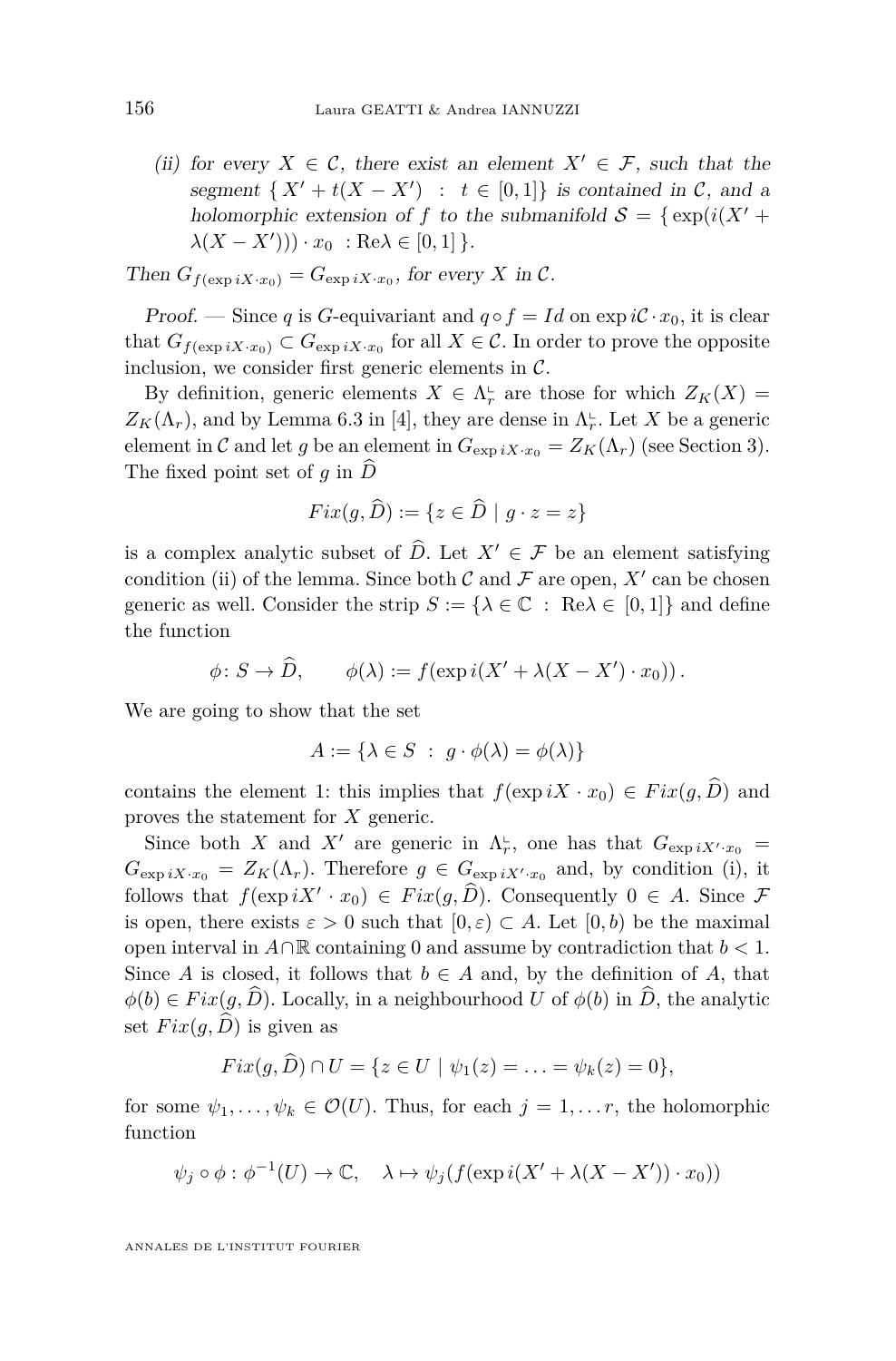vanishes identically on [0, b]. Since  $\phi^{-1}(U)$  is open in *S*, there exists  $\varepsilon' > 0$  $\text{such that the restriction } \psi_j \circ \phi_{(b-\varepsilon',b+\varepsilon')} \text{ is real analytic and identically zero}$ on  $(b-\varepsilon', b]$ . Hence it is identically zero on the whole interval  $(b-\varepsilon', b+\varepsilon')$ , contradicting the maximality of *b*. Thus  $b = 1$  and  $1 \in A$ , as claimed. This concludes the case of generic elements in  $\mathcal{C}$ .

Consider now a non-generic element  $X \in \mathcal{C}$ . Since generic elements form an open dense subset of C, and all have isotropy subgroup  $Z_K(\Lambda_r)$ , one obtains that  $g \cdot f(\exp iX \cdot x_0) = f(\exp iX \cdot x_0)$ , for all  $g \in Z_K(\Lambda_r)$ . This fact together with Lemma [3.4](#page-8-0) implies that  $G_{\exp iX \cdot x_0} \subset G_{f(\exp iX \cdot x_0)}$  for all  $X \in \mathcal{C}$ , and concludes the proof of the lemma.

<span id="page-15-0"></span>LEMMA 4.6. — Let  $D = G \exp i\mathcal{D}^{\mathbb{L}} \cdot x_0$  be a *G*-invariant domain in  $\Xi^+$ and let *X* be a *G*-space. A *G*-equivariant map  $f: D \to X$  is continuous if and only if its restriction to  $\exp i\mathcal{D}^{\mathsf{L}} \cdot x_0$  is continuous.

Proof. — One implication is clear. For the converse, we first prove that *f* is continuous on  $K \exp i\mathcal{D}^{\mathbb{L}} \cdot x_0 = \exp i \text{Ad}_K \mathcal{D}^{\mathbb{L}} \cdot x_0$ . Consider the homeomorphism  $\text{Ad}_K \mathcal{D}^{\mathbb{L}} \to \exp i \text{Ad}_K \mathcal{D}^{\mathbb{L}} \cdot x_0 \text{ defined by } X \to \exp iX \cdot x_0 \text{ (see }$ Prop. [3.2\)](#page-7-0) and let  $X_n \to X_0$  be a converging sequence in  $\text{Ad}_K \mathcal{D}^{\mathbb{L}}$ . Choose elements  $k_n$  in K such that  $Ad_{k_n} X_n \in \mathcal{D}^{\mathbb{L}}$ . Since K is compact, we can assume that the sequence  ${k_n}_n$  converges to an element  $k_0 \in K$  and that  $\text{Ad}_{k_n} X_n \to \text{Ad}_{k_0} X_0.$ 

Now observe that  $\mathcal{D}^{\mathsf{L}} = \Lambda_r^{\mathsf{L}} \cap \text{Ad}_K \mathcal{D}^{\mathsf{L}}$  (see Lemma [3.3\)](#page-7-1). It follows that  $\mathcal{D}^{\mathsf{L}}$  is closed in  $\text{Ad}_K \mathcal{D}^{\mathsf{L}}$ , implying that  $\text{Ad}_{k_0} X_0$  is contained in  $\mathcal{D}^{\mathsf{L}}$  (and not just in  $\text{Ad}_K \mathcal{D}^{\mathbb{L}}$ ). Then one has

$$
f(\exp iX_n \cdot x_0) = k_n^{-1} \cdot f(\exp i(\text{Ad}_{k_n} X_n) \cdot x_0)
$$
  

$$
\rightarrow k_0^{-1} \cdot f(\exp i(\text{Ad}_{k_0} X_0) \cdot x_0) = f(\exp iX_0 \cdot x_0),
$$

which says that *f* is continuous on  $\exp i \text{Ad}_K \mathcal{D}^{\mathbb{L}} \cdot x_0$ , as claimed.

Next, consider the following commutative diagram



where  $\pi$  is the map given by  $(g, X) \to g \exp iX \cdot x_0$  and  $\tilde{f}$  is the lift of f to  $G \times \text{Ad}_K \mathcal{D}^{\mathbb{L}}$ . As a consequence of Proposition [3.2,](#page-7-0) the map *f* is continuous if and only if so is  $\tilde{f}$ . So let  $(g_n, X_n) \to (g_0, X_0)$  be a converging sequence in  $G \times \text{Ad}_K \mathcal{D}^{\mathbb{L}}$ . Since f is continuous on  $\exp i \text{Ad}_K \mathcal{D}^{\mathbb{L}} \cdot x_0$ , one has

$$
\tilde{f}(g_n, X_n) = f(g_n \exp iX_n \cdot x_0) =
$$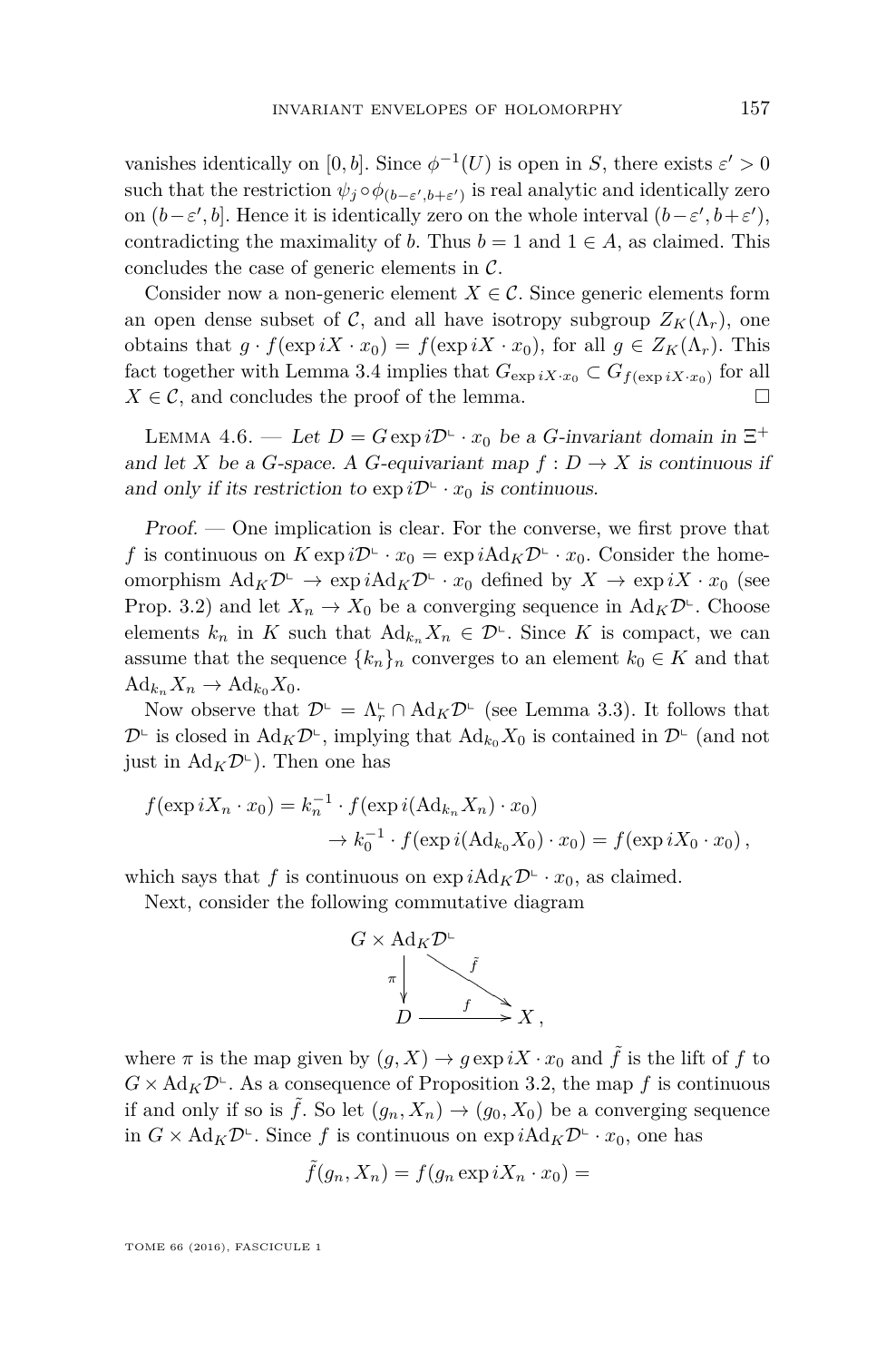$g_n \cdot f(\exp iX_n \cdot x_0) \to g_0 \cdot f(\exp iX_0 \cdot x_0) = f(g_0 \exp iX_0 \cdot x_0) = \tilde{f}(g_0, X_0)$ . Thus  $\tilde{f}$  is continuous, implying that  $f$  is continuous.

<span id="page-16-0"></span>LEMMA 4.7 (Extension lemma). — Let C be an open subset of  $\Lambda_r^{\text{L}}$  and let  $f: \exp i\mathcal{C} \cdot x_0 \to \widehat{D}$  be a continuous map such that  $q \circ f = Id$  and  $G_{\exp iX \cdot x_0} = G_{f(\exp iX \cdot x_0)}$ , for every  $X \in \mathcal{C}$ . Assume that for every pair  $X, X' \in \mathcal{C}$  on the same  $W_K(\Lambda_r)$ -orbit there exists  $n \in N_K(\Lambda_r)$  such that

$$
X' = \mathrm{Ad}_n X \quad \text{and} \quad f(\exp iX' \cdot x_0) = n \cdot f(\exp iX \cdot x_0).
$$

Then there exists a unique holomorphic map  $\hat{f}$ :  $G \exp i\mathcal{C} \cdot x_0 \to \hat{D}$  which is *G*-equivariant and extends *f*.

We point out that the *G*-invariant domain  $G \exp i\mathcal{C} \cdot x_0$  coincides with  $G \exp i(W_K(\Lambda_r) \cdot C) \cdot x_0$ .

Proof. — If one such  $\hat{f}$  exists, it is uniquely determined by the relation

$$
\hat{f}(g \exp iX \cdot x_0) := g \cdot f(\exp iX \cdot x_0), \quad \text{ for } X \in \mathcal{C} \text{ and } g \in G.
$$

By Proposition [3.2](#page-7-0) and Lemma [3.3,](#page-7-1) the above map  $\hat{f}$  is well defined.

Since  $G \exp i\mathcal{C} \cdot x_0 = G \exp i(W_K(\Lambda_r) \cdot \mathcal{C}) \cdot x_0$ , in order to show that  $\hat{f}$  is continuous, by Lemma [4.6,](#page-15-0) it is sufficient to show that  $\hat{f}$  is continuous on  $\exp(iW_K(\Lambda_r) \cdot C) \cdot x_0$ , i.e. on each set  $\exp(i\gamma \cdot C) \cdot x_0$ , for  $\gamma$  in  $W_K(\Lambda_r)$ . By assumption,  $\hat{f}$  is continuous on  $\exp i\mathcal{C} \cdot x_0$ . This settles the case when  $\gamma$  is the neutral element in  $W_K(\Lambda_r)$ . Otherwise, write  $\gamma = n Z_K(\Lambda_r)$ , for some  $n \in N_K(\Lambda_r)$ . Then by the *G*-equivariance of  $\hat{f}$  one has

$$
\hat{f}(\exp(i\gamma \cdot X) \cdot x_0) = \hat{f}(\exp iA d_n X \cdot x_0) = n \cdot \hat{f}(\exp iX \cdot x_0),
$$

for every  $X \in \mathcal{C}$ , proving that  $\hat{f}$  is continuous on  $\exp(i\gamma \cdot \mathcal{C}) \cdot x_0$ , as wished.

Finally we show that  $\hat{f}$  is holomorphic. Note that  $q \circ \hat{f} = Id$ , since by assumption such equality holds true on  $\exp i\mathcal{C} \cdot x_0$  and  $\hat{f}$  is *G*-equivariant. Let *x* be an element of  $G \exp i\mathcal{C} \cdot x_0$  and choose a connected open neighborhood *U* of  $\hat{f}(x)$  such that the restriction  $q|_U : U \to \hat{f}(U)$  is a biholomorphism. Then, given a neighborhood *V* of *x* such that  $\hat{f}(V) \subset U$ , one has  $\hat{f}|_V = (q|_U)^{-1} \circ Id$ , implying that  $\hat{f}$  is holomorphic.

#### **4.3. Reduction 1**

Let

$$
D = G \exp i\mathcal{D} \cdot x_0 = G \exp i\mathcal{D}^{\mathbb{L}} \cdot x_0
$$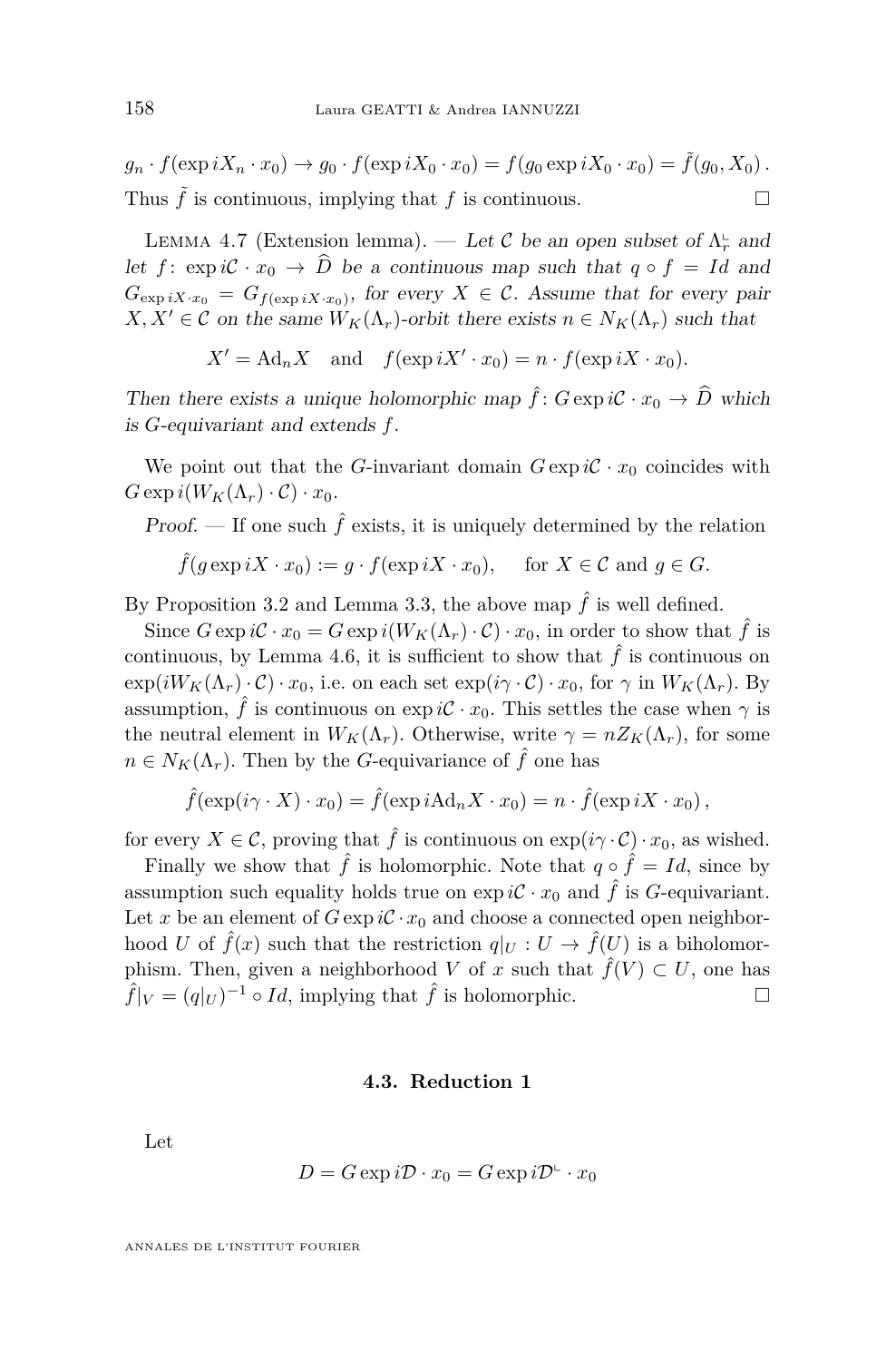be a *G*-invariant domain in  $\Xi^+$  (see Section [3\)](#page-6-0). The first reduction consists of showing that the map *f* in diagram [\(4.1\)](#page-10-0) has a *G*-equivariant holomorphic extension to a domain  $G \exp i \widetilde{\mathcal{D}}^{\mathsf{L}} \cdot x_0$ , with  $\widetilde{\mathcal{D}}^{\mathsf{L}}$  a set containing  $\mathcal{D}^{\mathsf{L}}$ , all of whose connected components are convex. Recall that the set  $(D^{\mathsf{L}})^+ = D^{\mathsf{L}} \cap (\Lambda_r)^+$  is a perfect slice for *D* and that it is connected (cf.  $(3.2)$ .

<span id="page-17-0"></span>DEFINITION 4.8. — Denote by  $\mathcal{D}_{\circ}$  (resp. by  $\mathcal{D}_{\circ}^{\circ}$ ) the connected component of  $\mathcal{D}$  (resp. of  $\mathcal{D}^{\mathbb{L}}$ ) containing  $(\mathcal{D}^{\mathbb{L}})^+$ .

Note that the set  $\mathcal{D}_{\circ}$  is open in  $\Lambda_r$ ; the set  $\mathcal{D}_{\circ}^{\mathsf{L}}$  is open in  $\Lambda_r^{\mathsf{L}}$ , while need not be open in  $\Lambda_r$ . Both  $\mathcal{D}_\circ$  and  $\mathcal{D}_\circ$  need not be  $W_K(\Lambda_r)$ -invariant.

For  $k \in \{1, \ldots, r-1\}$ , denote by  $\gamma_{kk+1}$  the reflection flipping the  $k^{th}$  and the  $(k+1)^{th}$  coordinates in  $\Lambda_r^{\mathbb{L}}$ . By Lemma 3.1(iii) in [\[4\]](#page-31-7), such reflections generate the Weyl group  $W_K(\Lambda_r)$ . Denote by  $\Gamma^0$  the set of those  $\gamma_{kk+1}$  for which there exists a non-zero element in  $Fix(\gamma_{kk+1}) \cap (\mathcal{D}^{\mathbb{L}})^+$ , i.e. whose fixed point hyperplane intersects  $(D^{\mathsf{L}})^+$  non-trivially. Consider the subgroup of  $W_K(\Lambda_r)$ 

$$
W^0 := \langle \{ \gamma_{kk+1} \in \Gamma^0 \} \rangle ,
$$

generated by the elements of  $\Gamma^0$ .

<span id="page-17-1"></span>LEMMA 4.9. —  $W^0 \cdot (\mathcal{D}^{\mathsf{L}})^+ = \mathcal{D}_\circ^{\mathsf{L}}$ .

Proof. — Set  $\mathcal{C} := W^0 \cdot (\mathcal{D}^{\mathbb{L}})^+$ . We first show that  $\mathcal{C}$  is contained in  $\mathcal{D}_\circ^{\mathbb{L}}$ . For this note that  $(\mathcal{D}^{\mathsf{L}})^+ \cap \gamma_{kk+1} \cdot (\mathcal{D}^{\mathsf{L}})^+ \neq \emptyset$ , for all  $\gamma_{kk+1} \in \Gamma^0$ . Thus  $\gamma_{kk+1} \cdot (\mathcal{D}^{\mathbb{L}})^+ \subset \mathcal{D}^{\mathbb{L}}_{\circ}$  and  $\gamma_{kk+1}$  stabilizes  $\mathcal{D}^{\mathbb{L}}_{\circ}$ . Then the whole group  $W^0$ stabilizes  $\mathcal{D}_{\circ}^{\mathsf{L}}$ , implying that  $\mathcal{C} \subset \mathcal{D}_{\circ}^{\mathsf{L}}$ .

Next, we claim that for  $\gamma \in W_K(\Lambda_r)$ , one has that  $\gamma \cdot (\mathcal{D}^{\mathsf{L}})^+ \cap \mathcal{C} \neq \emptyset$  if and only if  $\gamma \in W^0$ . One implication is clear, since  $\gamma \cdot (\mathcal{D}^{\mathbb{L}})^+ \subset \mathcal{C}$  if  $\gamma \in W^0$ . Conversely, if  $\gamma \cdot (\mathcal{D}^{\mathbb{L}})^+ \cap \mathcal{C} \neq \emptyset$ , then there exists  $\gamma_1$  in  $W^0$  such that

$$
\gamma_1\gamma\cdot(\mathcal{D}^{\mathbf{L}})^+\cap(\mathcal{D}^{\mathbf{L}})^+\neq\emptyset.
$$

Since  $(\mathcal{D}^{\mathbb{L}})^+$  is a fundamental region for the action of  $W_K(\Lambda_r)$  on  $\mathcal{D}^{\mathbb{L}},$ it follows that there exists *X* in the boundary of  $(D<sup>L</sup>)$ <sup>+</sup> such that  $\gamma_1 \gamma$ .  $X = X$ . In other words,  $\gamma_1 \gamma$  lies in the stabilizer subgroup  $W_K(\Lambda_r)_X$ of *X* in  $W_K(\Lambda_r)$ . Since  $W_K(\Lambda_r)_X$  is generated by the elements  $\gamma_{k+1}$  in  $\Gamma^0 \cap W_K(\Lambda_r)_X$  (see [\[2\]](#page-31-15), Thm.4.1, p. 202), one has that  $\gamma_1 \gamma \in W^0$ . Then  $\gamma \in W^0$ , as claimed.

It follows that  $\mathcal{D}^{\mathsf{L}}$  is the union of the two disjoint subsets

$$
\mathcal{C} \qquad \text{ and } \qquad \bigcup_{\gamma \in W_K(\Lambda_r) \backslash W^0} \gamma \cdot (\mathcal{D}^{\llcorner})^+ \; .
$$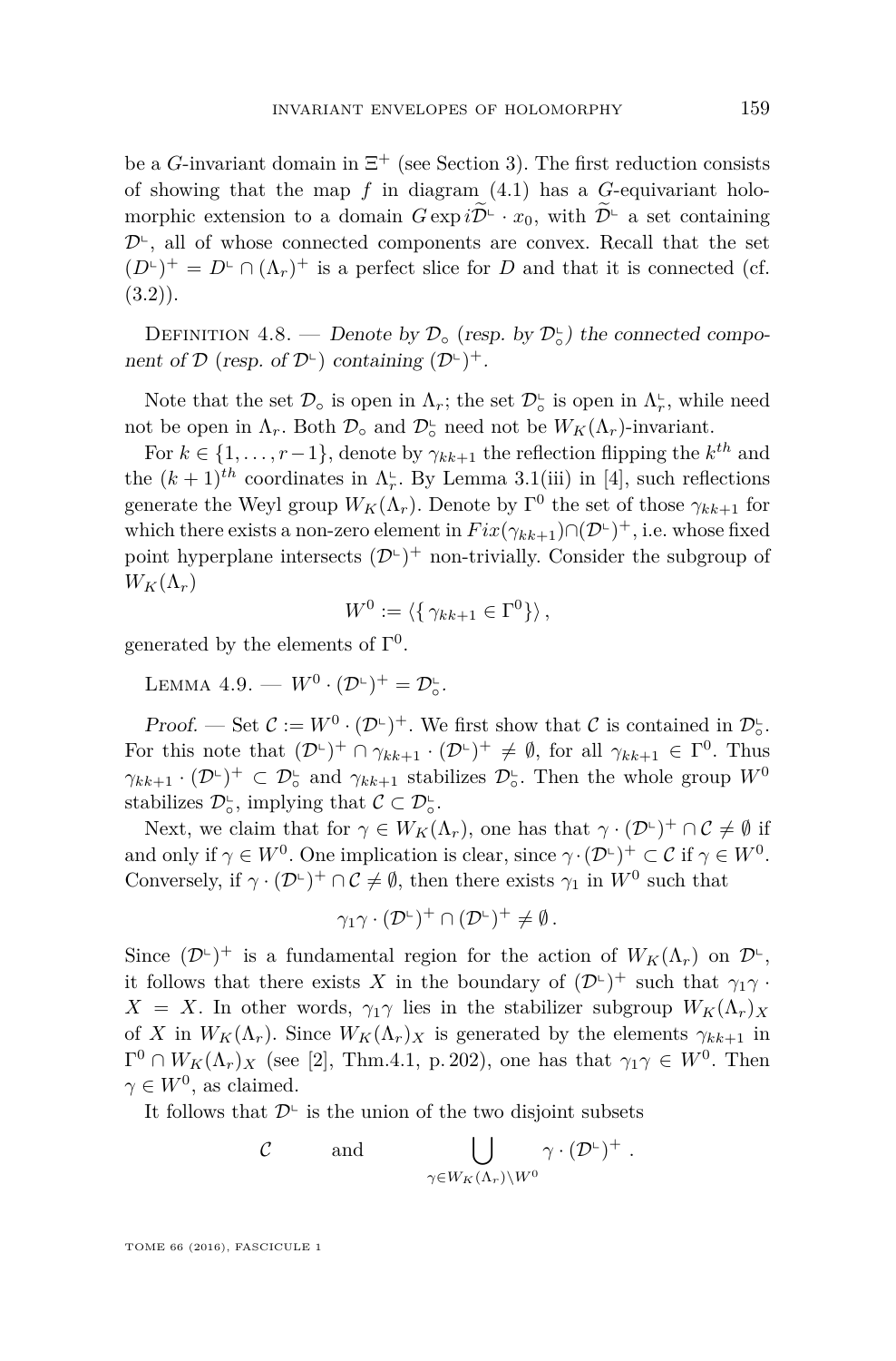As  $(D^{\mathsf{L}})^+$  is closed in  $D^{\mathsf{L}}$ , both subsets are closed in  $D^{\mathsf{L}}$ . Thus  $\mathcal C$  must be the union of connected components of  $\mathcal{D}^{\mathsf{L}}$ . Since we already showed that  $\mathcal{C} \subset \mathcal{D}_{\circ}^{\mathsf{L}}$ , it follows that  $\mathcal{C} = \mathcal{D}_{\circ}^{\mathsf{L}}$ , as stated.

<span id="page-18-0"></span>PROPOSITION 4.10 (Reduction 1). — The inclusion  $f: D \hookrightarrow \widehat{D}$  extends holomorphically and *G*-equivariantly to the *G*-invariant domain

$$
G \exp i \text{Conv}(\mathcal{D}_\circ^\perp) \cdot x_0 = G \exp i \widetilde{\mathcal{D}}^\perp \cdot x_0 ,
$$

where  $\widetilde{\mathcal{D}}^{\mathsf{L}} = W_K(\Lambda_r^{\mathsf{L}}) \cdot \text{Conv}(\mathcal{D}_\circ^{\mathsf{L}})$ .

Proof. — Let  $\mathcal{D}_{\circ}$  be as in Definition [4.8.](#page-17-0) By Lemma [3.1,](#page-7-2) the intersection  $D \cap L^{\mathbb{C}} \cdot x_0$  is a closed *r*-dimensional *L*-invariant complex submanifold of *D*, biholomorphic, via the map *ι*, to the tube domain  $Λ<sub>r</sub> × iD$ .

Consider the connected component  $L \exp i\mathcal{D}_0 \cdot x_0 \cong L \times \mathcal{D}_0$  of  $D \cap L^{\mathbb{C}} \cdot x_0$ . By Bochner's tube theorem, its envelope of holomorphy is univalent and given by  $L \exp i \text{Conv}(\mathcal{D}_0) \cdot x_0 \subset \Xi^+$ . Then, by Proposition [4.1,](#page-9-1) the map  $f$ admits a holomorphic extension to an *L*-equivariant map

$$
L \exp i \text{Conv}(\mathcal{D}_\circ) \cdot x_0 \to D.
$$

Note that the convexification  $Conv(\mathcal{D}_\circ)$  contains  $Conv(\mathcal{D}_\circ^{\mathsf{L}})$ , which is an open subset of  $\Lambda_r^{\mathbb{L}}$  and coincides with  $Conv(\mathcal{D}_o) \cap \Lambda_r^{\mathbb{L}}$ . Moreover, given  $X \in \text{Conv}(\mathcal{D}_\circ^{\mathbb{L}})$  and  $X' \in \mathcal{D}_\circ^{\mathbb{L}}$ , the one-dimensional complex manifold

$$
S = \{ \exp(i(X' + \lambda(X - X'))) \cdot x_0 : \text{Re}\lambda \in [0, 1] \}
$$
  
=  $\{ \exp s(X - X') \exp(i(X' + t(X - X'))) \cdot x_0 : s \in \mathbb{R}, t \in [0, 1] \}$ 

is contained in  $L \exp i \text{Conv}(\mathcal{D}_o) \cdot x_0$ . Then by applying Lemma [4.5,](#page-13-0) with  $\mathcal{F} = \mathcal{D}_{\circ}^{\mathsf{L}}$  and  $\mathcal{C} = \text{Conv}(\mathcal{D}_{\circ}^{\mathsf{L}})$ , we obtain that  $G_{f(\exp iX \cdot x_0)} = G_{\exp iX \cdot x_0}$ , for every *X* in Conv $(\mathcal{D}_\circ^{\mathsf{L}})$ .

Next, we check that the extension of *f* to  $\exp i \text{Conv}(\mathcal{D}_\circ^{\mathbb{L}}) \cdot x_0$  satisfies the compatibility condition of Lemma [4.7.](#page-16-0) As a consequence of Lemma [4.9,](#page-17-1) the convexification  $Conv(\mathcal{D}_\circ^{\mathsf{L}})$  is  $W^0$ -invariant. Denote by  $N^0$  the preimage of  $W^0$  in  $N_K(\Lambda_r)$  under the canonical projection  $\pi \colon N_K(\Lambda_r) \to W_K(\Lambda_r)$ . Since  $\Lambda_r$  and  $Conv(\mathcal{D}_\circ^{\mathsf{L}})$  are  $Ad_{N^0}$ -invariant, the domain  $L \exp iConv(\mathcal{D}_\circ^{\mathsf{L}}) \cdot x_0$ is  $N^0$ -invariant. Moreover, the map  $f: L \exp i\mathcal{D}_\circ \cdot x_0 \to \widehat{D}$  is  $N^0$ -equivariant and so is its extension to  $L \exp i \text{Conv}(\mathcal{D}_\circ^{\mathsf{L}}) \cdot x_0$ . Hence the extension of  $f$ to  $\exp i\text{Conv}(\mathcal{D}_\circ^{\mathbb{L}}) \cdot x_0$  satisfies all the assumptions of Lemma [4.7](#page-16-0) and  $f$  extends to a holomorphic, *G*-equivariant map  $G \exp i \text{Conv}(\mathcal{D}_\circ^{\mathbb{L}}) \cdot x_0 \to \widehat{D}$ , as claimed.  $\Box$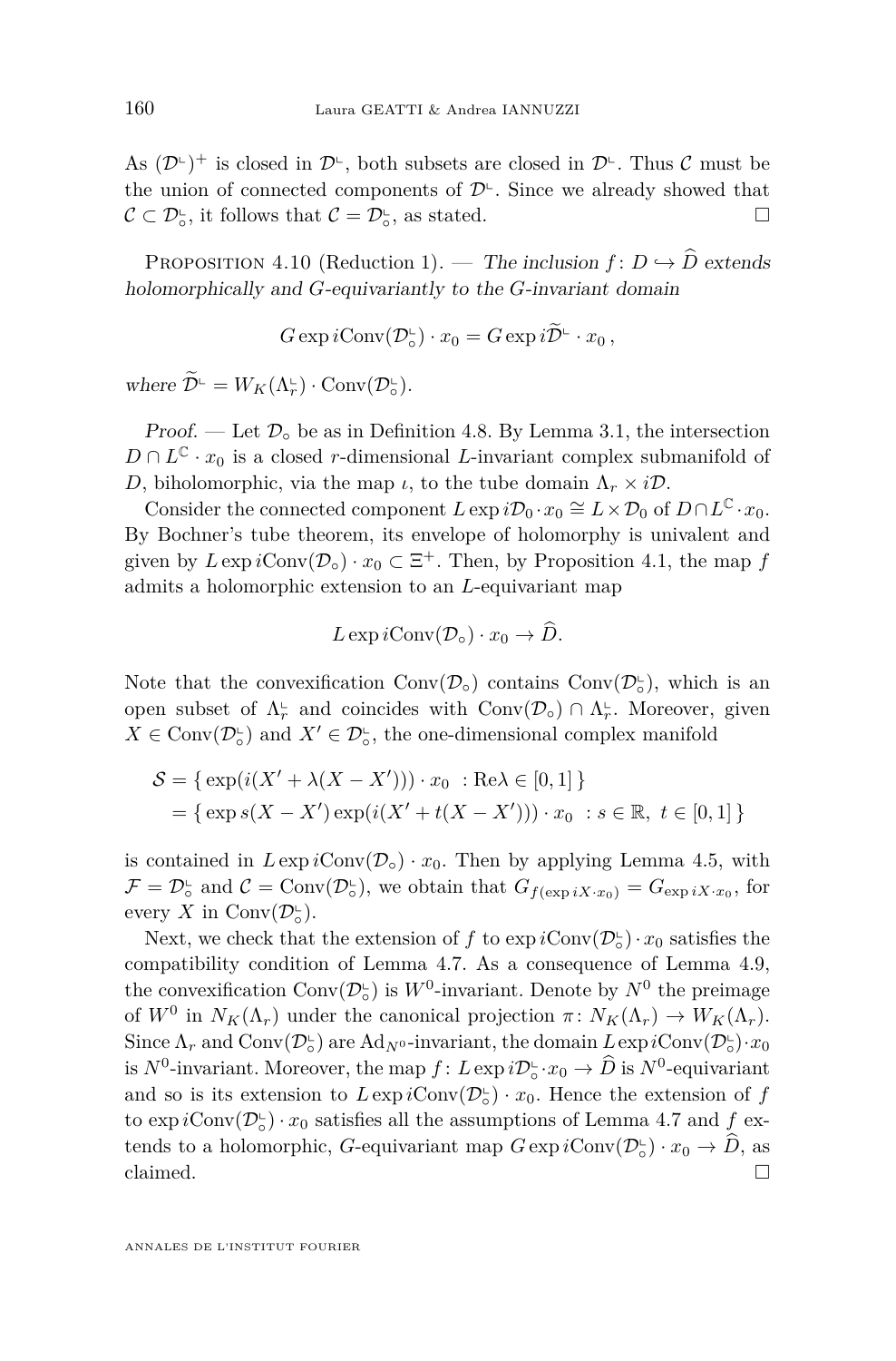### **4.4. Reduction 2**

Given a domain  $D = G \exp i\mathcal{D}^{\perp} \cdot x_0$ , the second reduction consists of showing that the map  $f: D \to \widehat{D}$  has a *G*-equivariant holomorphic extension to the domain  $\widetilde{D} = G \exp i \widetilde{\mathcal{D}}^{\perp} \cdot x_0$ , where the set  $\widetilde{\mathcal{D}}^{\perp}$  is the convex envelope of  $\mathcal{D}^{\mathsf{L}}$ .

We first recall some properties of the universal covering of the isometry group of the Euclidean plane, namely the semidirect product Lie group  $\widetilde{S} := \mathbb{R} \ltimes \mathbb{R}^2$  with the multiplication defined by

$$
\left(t, \begin{pmatrix} a \\ b \end{pmatrix} \right) \cdot \left(t', \begin{pmatrix} a' \\ b' \end{pmatrix} \right) := \left(t + t', \begin{pmatrix} \cos t & -\sin t \\ \sin t & \cos t \end{pmatrix} \begin{pmatrix} a' \\ b' \end{pmatrix} + \begin{pmatrix} a \\ b \end{pmatrix} \right).
$$

Its Lie algebra  $\mathfrak s$  is isomorphic to  $\mathbb R^3$  endowed with the Lie algebra structure defined by

$$
[\widetilde{L},\widetilde{M}]=\widetilde{N}\,,\quad [\widetilde{L},\widetilde{N}]=-\widetilde{M}\,,\quad [\widetilde{M},\widetilde{N}]=0\,,
$$

where  $\{\widetilde{L}, \widetilde{M}, \widetilde{N}\}\)$  denotes the canonical basis of  $\mathbb{R}^3$ . In particular,  $\widetilde{S}$  is a solvable Lie group. The universal complexification of  $\widetilde{S}$  is given by  $\widetilde{S}^{\mathbb{C}}$  :=  $\mathbb{C} \ltimes \mathbb{C}^2$ , endowed with the extended multiplication law. Consider the quotient of  $\widetilde{S}^{\mathbb{C}}$  by the connected subgroup  $\widetilde{H}^{\mathbb{C}}$  with Lie algebra  $\mathbb{C}\widetilde{L}$ . The following facts can be easily verified.

<span id="page-19-0"></span>Lemma 4.11.

- (i) The map  $\mathbb{C}^2 \to \widetilde{S}^{\mathbb{C}}/\widetilde{H}^{\mathbb{C}}$ , defined by  $(z, w) \to \left(0, \begin{pmatrix} z \\ w \end{pmatrix}\right)$  $\begin{pmatrix} z \\ w \end{pmatrix}$   $\tilde{H}^{\mathbb{C}},$  *is a* biholomorphism.
- (ii) The orbit of the base point  $e\widetilde{H}^{\mathbb{C}}$  under the one-parameter subgroup  $\exp i\mathbb{R}\widetilde{M}$  is a slice for the left  $\widetilde{S}$ -action on  $\widetilde{S}^{\mathbb{C}}/\widetilde{H}^{\mathbb{C}}$ . There is a homeomorphism

$$
\widetilde{S}\setminus \widetilde{H}^{\mathbb{C}}/\widetilde{S}^{\mathbb{C}}\cong \mathbb{R} \widetilde{M}/\mathbb{Z}_2,
$$

where the  $\mathbb{Z}_2$ -action on  $\mathbb{R}\widetilde{M}$  is generated by the restriction of  $\mathrm{Ad}_{\exp \pi \widetilde{L}}$  to  $\widetilde{\mathbb{R}M}$ , namely the reflection  $\widetilde{M} \to -\widetilde{M}$ .

- (iii) The  $\widetilde{S}$ -invariant domains in  $\widetilde{S}^{\mathbb{C}}/\widetilde{H}^{\mathbb{C}}$  correspond to tube domains  $\mathbb{R}^2 + i\Omega$  in  $\mathbb{C}^2$ , whose bases are annuli.
- (iv) The envelope of holomorphy of any such tube domain is univalent and coincides with the tube domain over the smallest disc containing Ω, namely Conv $(Ω)$ .

The crucial step of reduction 2 deals with the case of two convex connected components of  $\mathcal{D}^{\mathsf{L}}$  symmetrically placed with respect to the fixed point set of a reflection  $\gamma \in W_K(\Lambda_r) \setminus W^0$ . The action of  $\gamma$  decomposes  $\Lambda_r$ into the direct sum

$$
\Lambda_r = Fix(\gamma) \oplus Fix(\gamma)^{\perp}.
$$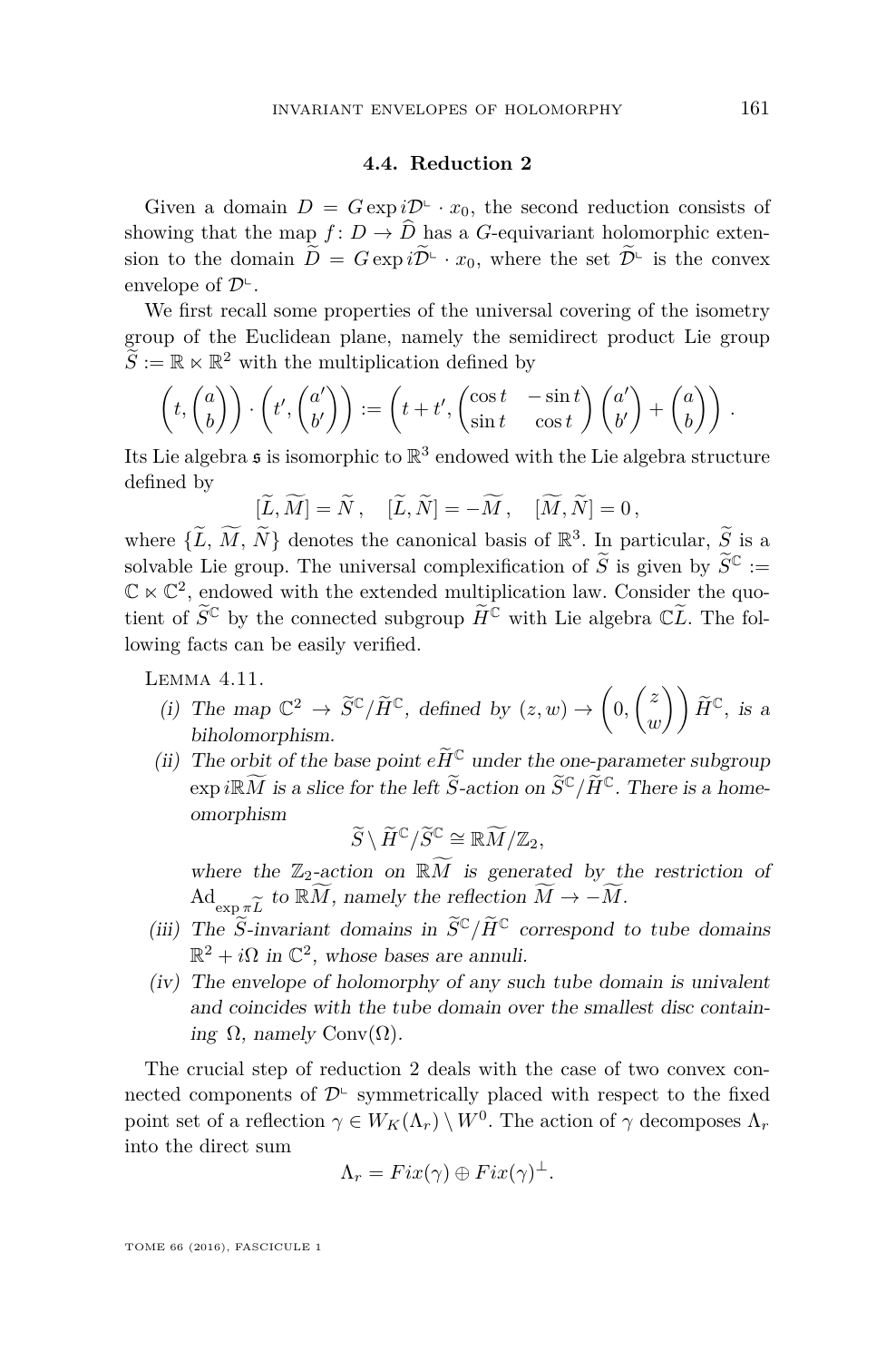Denote by  $Z_G(Fix(\gamma))$  the centralizer of  $Fix(\gamma)$  in *G*, and by  $Z_{\mathfrak{a}}(Fix(\gamma))$ its Lie algebra.

<span id="page-20-0"></span>Lemma 4.12.

- (i) The Lie algebra  $Z_{\mathfrak{a}}(Fix(\gamma))$  contains a 3-dimensional solvable subalgebra isomorphic to the Lie algebra  $\mathfrak s$  of  $\widetilde{S}$ .
- (ii) There exists a Lie group morphism  $\psi : \widetilde{S}^{\mathbb{C}} \to G^{\mathbb{C}}$  mapping  $\widetilde{H}^{\mathbb{C}}$  to  $K^{\mathbb{C}}$ , which induces a closed embedding  $\widetilde{S}^{\mathbb{C}}/\widetilde{H}^{\mathbb{C}} \to G^{\mathbb{C}}/K^{\mathbb{C}}$ .

Proof.

(i) Recall that the restricted root system of  $\mathfrak g$  is either of type  $C_r$  or of type *BC<sub>r</sub>* (see Sect. 2). For simplicity of exposition we assume  $\gamma := \gamma_{12}$ , the reflection flipping the first and the second coordinates (the remaining cases can be dealt in the same way). Then  $Fix(\gamma)^{\perp} = \mathbb{R}(E_1 - E_2)$ and  $Fix(\gamma) = \text{span}\{E_1 + E_2, E_3, \ldots E_r\}$ . Take an arbitrary element  $Q \in \mathfrak{g}^{e_1-e_2}$  and set

$$
L := Q + \theta Q, \quad M := E_1 - E_2, \quad N := [L, M].
$$

We first show that *L, M, N* lie in the centralizer  $Z_{\mathfrak{a}}(Fix(\gamma))$ . By construction, one has that

$$
L \in \mathfrak{k}, \quad M \in \mathfrak{g}^{2e_1} \oplus \mathfrak{g}^{2e_2}, \quad N \in \mathfrak{g}^{e_1 + e_2}.
$$

In order to see that  $[L, E_1 + E_2] = 0$ , let  $Z_0 = \frac{1}{2} \sum_j T_j + S$ , with  $T_j = E_j + \theta E_j$  and  $S \in Z_k(\mathfrak{a})$ , be the central element in  $\mathfrak{k}$  given in  $(2.4)$ . Since  $[L, T_j] = 0$  for  $j = 3, ..., r$ , and the terms  $[L, T_1 + T_2]$ and  $[L, S]$  are linearly independent, the relation  $[L, Z_0] = 0$  implies  $[L, T_1 + T_2] = [L, S] = 0$ . From  $[L, T_1 + T_2] = 0$  and the identity  $\theta L = L$ , it follows that  $[L, E_1 + E_2] + \theta[L, E_1 + E_2] = 0$ . This is equivalent to [*L*, *E*<sub>1</sub> + *E*<sub>2</sub>] ∈  $\mathfrak{g}^{e_1+e_2}$  ∩ **p** and implies [*L*, *E*<sub>1</sub> + *E*<sub>2</sub>] = 0, as desired. The remaining bracket relations

$$
[L, E_j] = [M, E_j] = [N, E_j] = 0, \text{ for } j \ge 3,
$$
  

$$
[M, E_1 + E_2] = [N, E_1 + E_2] = 0,
$$

are straightforward.

Next we prove that the vectors  $\{L, M, N\}$  generate a 3-dimensional solvable subalgebra of g isomorphic to the algebra  $\mathfrak s$  of  $\widetilde{S}$ , discussed above. Since  $[M, N] = 0$ , it remains to show that, by normalizing *Q* if necessary, one has  $[L, N] = -M$ . Endow the 3-dimensional subspace of g

$$
V:=\mathfrak{g}^{2e_1}\oplus \mathfrak{g}^{2e_2}\oplus \mathbb{R}N,
$$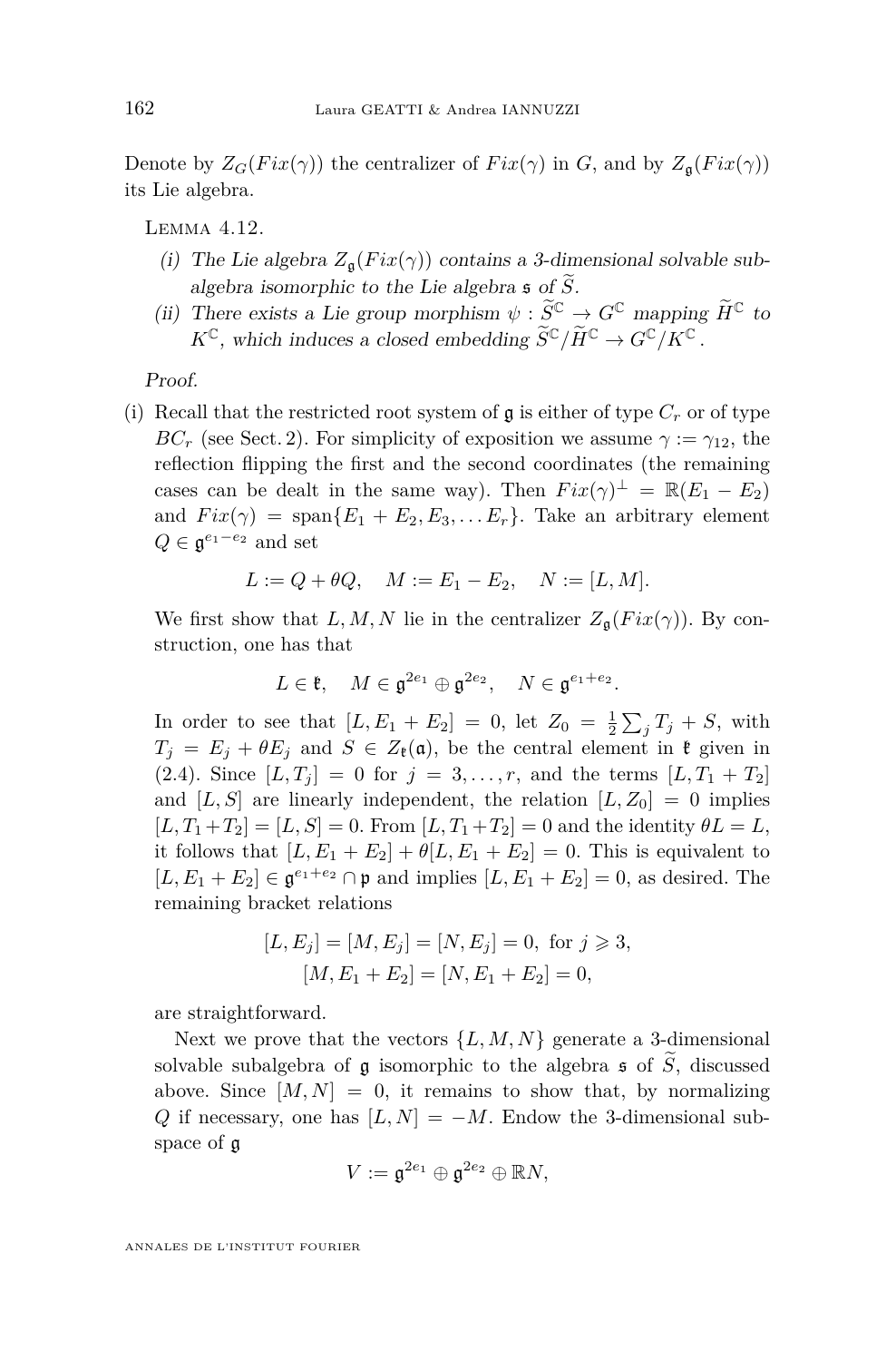with the restriction of the  $Ad<sub>K</sub>$ -invariant inner product of  $\mathfrak{g}$ , defined by  $B_{\theta}(X, Y) := -B(X, \theta Y)$ , for  $X, Y \in \mathfrak{g}$ . One can easily verify that the vectors  ${E_1 + E_2, M = E_1 - E_2, N = [L, M]}$  form an orthogonal basis of *V* with respect to  $B_{\theta}$ . Since  $\text{ad}_L$  is a skew-symmetric operator and  $[L, E_1+E_2] = 0$ , the 2-dimensional subspace  $Span\{M, N\}$  is ad<sub>L</sub>-stable in *V*. Thus one can normalize *Q* so that  $\mathrm{ad}_L(N) = -M$ , as desired.

(ii) Under the identification of  $\mathbb{C}^2$  with  $\widetilde{S}^{\mathbb{C}}/\widetilde{H}^{\mathbb{C}}$  given in Lemma [4.11,](#page-19-0) the induced map is given by  $(z, w) \rightarrow \exp(zM + wN) \cdot x_0$ . Its image can be viewed as the orbit through the base point  $x<sub>0</sub>$  of the abelian subgroup with Lie algebra  $\text{span}_{\mathbb{C}}\{M, N\}$ . Now the result follows from the injectivity of the map  $\iota$  defined in [\(3.1\)](#page-6-1) and Theorem 2 in [\[17\]](#page-31-10), stating that the orbits of a unipotent subgroup in the affine space  $G^{\vec{C}}/K^{\mathbb{C}}$  are closed.  $\Box$ 

Example. — As an example consider  $G = Sp(r, \mathbb{R})$ . Fix

$$
Q = \begin{pmatrix} \check{Q} & O & O & O \\ O & O & O & O \\ O & O & -\check{Q}^t & O \\ O & O & O & O \end{pmatrix} \in \mathfrak{g}^{e_1 - e_2}, \qquad \text{with} \quad \check{Q} = \begin{pmatrix} 0 & -1/2 \\ 0 & 0 \end{pmatrix}.
$$

The corresponding 3-dimensional solvable Lie subalgebra of  $\mathfrak g$  is generated by the matrices

$$
L = \begin{pmatrix} \check{L} & O & O & O \\ O & O & O & O \\ O & O & \check{L} & O \\ O & O & O & O \end{pmatrix} \quad M = \begin{pmatrix} O & O & \check{M} & O \\ O & O & O & O \\ O & O & O & O \\ O & O & O & O \end{pmatrix} \quad N = \begin{pmatrix} O & O & \check{N} & O \\ O & O & O & O \\ O & O & O & O \\ O & O & O & O \end{pmatrix}
$$

where

$$
\check{L} = \begin{pmatrix} 0 & -1/2 \\ 1/2 & 0 \end{pmatrix}, \quad \check{M} = \begin{pmatrix} 1 & 0 \\ 0 & -1 \end{pmatrix}, \quad \check{N} = \begin{pmatrix} 0 & 1 \\ 1 & 0 \end{pmatrix},
$$

and is isomorphic to  $\mathfrak s$ . The corresponding group is closed in  $Sp(r, \mathbb R)$  and given by

$$
\begin{pmatrix}\nU & O & B & O \\
O & I_{r-2} & O & O \\
O & O & U & O \\
O & O & I_{r-2}\n\end{pmatrix}, \tU \in SO(2), B = {}^{t}B, tr(B) = 0.
$$

<span id="page-21-0"></span>PROPOSITION 4.13 (Reduction 2). — Let  $\mathcal{D}_{\circ}^{\mathbb{L}}$  be a convex set in  $\mathcal{D}^{\mathbb{L}}$  and let  $\gamma$  be a reflection in  $W_K(\Lambda_r) \setminus W^0$ . The map

$$
f\colon G\exp i(\mathcal{D}_\circ^{\mathsf{L}}\cup\gamma\cdot\mathcal{D}_\circ^{\mathsf{L}})\cdot x_0\to\widehat{D}
$$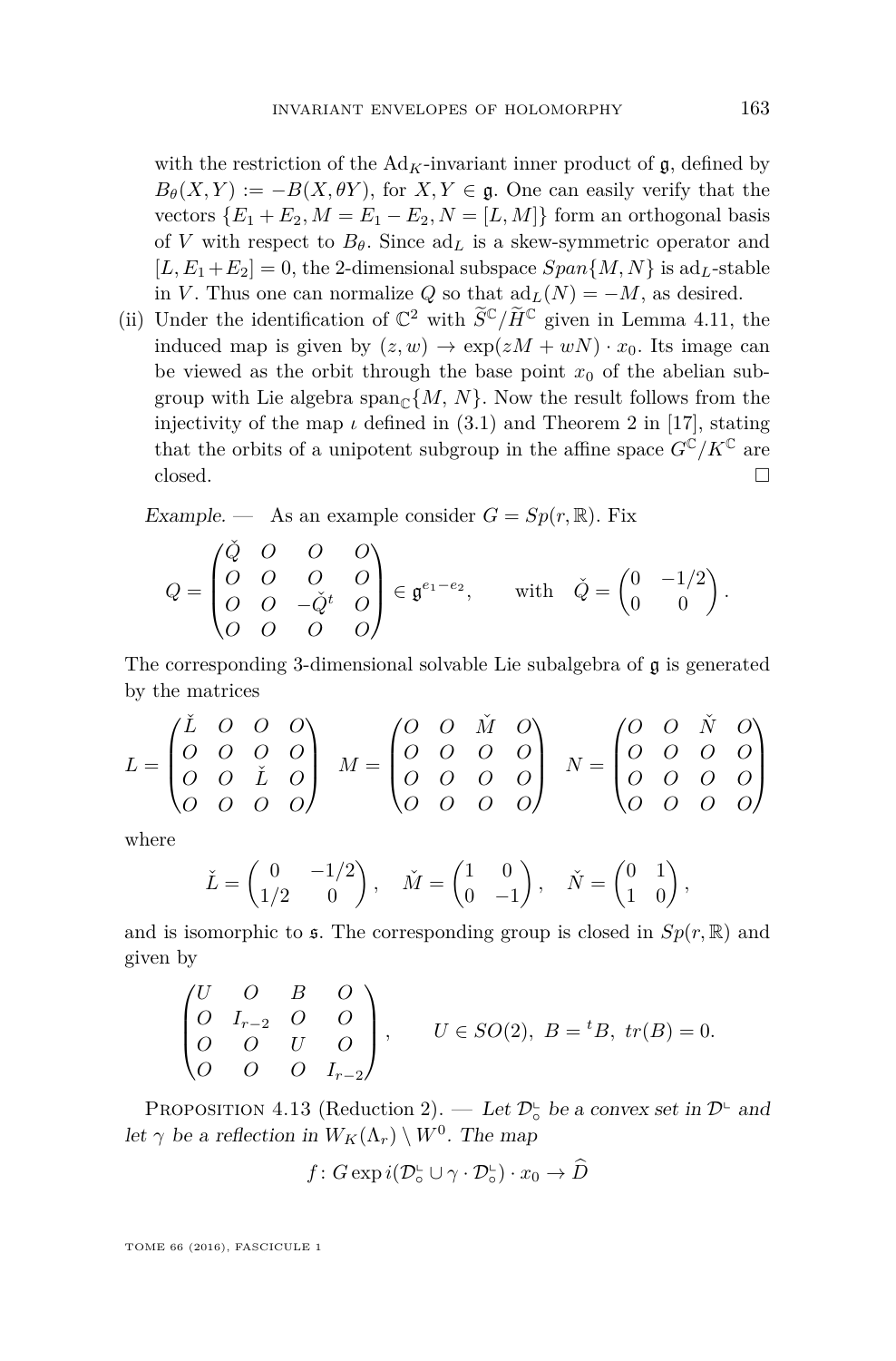has a *G*-equivariant, holomorphic extension to the domain

$$
\widetilde{D} = G \exp i \text{ Conv}(\mathcal{D}_{\circ}^{\mathsf{L}} \cup \gamma \cdot \mathcal{D}_{\circ}^{\mathsf{L}}) \cdot x_0.
$$

Proof. — For simplicity of exposition we assume  $\gamma = \gamma_{12}$ , which implies  $Fix(\gamma) = \text{span}\{E_1 + E_2, E_3, \ldots, E_r\}$  and  $Fix(\gamma)^\perp = \mathbb{R}(E_1 - E_2)$ . Set  $M := E_1 - E_2$  and let *N* and *L* be as in the proof of Lemma [4.12.](#page-20-0) Denote by s the Lie subalgebra of  $Z_{\mathfrak{g}}(Fix(\gamma))$  generated by  $\{L, M, N\}$  and by *S* the corresponding subgroup in  $Z_G(Fix(\gamma))$ . Denote by m the abelian subalgebra of  $\mathfrak s$  generated by  $\{M, N\}$ , and by  $H$  the (possibly non-closed) subgroup of  $Z_G(Fix(\gamma)) \cap K$  with Lie algebra  $\mathbb{R}L$ .

An arbitrary element  $X \in \mathcal{D}^{\mathbb{L}}_{\circ}$  decomposes in a unique way as  $X = Y + Z$ , where  $Y \in Fix(\gamma)$  and  $Z \in Fix(\gamma)^{\perp} = \mathbb{R}M$  depend continuously on X. For a fixed  $X \in \mathcal{D}_{\circ}^{\mathsf{L}}$ , define

<span id="page-22-0"></span>
$$
\Sigma_Y := \mathbb{R}M \bigcap ((\mathcal{D}_\circ^{\mathsf{L}} \cup \gamma \cdot \mathcal{D}_\circ^{\mathsf{L}}) - Y), \text{ and } A_Y := \mathrm{Ad}_H \Sigma_Y.
$$

Since the Adjoint action of *H* on  $\mathfrak{m}$  is by rotations, the set  $A_Y$  is an annulus in m. Denote by

(4.2) 
$$
T_Y := \exp(iA_Y + \mathfrak{m}) \cdot x_0 = S \exp i\Sigma_Y \cdot x_0
$$

the image of the tube domain  $iA_Y + \mathfrak{m}$  in  $\mathfrak{m}^{\mathbb{C}} \cong \mathbb{C}^2$  under the embedding

<span id="page-22-1"></span>(4.3) 
$$
\iota : \mathfrak{m}^{\mathbb{C}} \to G^{\mathbb{C}}/K^{\mathbb{C}}, \quad W \to \exp W \cdot x_0
$$

(see Lemma [4.11\(](#page-19-0)i) and Lemma [4.12\(](#page-20-0)ii)). Note that  $Y + \Sigma_Y$  is contained in  $\mathcal{D}_{\circ}^{\mathsf{L}} \cup \gamma \cdot \mathcal{D}_{\circ}^{\mathsf{L}}$ . Since  $Y \in Fix(\gamma)$  and *S* centralizes  $Fix(\gamma)$ , the map

$$
T_Y \to D, \qquad \exp W \cdot x_0 \mapsto \exp iY \, \exp W \cdot x_0, \qquad W \in i A_Y + \mathfrak{m}
$$

is *S*-equivariant, and so is the holomorphic map

$$
f_Y: T_Y \to \widehat{D}
$$
,  $\exp W \cdot x_0 \to f(\exp iY \exp W \cdot x_0)$ .

By Bochner's tube theorem, the envelope of holomorphy of  $T<sub>Y</sub>$  is univalent and given by

$$
\widehat{T}_Y = \exp(i\text{Conv}(A_Y) + \mathfrak{m}) \cdot x_0 = S \exp i\text{Conv}(\Sigma_Y) \cdot x_0
$$

(note that  $Conv(\Sigma_Y) = Conv(A_Y) \cap \mathbb{R}M$ ). In particular, it is contained in Ξ <sup>+</sup>. By Proposition [4.1,](#page-9-1) the map *f<sup>Y</sup>* extends holomorphically and *S*equivariantly to  $\hat{f}_Y : \hat{T}_Y \to \hat{D}$  and, as *X* varies in  $\mathcal{D}^{\mathbb{L}}_{\circ}$ , one obtains a family of *S*-equivariant holomorphic maps  $\hat{f}_Y$ , parametrized by *Y*. Set

$$
\widetilde{\mathcal{D}} := \bigcup_{X \in \mathcal{D}_o^{\mathsf{L}}} Y + \text{Conv}(\Sigma_Y) = \text{Conv}(\mathcal{D}_o^{\mathsf{L}} \cup \gamma \cdot \mathcal{D}_o^{\mathsf{L}}),
$$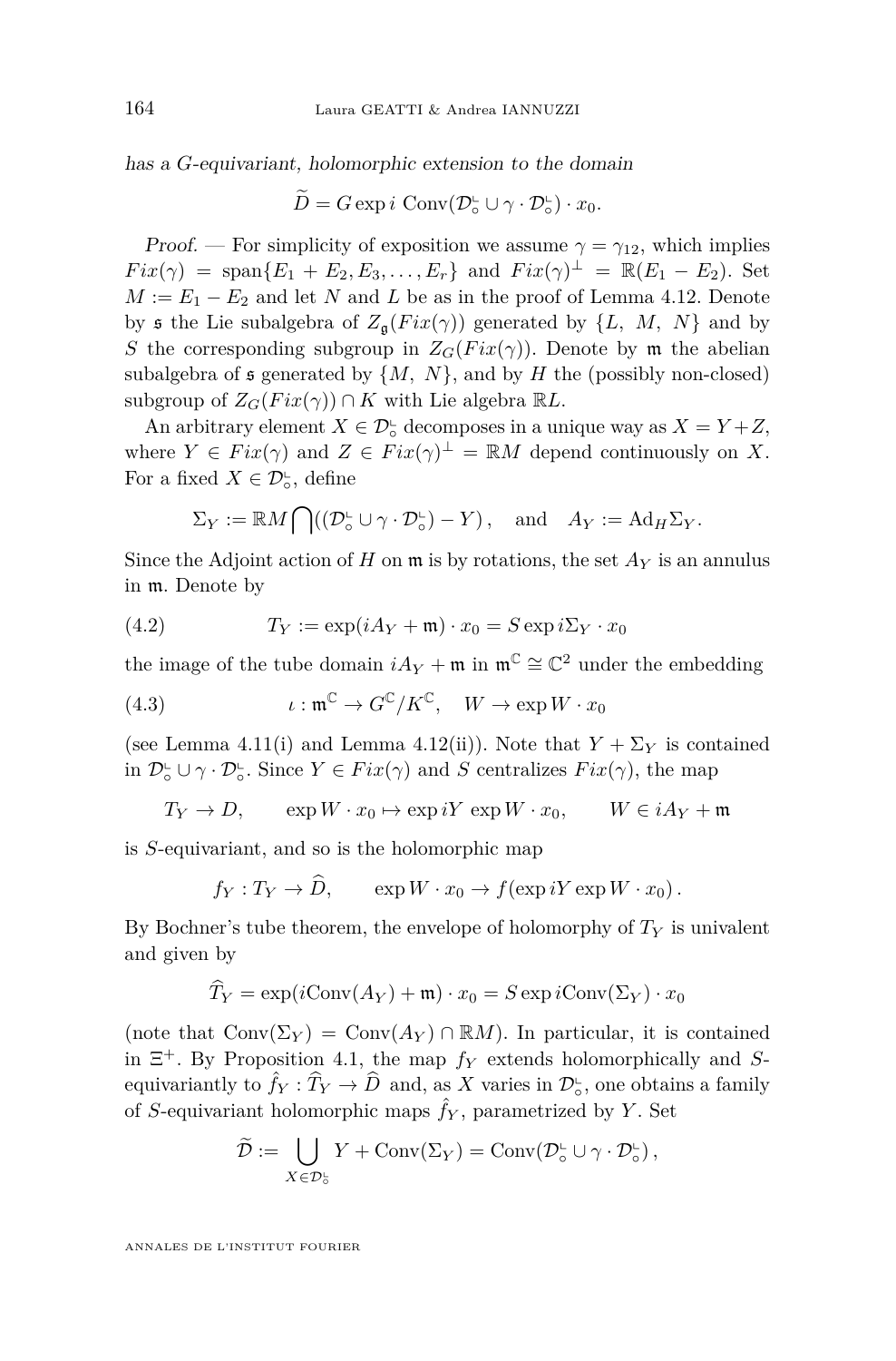where the second equality follows from an argument similar to the one of Lemma 7.7 (iv) in [\[15\]](#page-31-9). We define a candidate for the desired extension  $\hat{f}$ :  $\exp i\tilde{\mathcal{D}} \cdot x_0 \to \hat{D}$  as follows

(4.4) 
$$
\hat{f}(\exp iX \cdot x_0) := \hat{f}_Y(\exp iZ \cdot x_0).
$$

The map  $\hat{f}$  coincides with  $f$  on  $\exp i(\mathcal{D}_\circ^{\mathsf{L}} \cup \gamma \cdot \mathcal{D}_\circ^{\mathsf{L}}) \cdot x_0$ , since for  $X \in \mathcal{D}_\circ^{\mathsf{L}} \cup$  $\gamma \cdot \mathcal{D}_{\circ}^{\mathsf{L}}$  one has that  $Z \in \Sigma_{Y}$  and

<span id="page-23-0"></span>
$$
\hat{f}(\exp iX \cdot x_0) = \hat{f}_Y(\exp iZ \cdot x_0) = f_Y(\exp iZ \cdot x_0) =
$$

 $f(\exp iY \exp iZ \cdot x_0) = f(\exp i(Y + Z) \cdot x_0) = f(\exp iX \cdot x_0).$ 

To complete the proof of the proposition, it remains to check that  $\hat{f}$  satisfies all the assumptions of Lemma [4.7](#page-16-0) and therefore extends to a *G*-equivariant holomorphic map  $\hat{f}$ :  $G \exp i\tilde{\mathcal{D}} \cdot x_0 \to \hat{D}$ .

• The map  $\hat{f}$  is a lift of the natural inclusion  $\exp i\tilde{\mathcal{D}} \cdot x_0 \hookrightarrow \Xi^+$ . Since  $\hat{f}$  extends  $f$ , one has  $q \circ \hat{f}(\exp iX \cdot x_0) = \exp iX \cdot x_0$ , for all  $X \in$  $\mathcal{D}_\circ^{\mathsf{L}} \cup \gamma \cdot \mathcal{D}_\circ^{\mathsf{L}}$ . In particular, from [\(4.2\)](#page-22-0), the *S*-equivariance of *q*∘*fY* and the fact that *S* centralizes *Y*, one has  $q \circ f_Y(\exp iZ \cdot x_0) = \exp iY \exp iZ \cdot x_0$ , for all  $Z \in \Sigma_Y$ . By applying the analytic continuation principle to each  $q \circ \hat{f}_Y : \widehat{T}_Y \to G^{\mathbb{C}}/K^{\mathbb{C}}$ , one obtains

$$
q \circ \hat{f}(\exp iX \cdot x_0) = q \circ \hat{f}_Y(\exp iZ \cdot x_0) = \exp iY \exp iZ \cdot x_0 = \exp iX \cdot x_0
$$
  
for all  $X \in \tilde{D}$ .

• The map  $\hat{f}$  is continuous.

The Stein Riemann domain  $\widehat{D}$  admits a holomorphic embedding into some  $\mathbb{C}^N$ . Then, in order to prove the continuity of  $\hat{f}$ , it is sufficient to show that the composition  $F \circ \hat{f} : \exp i\tilde{D} \cdot x_0 \to \mathbb{C}$  is continuous, for every holomorphic function  $F : \hat{D} \to \mathbb{C}$ . Since the map *ι* in [\(4.3\)](#page-22-1) is an embedding, this is equivalent to checking that the map

$$
F \circ \hat{f} \circ \iota|_{i\widetilde{D}} : i\widetilde{D} \to \mathbb{C}, \qquad iX \to F \circ \hat{f}(\exp iX \cdot x_0)
$$

is continuous.

Choose an open set *U* in  $Fix(\gamma)$  and an open  $\gamma$ -invariant subset  $\Sigma$ in  $\mathbb{R}M = Fix(\gamma)^{\perp}$ , such that  $U + \Sigma \subset \mathcal{D}_{\circ}^{\mathsf{L}} \cup \gamma \cdot \mathcal{D}_{\circ}^{\mathsf{L}}$ . By the definition of  $\Sigma$ , when *Y* varies in *U*, the functions  $f_Y$  are all defined on the tube domain  $T_{\Sigma} = S \exp i\Sigma \cdot x_0$ . Moreover, the map

$$
U \to \mathcal{O}(T_{\Sigma}, \mathbb{C}), \quad Y \to F \circ f_Y|_{T_{\Sigma}}
$$

is continuous with respect to the compact-open topology on the Fréchet algebra  $\mathcal{O}(T_\Sigma,\mathbb{C})$  of holomorphic functions on  $T_\Sigma$ . Indeed, for  $W \in$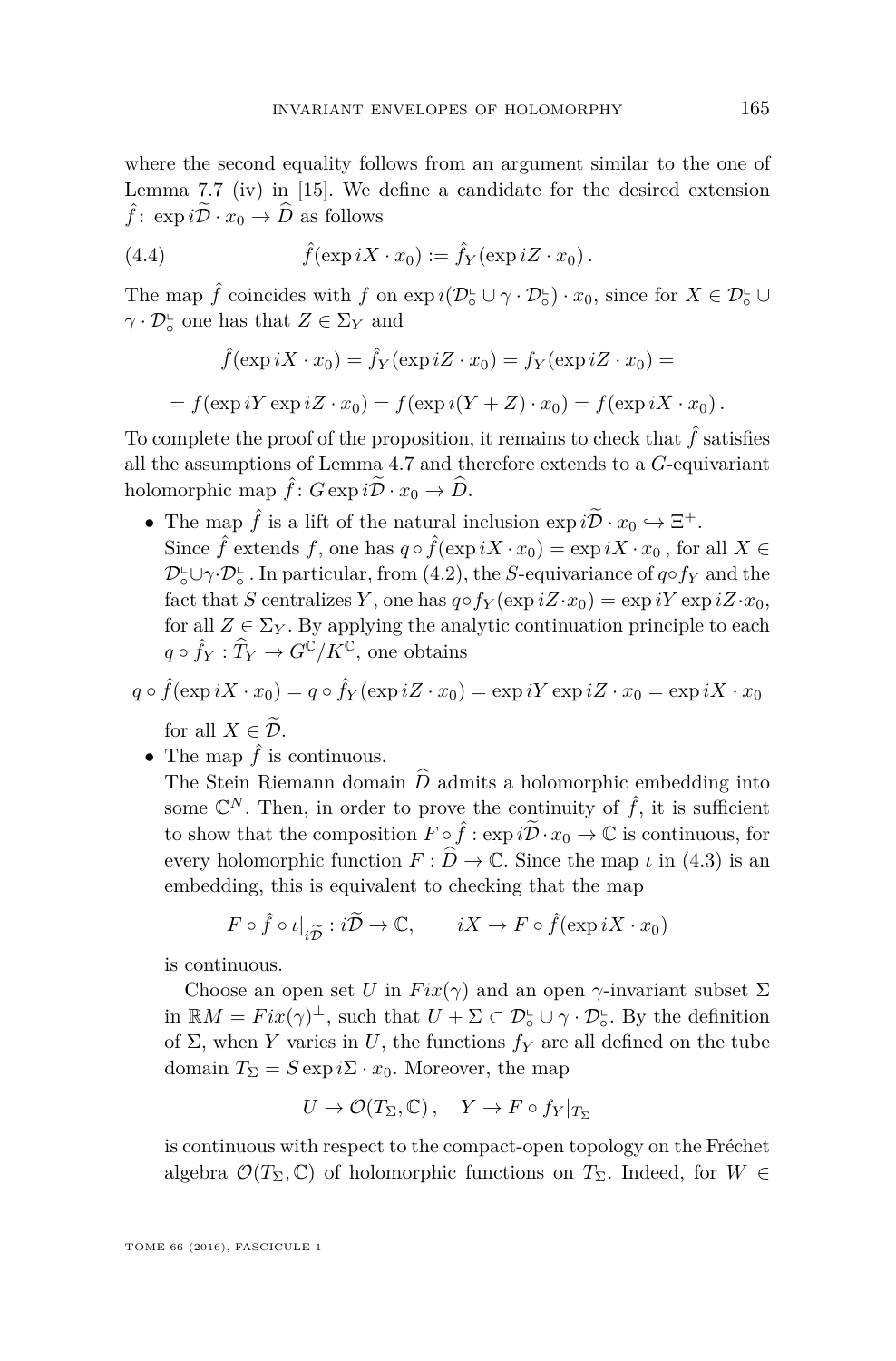$iA_V$  + m and  $Y \in U$ , one has

 $F \circ f_V(\exp W \cdot x_0) = F \circ f(\exp iY \exp W \cdot x_0) = F \circ f(\exp(iY + W) \cdot x_0)$ .

Thus, if  $Y_n \to Y_0$ , then  $F \circ f_{Y_n} \to F \circ f_{Y_0}$  uniformly on compact subsets of  $T_{\Sigma}$ . Since the extension map  $\mathcal{O}(T_{\Sigma}, \mathbb{C}) \to \mathcal{O}(\widehat{T}_{\Sigma}, \mathbb{C})$  is continuous (see cap. I in [\[8\]](#page-31-14)), it follows that also the map

$$
U \to \mathcal{O}(\widehat{T}_{\Sigma}, \mathbb{C}), \quad Y \to F \circ \widehat{f}_Y|_{\widehat{T}_{\Sigma}}
$$

is continuous with respect to the compact-open topology on  $\mathcal{O}(\widehat{T}_{\Sigma}, \mathbb{C})$ . As we already remarked,  $\hat{T}_{\Sigma} = S \exp i \text{Conv}(\Sigma) \cdot x_0$ . As a consequence, the map

$$
F \circ \hat{f} \circ \iota|_{i(U + \text{Conv}(\Sigma))} : i(U + \text{Conv}(\Sigma)) \to \mathbb{C},
$$

defined by

$$
iX \to F \circ \hat{f}(\exp iX \cdot x_0) = F \circ \hat{f}_Y(\exp iZ \cdot x_0)
$$

is continuous. Since the domains of the form  $i(U + \text{Conv}(\Sigma))$  cover  $i\widetilde{\mathcal{D}}$ , the map  $\hat{f}$  is continuous.

• For all  $X \in \mathcal{D}$ , one has  $G_{\hat{f}(\exp iX \cdot x_0)} = G_{\exp iX \cdot x_0}$ .

We apply Lemma [4.5,](#page-13-0) with  $\mathcal{C} = \widetilde{\mathcal{D}}$  and  $\mathcal{F} = \mathcal{D}_o^{\mathsf{L}} \cup \gamma \cdot \mathcal{D}_o^{\mathsf{L}}$ . In order to check condition (ii) of the lemma, let  $X = Y + Z \in Y + \text{Conv}(\Sigma_Y)$ be an arbitrary element of  $C \setminus \mathcal{F}$ . Then there exists  $Z' \in \Sigma_Y$  such that  $X' = Y + Z' \in Y + \Sigma_Y \subset \mathcal{F}$  and the one dimensional complex submanifold in (ii) of Lemma [4.5](#page-13-0) is given by

$$
S := \{ \exp i(X' + \lambda(X - X')) \cdot x_0 : \text{Re}\lambda \in [0, 1] \}
$$
  
= 
$$
\{ \exp i(Y + Z' + \lambda(Z - Z')) \cdot x_0 : \text{Re}\lambda \in [0, 1] \}.
$$

Note that  $Z - Z'$  belongs to  $\mathbb{R}M$  and that the strip

$$
\{i(Z' + \lambda(Z - Z'))) \cdot x_0 : \text{Re}\lambda \in [0, 1]\}
$$

is contained in  $i$ Conv $(\Sigma_Y)$  + m. Thus  $\exp i(Z' + \lambda(Z - Z')) \cdot x_0 \in T_Y$  and one has a natural holomorphic extension of *f* to the one dimensional complex submanifold  $S$ , namely

$$
\hat{f}(\exp i(Y + Z' + \lambda(Z - Z')) \cdot x_0) = \hat{f}_Y(\exp i(Z' + \lambda(Z - Z')) \cdot x_0).
$$

This shows that we can apply Lemma [4.5,](#page-13-0) as claimed.

- The map  $\hat{f}$  satisfies the compatibility condition.
- Let  $k_{\gamma} \in H$  be the element inducing the reflection with respect to the origin in R*M*. Since *H* centralizes  $Fix(\gamma)$ , the element  $k_{\gamma}$  belongs to  $N_K(\Lambda_r^{\mathbb{L}})$  and induces the reflection  $\gamma$  given in the statement. Hence, for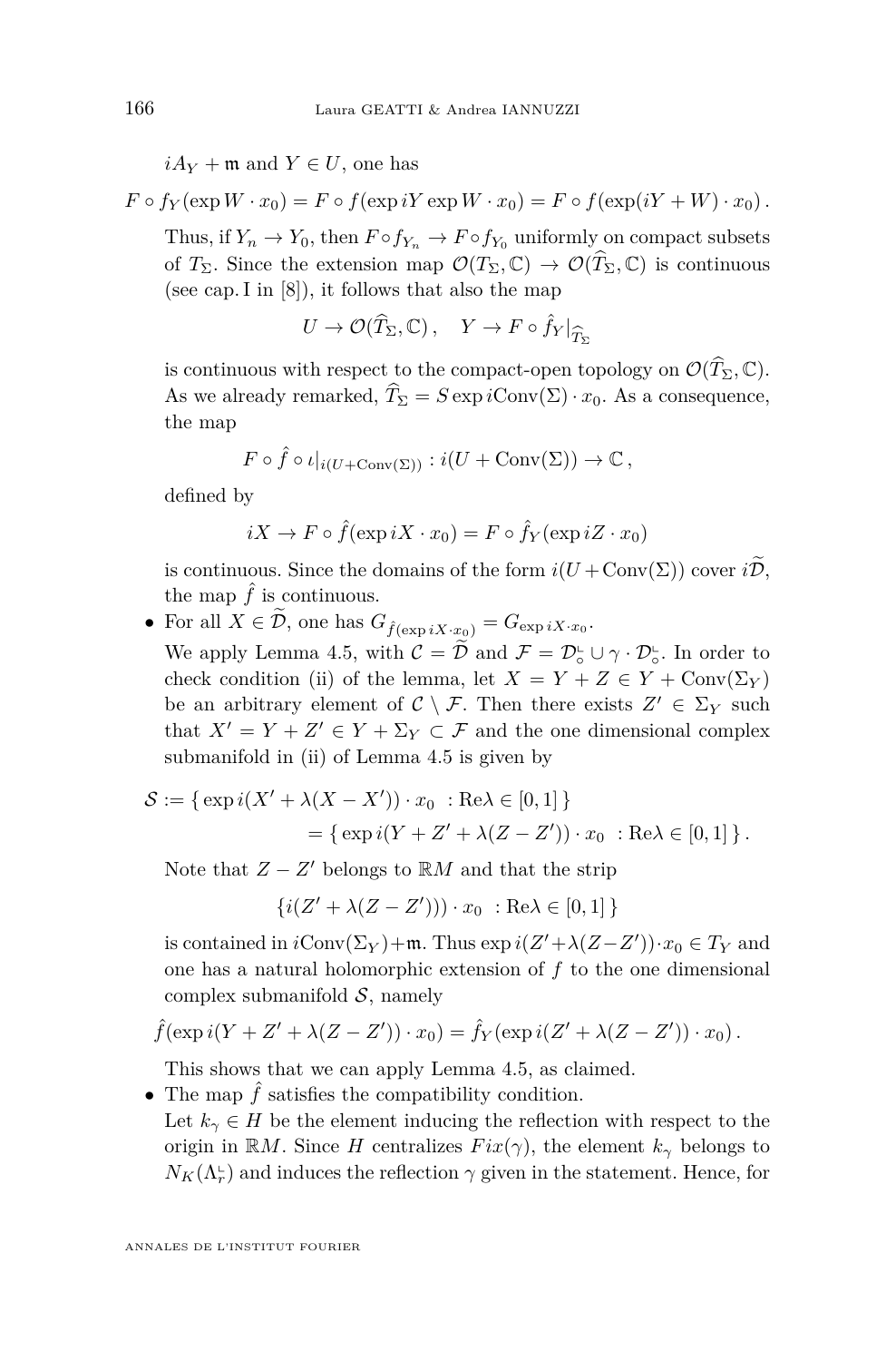every  $X \in \tilde{\mathcal{D}}$  one has  $\gamma \cdot X = \text{Ad}_{k_{\gamma}} X$ . Moreover, by the *H*-equivariance of the maps  $\hat{f}_Y$ , one obtains the identity

$$
\hat{f}(\exp(i\gamma \cdot X) \cdot x_0) = \hat{f}(\exp i(Y + \gamma \cdot Z) \cdot x_0) = \hat{f}_Y(\exp i \text{Ad}_{k_{\gamma}} Z \cdot x_0)
$$
  
=  $\hat{f}_Y(k_{\gamma} \exp iZ \cdot x_0) = k_{\gamma} \cdot \hat{f}_Y(\exp iZ \cdot x_0) = k_{\gamma} \cdot \hat{f}(\exp iX \cdot x_0),$ 

which is the desired compatibility condition.  $\Box$ 

COROLLARY 4.14. — By iterating reductions 1 and 2 finitely many times, one obtains an extension of  $f : D = G \exp i\mathcal{D} \hookrightarrow x_0 \to \widehat{D}$  to a *G*-equivariant holomorphic map

$$
\hat{f} \colon G \exp i \text{Conv}(\mathcal{D}^{\mathbb{L}}) \cdot x_0 \to \widehat{D}.
$$

## **5. The main theorem**

In this section we show that the envelope of holomorphy of a *G*-invariant domain in  $\Xi^+$  is univalent (Cor. [5.4\)](#page-30-0). Such a result is a consequence of Theorem [5.1.](#page-25-0) As a by-product we also obtain that every Stein *G*-invariant subdomain of  $\Xi^+$  is either contained in  $\Xi$  or, in the tube case, in  $S^+$  (Cor. [5.2\)](#page-29-0). Togheter with the results in [\[7\]](#page-31-16) and [\[16\]](#page-31-3) and Remark [5.3](#page-29-1) below, this completes the classification of all Stein *G*-invariant domains in  $\Xi^+$ .

<span id="page-25-0"></span>THEOREM  $5.1.$  — Let  $G/K$  be an irreducible non-compact Hermitian symmetric space. Given a *G*-invariant domain *D* in  $\Xi^+$ , denote by  $\hat{D}$  its envelope of holomorphy.

- (i) Assume  $G/K$  is of tube type. If *D* is not contained in  $\Xi$  nor in  $S^+$ , then  $\hat{D}$  is univalent and coincides with  $\Xi^+$ .
- (ii) Assume  $G/K$  is not of tube type. If *D* is not contained in  $\Xi$ , then  $\widehat{D}$  is univalent and coincides with  $\Xi^+$ .

Proof. — The proof of the theorem consists of a sequence of rank-one reductions and convexifications (reductions 1 and 2), until an extension  $\hat{f}$ of the lift  $f_{|\exp i\mathcal{D}^{\perp}\cdot x_0}: \exp i\mathcal{D}^{\perp}\cdot x_0 \to \widehat{D}$  in diagram [\(4.1\)](#page-10-0) to the whole  $\exp i\Lambda_r^{\mathbb{L}} \cdot x_0$  is obtained. The map  $\hat{f}$  is constructed so that it satisfies the assumptions of Lemma [4.7](#page-16-0) and yields a *G*-equivariant holomorphic extension of the map  $f: D \to \widehat{D}$  to the whole  $\Xi^+$ . Then the theorem follows from (ii) of Proposition [4.2.](#page-9-0) We need to distinguish several cases.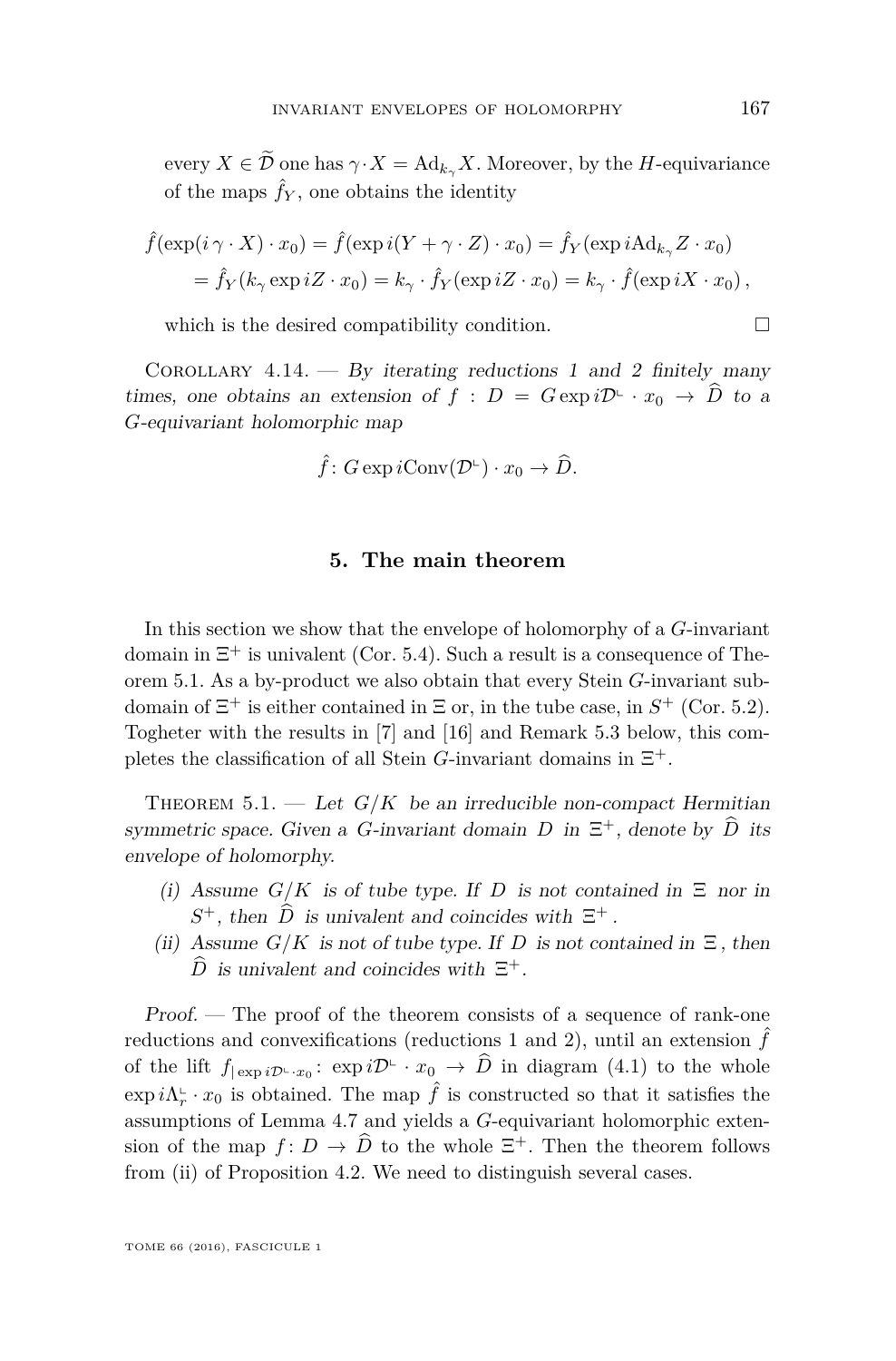Case 1. – Let  $D = G \exp i\mathcal{D}^{\mathbb{L}} \cdot x_0$  in  $\Xi^+$  be a domain satisfying the condition

$$
\mathcal{D}^{\mathsf{L}}\bigcap\Lambda_r^{\mathsf{L}}\setminus\left(\bigoplus_{j=1}^r[0,1)E_j\bigcup\bigoplus_{j=1}^r(1,\infty)E_j\right)\neq\emptyset.
$$

In the tube case, the above condition is equivalent to the assumptions in (i) (see [\(3.3\)](#page-8-2) and [\(3.4\)](#page-9-2)). By reductions 1 and 2, the set  $\mathcal{D}^{\mathsf{L}}$  may be assumed to be a  $W_K(\Lambda_r)$ -invariant, open convex subset of  $\Lambda_r^{\text{L}}$ . A simple argument shows that it contains a point  $X$  with exactly one coordinate equal to  $1$ , and the other ones either all  $< 1$  (Case 1.a) or all  $> 1$  (Case 1.b).

For  $j = 1, \ldots, r$ , denote by  $G_j$  the rank-one subgroup of G with Lie algebra defined in [\(2.1\)](#page-5-0). Then  $K_j := G_j \cap K$  is a maximal compact subgroup of  $G_i$  and the quotient  $G_i/K_i$  is a rank-one Hermitian symmetric space of tube-type. The envelope of holomorphy of an invariant domain in  $G_j^{\mathbb{C}}/K_j^{\mathbb{C}}$ is univalent and described by Theorem [4.4](#page-12-0) (for  $n = 1$ ).

<span id="page-26-0"></span>Case 1.a.  $\qquad$  In this case, in view of [\(3.2\)](#page-8-1), the set  $(\mathcal{D}^{\mathbb{L}})^+$  contains a point

(5.1) 
$$
X = (1, x_2, ..., x_r),
$$
 with  $1 > x_2 > ... x_r > 0.$ 

Our first goal is to obtain an extension of *f* to  $\exp i\tilde{\mathcal{D}} \cdot x_0$ , where  $\tilde{\mathcal{D}}$  is an open  $W_K(\Lambda_r)$ -invariant convex set in  $\Lambda_r^{\mathsf{L}}$  containing  $\mathcal{D}^{\mathsf{L}}$  and the point  $(1, 0, \ldots, 0)$ . This is done in stages, by gradually extending f to  $W_K(\Lambda_r)$ invariant larger sets of the form  $\exp i\mathcal{C} \cdot x_0$ , where  $\mathcal{C}$  contains  $\mathcal{D}^{\mathbb{L}}$  and, in order, the points

$$
(1, x_2, \ldots, x_{r-2}, x_{r-1}, 0), \quad (1, x_2, \ldots, x_{r-2}, 0, 0), \ldots, (1, 0, \ldots, 0).
$$

Denote by

$$
\mathrm{int}(\overline{(\Lambda_r^\llcorner)^+})\qquad\text{and}\qquad \mathrm{int}((\mathcal{D}^\llcorner)^+)=(\mathcal{D}^\llcorner)^+\cap \mathrm{int}(\overline{(\Lambda_r^\llcorner)^+})
$$

the interior of  $\overline{(\Lambda_r^{\iota})^+}$  and of  $(\mathcal{D}^{\iota})^+$  in  $\Lambda_r^{\iota}$ , respectively. Note that the former coincides with  $\overline{(\Lambda_r^{\iota})^+} \setminus \mathcal{H}$ , where  $\mathcal{H} := \cup_{\gamma \in W_K(\Lambda_r)} \{Fix(\gamma)\}\$  denotes the set of reflection hyperplanes in  $\Lambda_r^{\text{L}}$ . Under assumption [\(5.1\)](#page-26-0), the interior of  $(\mathcal{D}^{\mathbb{L}})^+$  contains an open set of the form

$$
U+V
$$
, with  $(1, x_2,... x_{r-1}, 0) \in U \subset E_r^{\perp}$  and  $V = (a_r, b_r)E_r$   $(b_r < 1)$ .

Decompose an element  $W \in U + V$  as  $W = Y + Z$ , where  $Y \in U$  and  $Z \in V$  depend continuously on *W*, and define  $D_r := G_r \exp iV \cdot x_0$ . By [\(2.3\)](#page-5-2), the group  $G_r$  commutes with  $G_j$  for  $j \neq r$ . Hence, for every  $Y \in U$ , the holomorphic map

$$
f_Y: D_r \to D
$$
,  $g \exp iZ \cdot x_0 \to f(\exp iYg \exp iZ \cdot x_0)$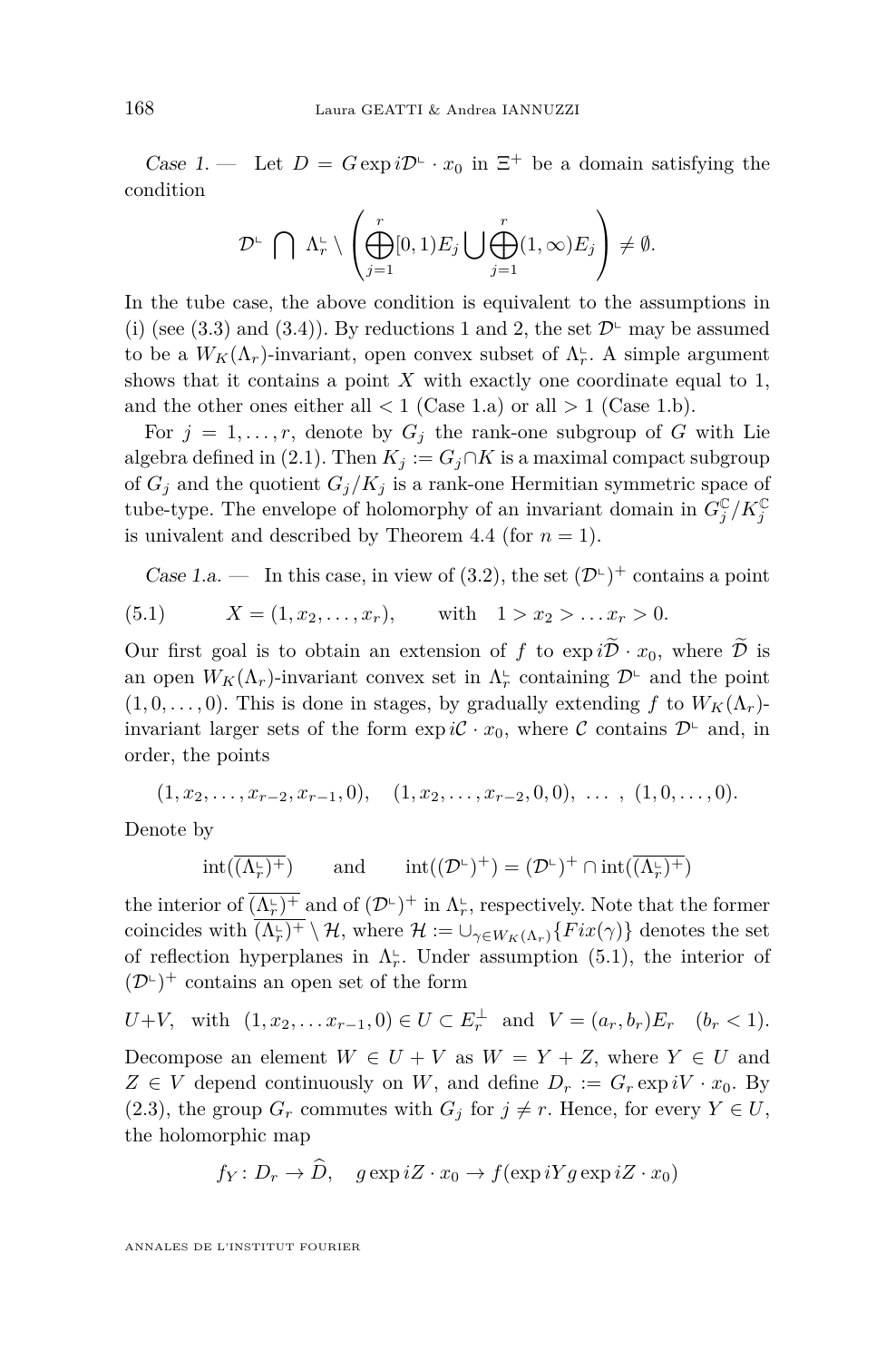is  $G_r$ -equivariant and, by Prop. [4.4\(](#page-12-0)i), extends to a  $G_r$ -equivariant holomorphic map

$$
\hat{f}_Y \colon \widehat{D}_r \longrightarrow \widehat{D},
$$

where  $D_r = G_r \exp iV \cdot x_0$  and  $V = [0, b_r)$ . Define now a map

<span id="page-27-0"></span>(5.2) 
$$
\hat{f}
$$
:  $\exp i(U + \hat{V}) \cdot x_0 \to \hat{D}$ , by  $\exp iW \cdot x_0 \to \hat{f}_Y(\exp iZ \cdot x_0)$ .

The arguments used for the map [\(4.4\)](#page-23-0) in the proof of Proposition [4.13,](#page-21-0) show that  $\hat{f}$  defined above coincides with  $f$  on  $\exp i(U+V) \cdot x_0$  and that it is a continuous lift of the natural inclusion of  $\exp i(U + V) \cdot x_0$  into  $\Xi^+$ . In order to be able to apply Lemma [4.7,](#page-16-0) define

<span id="page-27-2"></span>(5.3) 
$$
\mathcal{C} = (U + \widehat{V}) \bigcap \text{int}(\overline{(\Lambda_r^{\mathbf{L}})^+})
$$

and restrict the map [\(5.2\)](#page-27-0) to the set  $\exp i\mathcal{C} \cdot x_0$ . We stress this point even if in this particular case  $U + \hat{V}$  is already entirely contained in the interior of  $\overline{(\Lambda_r^{\mathsf{L}})^+}$ . However, this will not be the case in the next steps. Now  $\hat{f}|_{\exp i\mathcal{C}\cdot x_0}$  satisfies all the assumptions of the extension Lemma [4.7](#page-16-0) : the set C is open in  $\Lambda_r^{\mathbb{L}}$  and entirely contained in the perfect slice  $\overline{(\Lambda_r^{\mathbb{L}})^+}$ . Hence  $\hat{f}|_{\exp i\mathcal{C}\cdot x_0}$  satisfies the compatibility conditions. Finally, the identity  $G_{\exp iX \cdot x_0} = G_{\hat{f}(\exp iX \cdot x_0)}$ , for all  $X \in \mathcal{C}$ , follows from Lemma [4.5.](#page-13-0) For this set  $\mathcal{F} = U + V$  and let  $\tilde{Y} + Z$  be an arbitrary element in  $\mathcal{C} \setminus \mathcal{F}$ . Choose an element in  $\mathcal F$  of the form  $Y + Z'$ . Then condition (ii) of Lemma [4.5](#page-13-0) is satisfied, since  $\hat{f}$  is holomorphic on the one dimensional complex submanifold

<span id="page-27-1"></span>{ exp 
$$
i(Y + Z' + \lambda(Z - Z')) \cdot x_0 : \text{Re}\lambda \in [0, 1]
$$
 }.

As a consequence of Lemma [4.7,](#page-16-0) the map [\(5.2\)](#page-27-0) extends to a *G*-equivariant holomorphic map

(5.4) 
$$
\hat{f}: G \exp i\mathcal{C} \cdot x_0 \to \widehat{D}.
$$

Note that the open *G*-invariant subset  $G \exp i\mathcal{C} \cdot x_0$  of  $\Xi^+$  coincides with  $G \exp i(W_K(\Lambda_r) \cdot C) \cdot x_0$  and has open intersection with *D*. By the analytic continuation principle, the map [\(5.4\)](#page-27-1) coincides with *f* on the points of *D*, and determines a *G*-equivariant holomorphic extension  $\hat{f}$ :  $G \exp i\tilde{D} \cdot x_0 \rightarrow$  $\hat{D}$  where

$$
\widetilde{\mathcal{D}} = \mathcal{D}^{\perp} \bigcup W_K(\Lambda_r) \cdot \mathcal{C}.
$$

The set  $\overline{\mathcal{D}}$  contains the point  $(1, x_2, \ldots x_{r-1}, 0)$ , projection of the initial point *X* onto the hyperplane  $x_r = 0$ . By reductions 1 and 2, it may be assumed to be convex.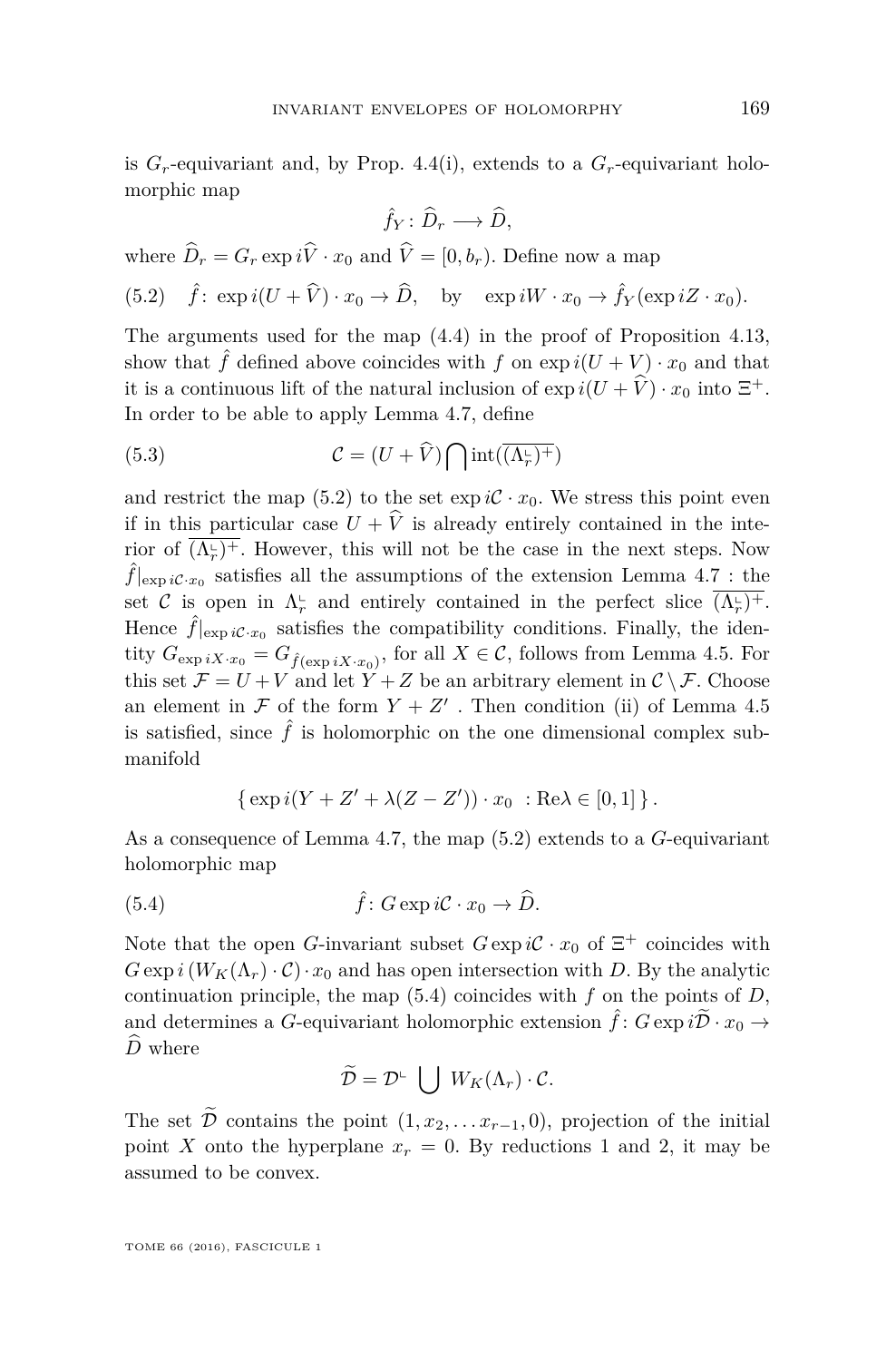Iterating the above procedure for the coordinates  $x_{r-1}, x_{r-2}, \ldots, x_2$ produces *G*-equivariant holomorphic extensions of *f* to open  $W_K(\Lambda_r)$ invariant convex sets containing  $\mathcal{D}^{\mathsf{L}}$  and, in order, the points

$$
(1, x_2, \ldots, x_{r-2}, 0, 0), \ldots, (1, 0, \ldots, 0).
$$

For the final step, set  $\mathcal{D}^{\mathbb{L}} = \tilde{\mathcal{D}}$  and take an open subset of  $\text{int}((\mathcal{D}^{\mathbb{L}})^+)$ of the form  $U + V$ , with  $U \subset E_1^{\perp}$  and  $V = (a_1, b_1)E_1$ , for  $a_1 < 1 < b_1$ . This time  $D_1 = G_1 \exp iV \cdot x_0$  is a  $G_1$ -invariant complex submanifold of  $G^{\mathbb{C}}/K^{\mathbb{C}}$  whose envelope of holomorphy is given by  $\widehat{D}_1 = G_1 \exp i\widehat{V} \cdot x_0$ , with  $\hat{V} := [0, \infty)E_1$  (see Prop. [4.4\(](#page-12-0)iii)). The usual procedure produces then a holomorphic *G*-equivariant extension  $\hat{f}$ :  $\Xi^+ \setminus G/K \to \hat{D}$ . The fact that the orbit  $G/K$  is a priori excluded from the domain of  $\hat{f}$  is due to an intersection like in  $(5.3)$ . On the other hand, since the orbit  $G/K$  is a totally real submanifold of  $\Xi^+$ , the map  $\hat{f}$  extends to the whole  $\Xi^+$ , as desired.

Case 1.b. — In this case in view of [\(3.2\)](#page-8-1), the set  $(\mathcal{D}^{\mathbb{L}})^+$  contains a point

(5.5) 
$$
X = (x_1, x_2, ..., 1),
$$
 with  $x_1 > x_2 > ... x_{r-1} > 1.$ 

Our goal is to reduce to the previous case (1.a) by contructing an extension of f to a set  $\exp i\tilde{\mathcal{D}} \cdot x_0$ , where  $\tilde{\mathcal{D}}$  is an open  $W_K(\Lambda_r)$ -invariant convex set in  $\Lambda_r^{\text{L}}$  containing  $\mathcal{D}^{\text{L}}$  and the point  $(1,0,\ldots,0)$ . By proceeding as in the first step of case (1.a), we obtain a *G*-equivariant holomorphic extension  $\hat{f}$ :  $G \exp i\tilde{\mathcal{D}} \cdot x_0 \to \hat{D}$ , where  $\tilde{\mathcal{D}}$  is an open  $W_K(\Lambda_r)$ -invariant convex set in  $\Lambda_r^{\mathsf{L}}$ , containing  $\mathcal{D}^{\mathsf{L}}$  and  $(x_1, x_2, \ldots x_{r-1}, 0)$ , the projection of *X* onto the hyperplane  $x_r = 0$ . Then  $\tilde{\mathcal{D}}$  also contains the point  $(x_1, x_2, \ldots, 0, x_{r-1})$  and the segment

$$
(x_1, x_2,...,tx_{r-1}, (1-t)x_{r-1}),
$$
 for  $t \in [0,1]$ .

In particular, it contains the point  $(x_1, x_2, \ldots, 2/3 x_{r-1}, 1/3 x_{r-1})$ , which lies in  $(\mathcal{D}^{\perp})^+$  and has a smaller  $(r-1)^{th}$  coordinate than  $(x_1, x_2, \ldots x_{r-1}, 0)$ . By iterating this argument, we infer that  $\tilde{\mathcal{D}}_c$  contains  $(x_1, x_2, \ldots, x'_{r-1}, 0)$ , for some  $x'_{r-1} < 1$ . Then by the convexity of  $\tilde{D}$  and the inequality  $x_{r-1} > 1$ , it also contains the point  $(x_1, \ldots, x_{r-2}, 1, 0)$ .

By applying the above procedure to the coordinates  $x_{r-1}, x_{r-2}, \ldots, x_2$ , we obtain *G*-equivariant holomorphic extensions  $\hat{f}$ :  $G \exp i\tilde{\mathcal{D}} \cdot x_0 \to \tilde{D}$ , where  $\widetilde{\mathcal{D}}$  is an open  $W_K(\Lambda_r)$ -invariant convex set in  $\Lambda_r^{\mathbb{L}}$ , containing  $\mathcal{D}^{\mathbb{L}}$ and, in order, the points

$$
(x_1, \ldots, x_{r-3}, 1, 0, 0), \ldots, (1, 0, \ldots, 0).
$$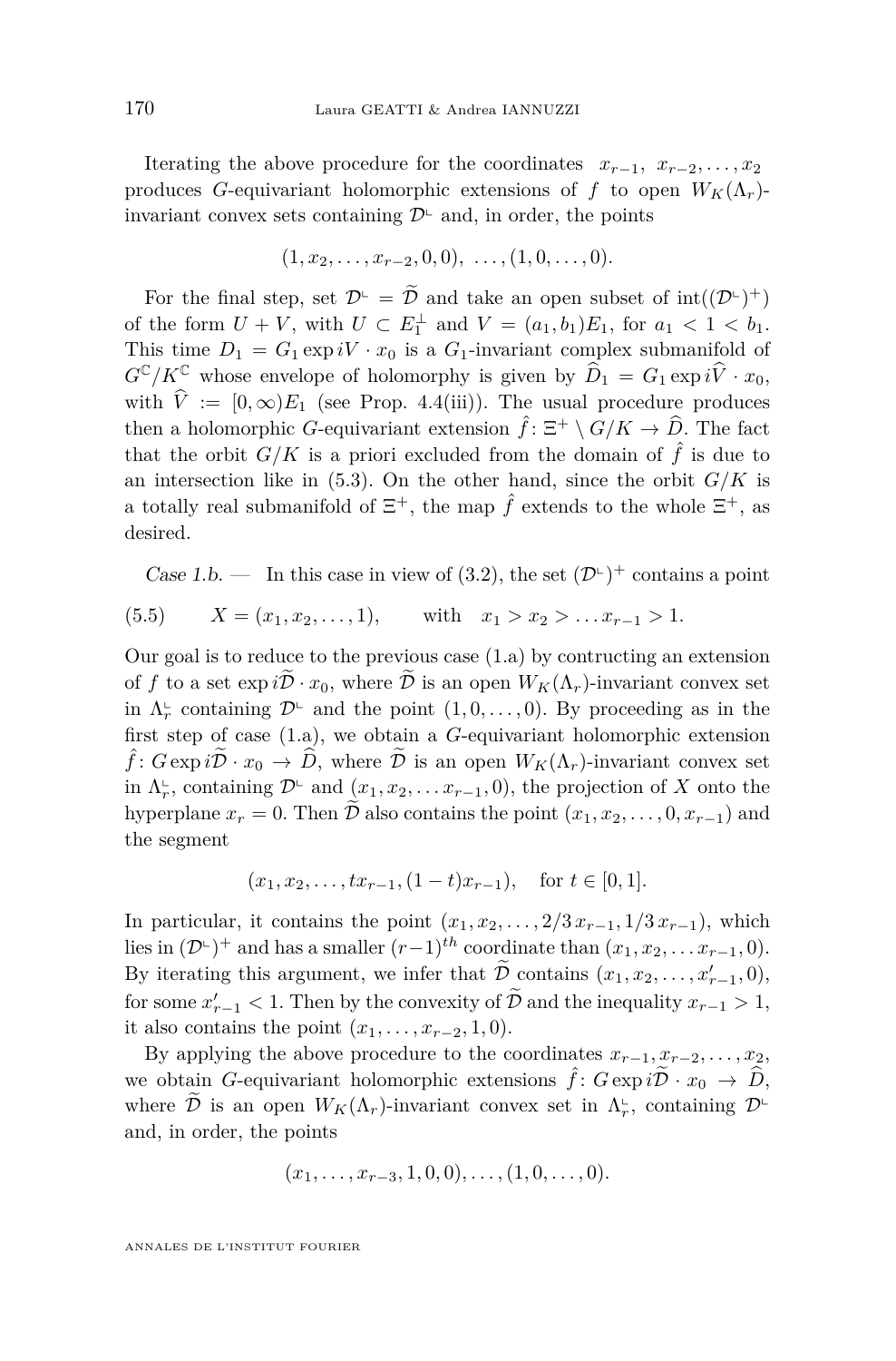Case 2. — We finally consider the case where  $G/K$  is not of tube-type, the set  $\mathcal{D}^{\text{L}}$  is contained in  $\bigoplus_{j=1}^{r} (1,\infty)E_j$  and, in view of [\(3.2\)](#page-8-1), contains a point

$$
X = (x_1, x_2, \dots x_r),
$$
 with  $x_1 > x_2 > \dots > x_r > 1.$ 

Our goal is to reduce to the case (1.a) by showing that the map *f* extends to a set  $\exp i\tilde{\mathcal{D}} \cdot x_0$ , where  $\tilde{\mathcal{D}}$  is an open  $W_K(\Lambda_r)$ -invariant convex set in  $\Lambda_r^{\text{L}}$  containing  $\mathcal{D}^{\text{L}}$  and the point  $(1,0,\ldots,0)$ . As in case  $(1.a)$ , this is done in stages, by gradually extending f to  $W_K(\Lambda_r)$ -invariant larger sets of the form  $\exp i\mathcal{C} \cdot x_0$ , where  $\mathcal{C}$  contains  $\mathcal{D}^{\mathbb{L}}$  and, in order, the points

 $(1, x_2, \ldots, x_{r-2}, x_{r-1}, 0), \quad (1, x_2, \ldots, x_{r-2}, 0, 0), \ldots, (1, 0, \ldots, 0).$ 

The procedure almost literally follows the one used in case (1.a). The difference is that when dealing with the  $j<sup>th</sup>$ -coordinate, the rank-one reduction is done by using the subgroup  $G_j^{\bullet}$  with Lie algebra [\(2.5\)](#page-6-2). An important fact is that, by Lemma [2.1,](#page-6-3) the group  $G_j^{\bullet}$  commutes with the rank-one subgroups  $G_k$ , for all  $k \neq j$ . One has that  $K_j^{\bullet} := K \cap G_j^{\bullet}$  is a maximal compact subgroup of  $G_j^{\bullet}$  and  $G_j^{\bullet}/K_j^{\bullet}$  is a rank-one Hermitian symmetric space, not of tube type. In particular, the envelopes of holomorphy of the  $G_j^{\bullet}$ -invariant domains in the complexification  $(G_j^{\bullet})^{\mathbb{C}}/(K_j^{\bullet})^{\mathbb{C}}$  are described by Proposition [4.4,](#page-12-0) for  $n > 1$ .

Inside the crown  $\Xi$  and inside  $S^+$ , an invariant domain can be described via a semisimple abelian slice. Its Steiness is characterized by logarithmic convexity of such slice (cf. [\[7\]](#page-31-16) and [\[16\]](#page-31-3)). These results together with the above theorem conclude the classification of Stein *G*-invariant domains in  $\Xi^+$ .

<span id="page-29-0"></span>COROLLARY 5.2. — Let  $G/K$  be an irreducible non-compact Hermitian symmetric space and let *D* be a Stein *G*-invariant proper subdomain of  $\Xi^+$ .

- (i) If  $G/K$  is of tube type, then either  $D \subseteq \Xi$  or  $D \subseteq S^+$ .
- (ii) If  $G/K$  is not of tube type, then  $D \subseteq \Xi$ .

<span id="page-29-1"></span>Remark  $5.3.$  — Let  $G/K$  be an arbitrary irreducible, non-compact, Riemannian symmetric space and let  $\Xi = G \exp i\Omega_{AG} \cdot x_0$  be the crown domain in  $G^{\mathbb{C}}/K^{\mathbb{C}}$ , where  $\Omega_{AG} := \{ H \in \mathfrak{a} \ : \ |\alpha(H)| \ < \frac{\pi}{2}, \ \text{ for all } \alpha \in$  $\Delta(\mathfrak{g}, \mathfrak{a})$ . An invariant domain in  $\Xi$  is given by  $D = G \exp i\Omega \cdot x_0$ , for some  $W_K(\mathfrak{a})$ -invariant open set  $\Omega \subset \Omega_{AG}$ , and it is Stein if and only if  $\Omega$  is convex (cf. [\[7\]](#page-31-16)). However we are not aware of a proof of the fact that  $D = G \exp i \text{Conv}(\Omega) \cdot x_0$ . For the sake of completeness, we outline one here. Let  $\overline{\mathfrak{a}^+}$  be the closure of a fixed Weyl chamber in  $\mathfrak{a}$ . Define  $\Omega^+ := \Omega \cap \overline{\mathfrak{a}^+}$ and let  $\Omega_{\circ}$  be the connected component of  $\Omega$  containing  $\Omega^{+}$ . Denote by  $\Gamma^{0}$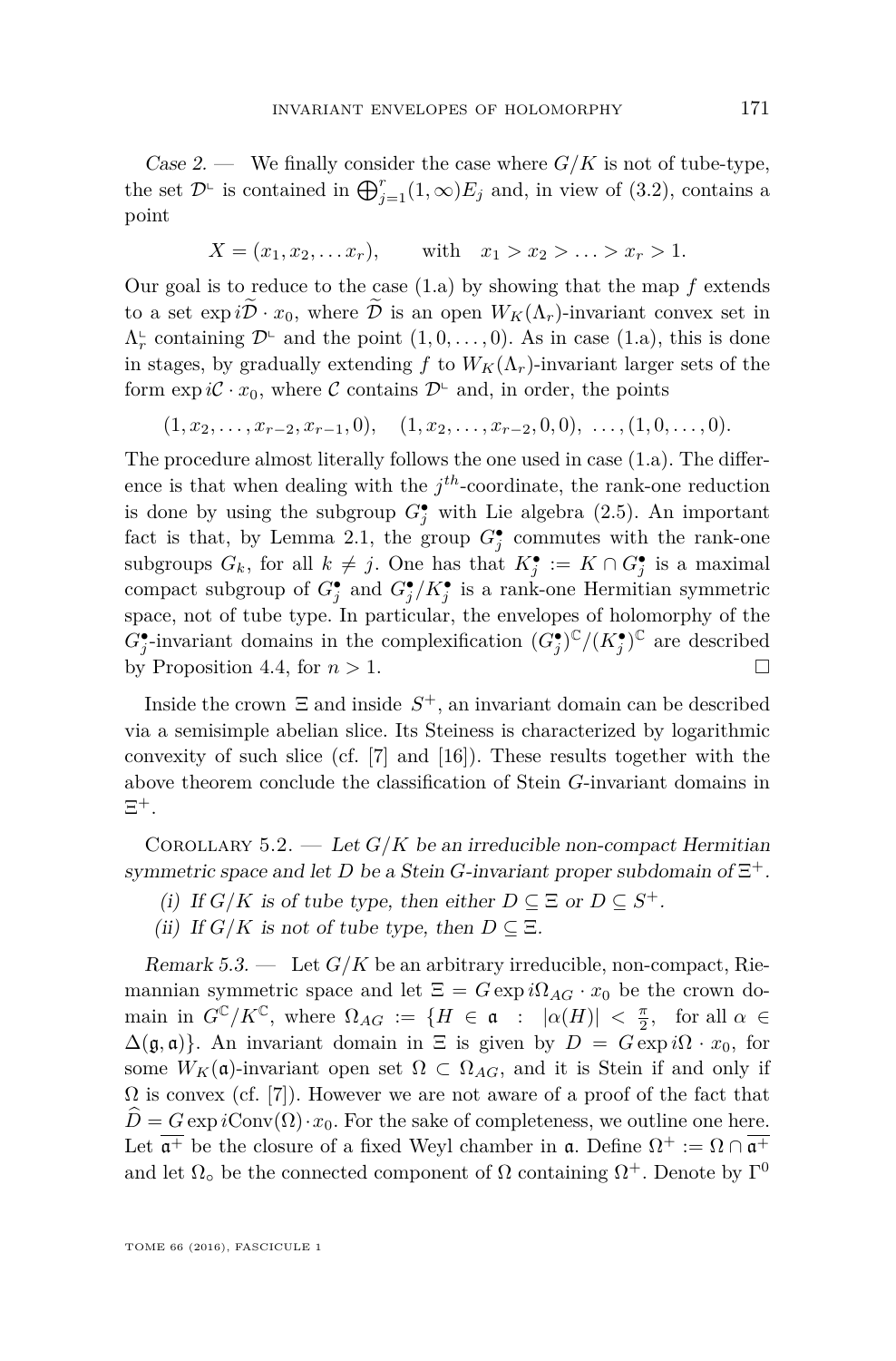the set of simple reflections in a whose fixed point hyperplanes contain a non-zero element of  $\Omega^+$  and by  $W^0$  the subgroup of  $W_K(\mathfrak{a})$  generated by  $\Gamma^0$ . Arguing as in Lemma [4.9,](#page-17-1) one obtains  $W^0 \cdot \Omega^+ = \Omega_0$ . Set  $A := \exp \mathfrak{a}$ . The *r*-dimensional complex submanifold  $A \exp i\Omega_0 \cdot x_0$  of *D* is biholomorphic to a tube domain in  $\mathbb{C}^r$  with base  $\Omega_{\circ}$ . Then, by the argument of Propo-sition [4.10,](#page-18-0) the inclusion  $f: D \to \widehat{D}$  admits a *G*-equivariant holomorphic extension to the domain  $G \exp i \text{Conv}(\Omega_0) \cdot x_0$ . In other words, all connected components of  $\Omega$  may be assumed to be convex.

The second part of the proof consists of showing that the map *f* in diagram [\(4.1\)](#page-10-0) admits a *G*-equivariant holomorphic extension to the domain  $G \exp i \text{Conv}(\Omega) \cdot x_0$ . The relevant case is that of  $\Omega$  consisting of two connected components  $\Omega_{\text{o}}$  and  $s_{\alpha} \cdot \Omega_{\text{o}}$ , simmetrically placed with respect to the fixed point hyperplane  $Fix(s_\alpha)$  of a reflection  $s_\alpha \in W_K(\mathfrak{a}) \setminus W^0$ . Fix a generator  $H_{\alpha}$  of  $Fix(s_{\alpha})^{\perp}$  and  $X_{\alpha} \in \mathfrak{g}^{\alpha}$  so that the vectors  $\{X_{\alpha}, \theta X_{\alpha}, H_{\alpha}\}\$ generate an  $\mathfrak{sl}(2)$ -subalgebra. Denote by  $G_{\alpha}$  the corresponding rank-one subgroup of *G*. From now on the proof follows the one of Proposition [4.13,](#page-21-0) whereas the solvable group *S* is replaced by the rank-one subgroup  $G_{\alpha}$ , and Lemma [4.11](#page-19-0) is replaced by Proposition [4.4\(](#page-12-0)i). Decompose an element  $X \in \Omega$ <sub>o</sub> as  $X = Y + Z$ , where  $Y \in Fix(s_{\alpha})$  and  $Z \in \mathbb{R}$ *H<sub>α</sub>* depend continuosly on *X*, and define

$$
\Sigma_Y := \mathbb{R} H_\alpha \cap ((\Omega_\circ \cup s_\alpha \cdot \Omega_\circ) - Y) \quad \text{and} \quad D_Y := G_\alpha \exp i\Sigma_Y \cdot x_0.
$$

Then  $D_Y$  is biholomorphic to a  $G_\alpha$ -invariant domain inside the crown  $\Xi_\alpha \subset$  $G^{\mathbb{C}}_{\alpha}/K^{\mathbb{C}}_{\alpha}$ . The group  $G_{\alpha}$  centralizes  $Fix(s_{\alpha})$  and, as X varies in  $\Omega_{\circ}$ , the family of  $G_{\alpha}$ -equivariant holomorphic maps

$$
f_Y: D_Y \to D
$$
,  $g \exp iZ \cdot x_0 \mapsto f(\exp iYg \exp iZ \cdot x_0)$ ,

determines a *G*-equivariant holomorphic extension of  $f: D \to \widehat{D}$  to

$$
\hat{f} \colon G \exp i \text{Conv}(\Omega) \cdot x_0 \to \widehat{D}.
$$

Since the domain  $G \exp i \text{Conv}(\Omega) \cdot x_0$  is Stein (see [\[7\]](#page-31-16)), this shows that the envelope of holomorphy of  $D = G \exp i\Omega \cdot x_0$  is univalent and coincides with  $G \exp i \text{Conv}(\Omega) \cdot x_0.$ 

By [\[16\]](#page-31-3), the envelope of holomorphy of a *G*-invariant domain in  $S^+$  is univalent. Thus one has the following corollary.

<span id="page-30-0"></span>COROLLARY 5.4. — Let  $G/K$  be an irreducible non-compact Hermitian symmetric space. The envelope of holomorphy of a *G*-invariant domain in  $\Xi^+$  is univalent.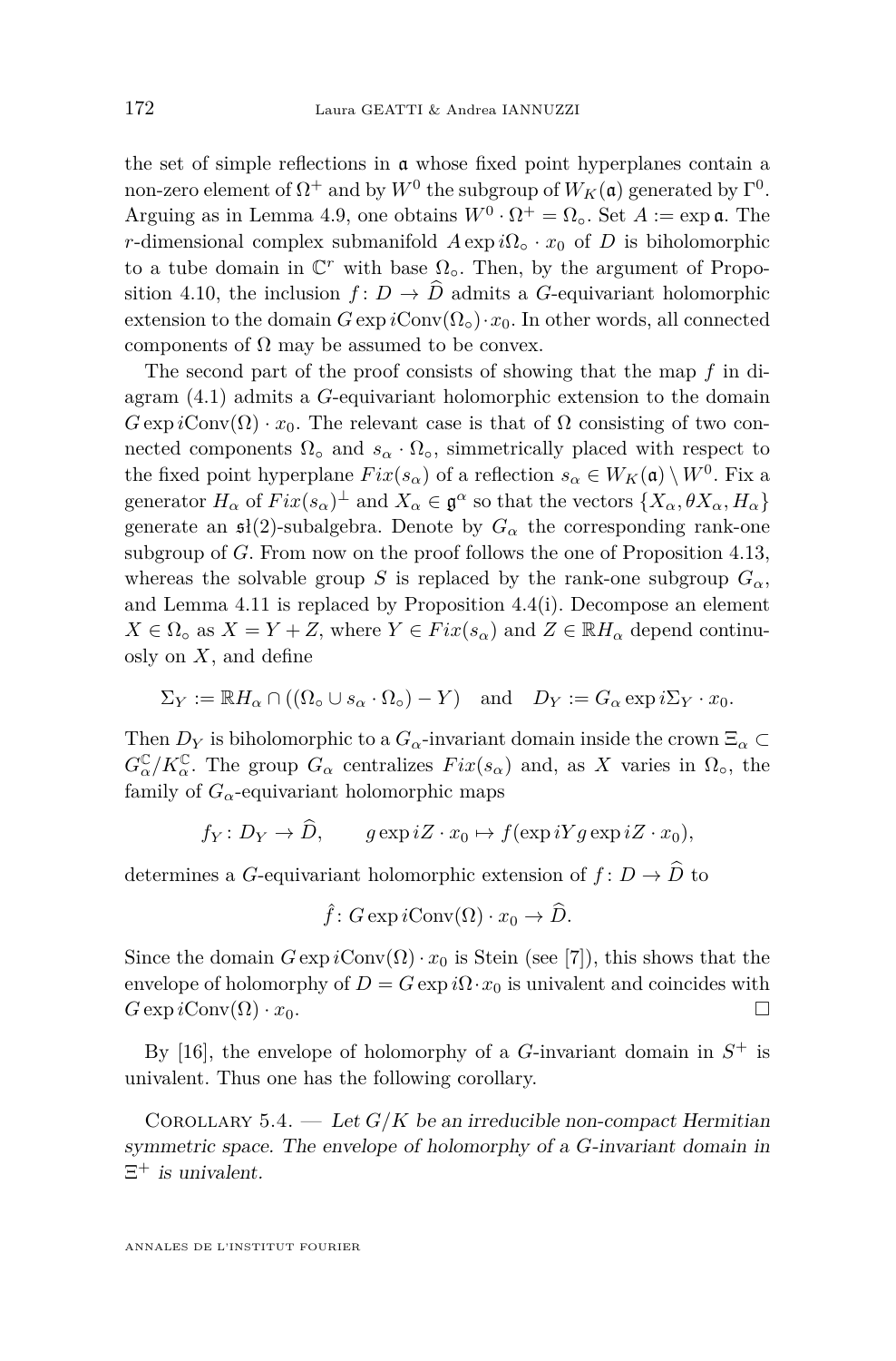Remark 5.5. — In general a similar univalence result does not hold true for equivariant Stein Riemann domains over  $\Xi^+$  other than envelopes of holomorphy. If  $G/K$  is a Hermitian symmetric space of tube type, one can construct a non-trivial *G*-equivariant covering of the Stein *G*-invariant subdomain  $S^+$  of  $\Xi^+$ .

#### BIBLIOGRAPHY

- <span id="page-31-0"></span>[1] D. N. AKHIEZER & S. G. GINDIKIN, "On Stein extensions of real symmetric spaces", Math. Ann. **286** (1990), no. 1-3, p. 1-12.
- <span id="page-31-15"></span>[2] T. Bröcker & T. tom Dieck, Representations of compact Lie groups, Graduate Texts in Mathematics, vol. 98, Springer-Verlag, New York, 1985, x+313 pages.
- <span id="page-31-13"></span>[3] F. Docquier & H. Grauert, "Levisches Problem und Rungescher Satz für Teilgebiete Steinscher Mannigfaltigkeiten", Math. Ann. **140** (1960), p. 94-123.
- <span id="page-31-7"></span>[4] L. Geatti & A. Iannuzzi, "Orbit structure of a distinguished Stein invariant domain in the complexification of a Hermitian symmetric space.", Math. Z. **278** (2014), no. 3-4, p. 769-793.
- <span id="page-31-5"></span>[5] L. GEATTI, "Invariant domains in the complexification of a noncompact Riemannian symmetric space", J. Algebra **251** (2002), no. 2, p. 619-685.
- <span id="page-31-4"></span> $[6]$  L. GEATTI & A. IANNUZZI, "Univalence of equivariant Riemann domains over the complexifications of rank-one Riemannian symmetric spaces", Pacific J. Math. **238** (2008), no. 2, p. 275-330.
- <span id="page-31-16"></span>[7] S. Gindikin & B. Krötz, "Invariant Stein domains in Stein symmetric spaces and a nonlinear complex convexity theorem", Int. Math. Res. Not. (2002), no. 18, p. 959- 971.
- <span id="page-31-14"></span>[8] R. C. Gunning, Introduction to holomorphic functions of several variables. Vol. I, The Wadsworth & Brooks/Cole Mathematics Series, Wadsworth & Brooks/Cole Advanced Books & Software, Pacific Grove, CA, 1990, Function theory, xx+203 pages.
- <span id="page-31-12"></span>[9] L. Hörmander, An introduction to complex analysis in several variables, revised ed., North-Holland Publishing Co., Amsterdam-London; American Elsevier Publishing Co., Inc., New York, 1973, North-Holland Mathematical Library, Vol. 7,  $x+213$  pages.
- <span id="page-31-11"></span>[10] A. W. Knapp, Lie groups beyond an introduction, second ed., Progress in Mathematics, vol. 140, Birkhäuser Boston, Inc., Boston, MA, 2002, xviii+812 pages.
- <span id="page-31-6"></span>[11] B. Krötz, "Domains of holomorphy for irreducible unitary representations of simple Lie groups", Invent. Math. **172** (2008), no. 2, p. 277-288.
- <span id="page-31-8"></span>[12] B. Krötz & E. Opdam, "Analysis on the crown domain", Geom. Funct. Anal. **18** (2008), no. 4, p. 1326-1421.
- <span id="page-31-1"></span>[13] B. Krötz & R. J. Stanton, "Holomorphic extensions of representations. I. Automorphic functions", Ann. of Math. (2) **159** (2004), no. 2, p. 641-724.
- <span id="page-31-2"></span>[14] ——— , "Holomorphic extensions of representations. II. Geometry and harmonic analysis", Geom. Funct. Anal. **15** (2005), no. 1, p. 190-245.
- <span id="page-31-9"></span>[15] K.-H. NEEB, "On the complex and convex geometry of Ol'shanskiı̆ semigroups", Ann. Inst. Fourier (Grenoble) **48** (1998), no. 1, p. 149-203.
- <span id="page-31-3"></span>[16] ——— , "On the complex geometry of invariant domains in complexified symmetric spaces", Ann. Inst. Fourier (Grenoble) **49** (1999), no. 1, p. vi, x, 177-225.
- <span id="page-31-10"></span>[17] M. ROSENLICHT, "On quotient varieties and the affine embedding of certain homogeneous spaces", Trans. Amer. Math. Soc. **101** (1961), p. 211-223.